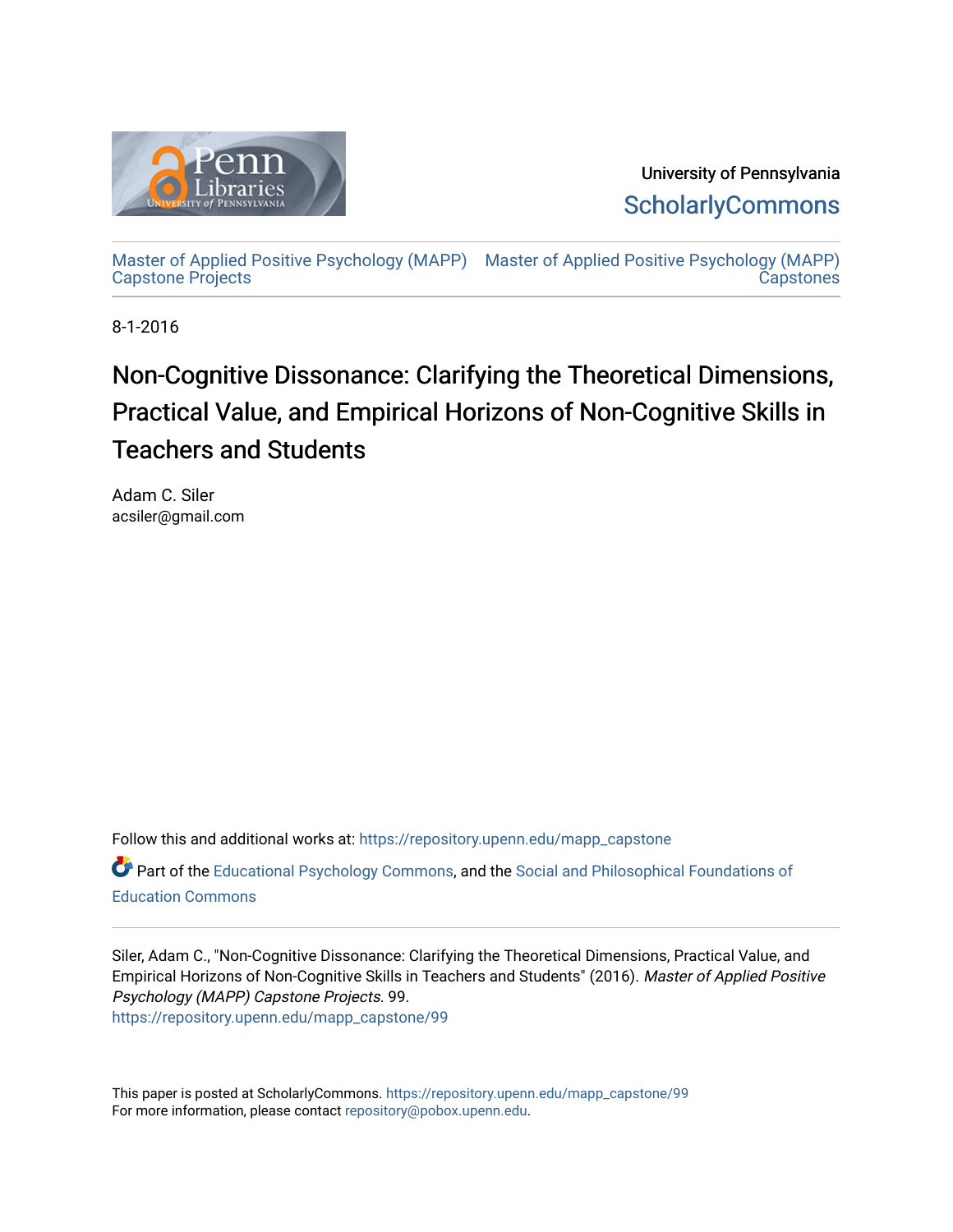### Non-Cognitive Dissonance: Clarifying the Theoretical Dimensions, Practical Value, and Empirical Horizons of Non-Cognitive Skills in Teachers and Students

#### Abstract

Academic literature has begun to explore the connection between so-called, non-cognitive skills (e.g. emotional intelligence, resilience, motivation, etc.) and traditional markers of student success. The literature has also begun to examine the relationship between non-cognitive skills and non-traditional markers of student success like wellbeing. Despite academic interest, there is little agreement – across a range disciplines in the humanities and social sciences - as to the theoretical dimensions of these noncognitive skills. This is problematic at the level of theory and practice. Moreover, proponents of noncognitive skills that invoke the conceptually flawed and self-limiting characterization may find themselves in a state of cognitive dissonance about the state of non-cognitive skills. This internal tension is a phenomenon we call non-cognitive dissonance. As such, it will be the task of this project to redress this non-cognitive dissonance by creating a logic model that identifies key non-cognitive variables in the literature and that clarifies where there is conceptual as well as empirical overlap, connection, and distinction between constructs. In so doing, our logic model will bring greater clarity to the value of noncognitive skills in terms of their positive predictive outcomes within and between teachers and students.

#### Keywords

Education, Positive Education, Non-Cognitive Skills, Social-Emotional Learning

#### **Disciplines**

Educational Psychology | Social and Philosophical Foundations of Education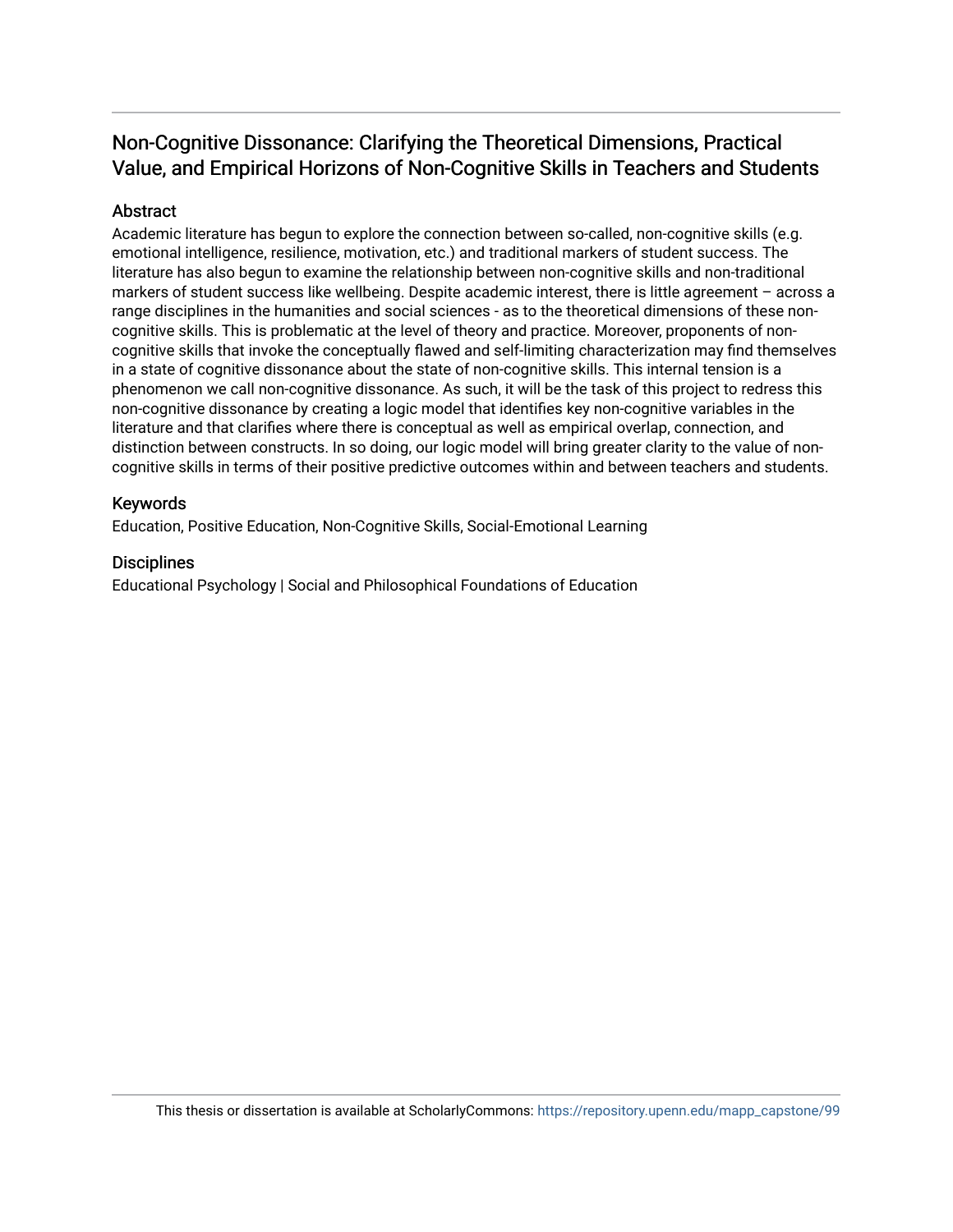Non-cognitive dissonance: Clarifying the theoretical dimensions, practical value, and empirical horizons of non-cognitive skills in teachers and students

Adam Siler

University of Pennsylvania

A Capstone Project Submitted

In Partial Fulfillment of the Requirements for the Degree of

Master of Applied Positive Psychology

Advisor: Dr. Jane E. Gillham

August 1, 2016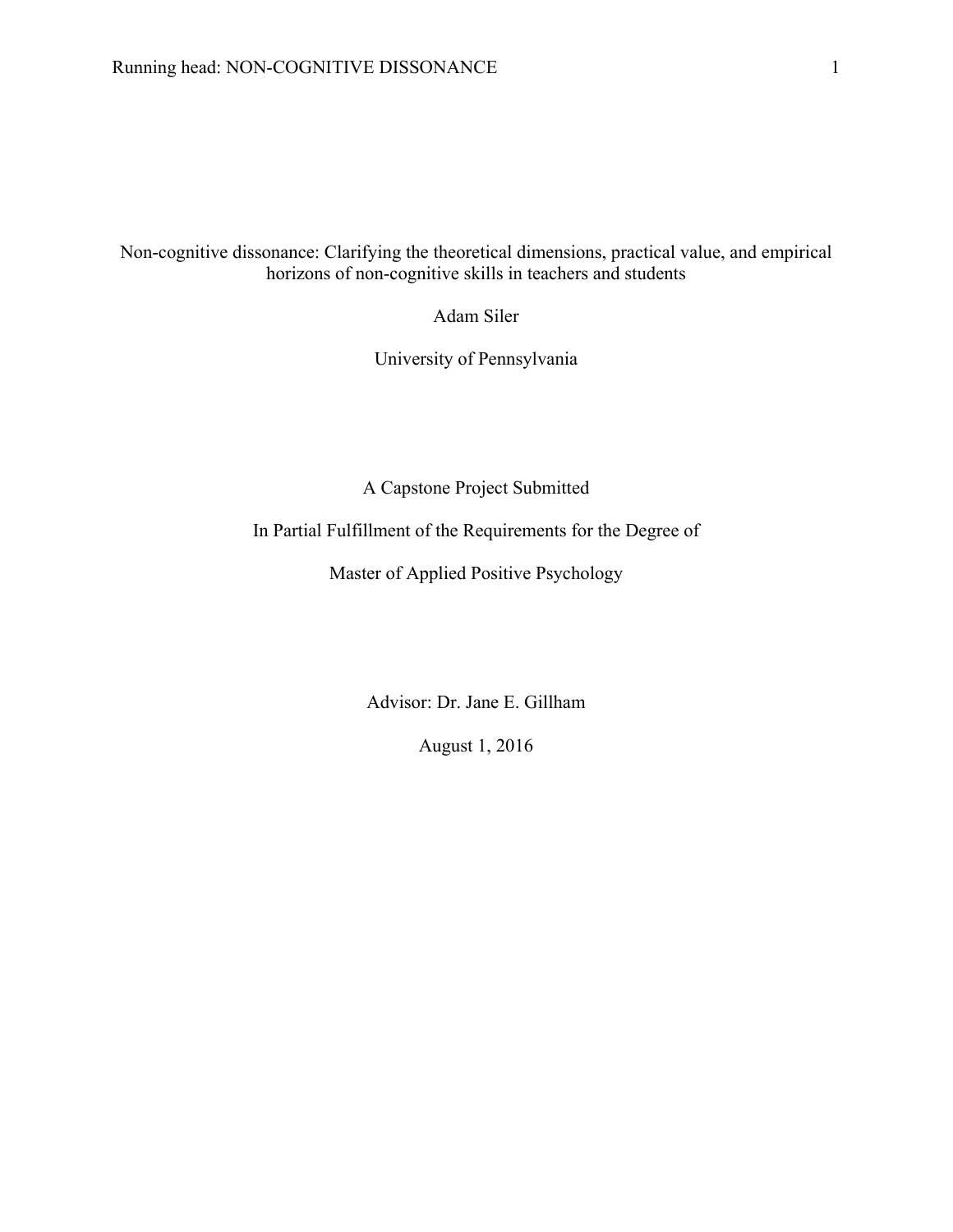acsiler@gmail.com

Capstone Project Master of Applied Positive Psychology University of Pennsylvania Advisor: Dr. Jane E. Gillham August 1, 2016

#### Abstract

Academic literature has begun to explore the connection between so-called, non-cognitive skills (e.g. emotional intelligence, resilience, motivation, etc.) and traditional markers of student success. The literature has also begun to examine the relationship between non-cognitive skills and non-traditional markers of student success like wellbeing. Despite academic interest, there is little agreement – across a range disciplines in the humanities and social sciences - as to the theoretical dimensions of these non-cognitive skills. This is problematic at the level of theory and practice. Moreover, proponents of non-cognitive skills that invoke the conceptually flawed and self-limiting characterization may find themselves in a state of cognitive dissonance about the state of non-cognitive skills. This internal tension is a phenomenon we call non-cognitive dissonance. As such, it will be the task of this project to redress this non-cognitive dissonance by creating a logic model that identifies key non-cognitive variables in the literature and that clarifies where there is conceptual as well as empirical overlap, connection, and distinction between constructs. In so doing, our logic model will bring greater clarity to the value of noncognitive skills in terms of their positive predictive outcomes within and between teachers and students.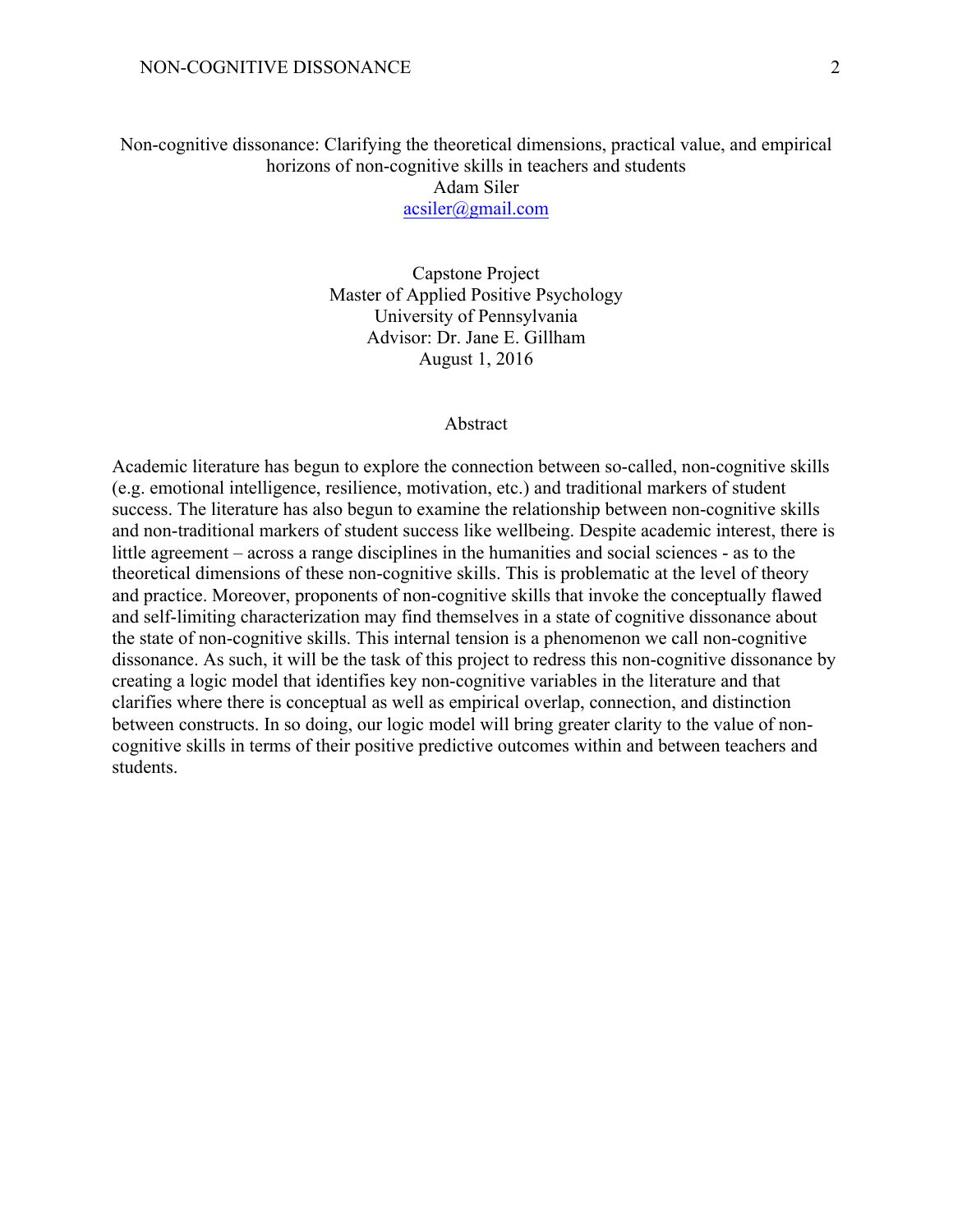### **Table of Contents**

| The Conceptual, Empirical, and Practical Dimensions of Non-Cognitive Skills 12 |  |
|--------------------------------------------------------------------------------|--|
|                                                                                |  |
|                                                                                |  |
|                                                                                |  |
|                                                                                |  |
|                                                                                |  |
|                                                                                |  |
|                                                                                |  |
|                                                                                |  |
|                                                                                |  |
|                                                                                |  |
|                                                                                |  |
|                                                                                |  |
|                                                                                |  |
|                                                                                |  |
|                                                                                |  |
|                                                                                |  |
|                                                                                |  |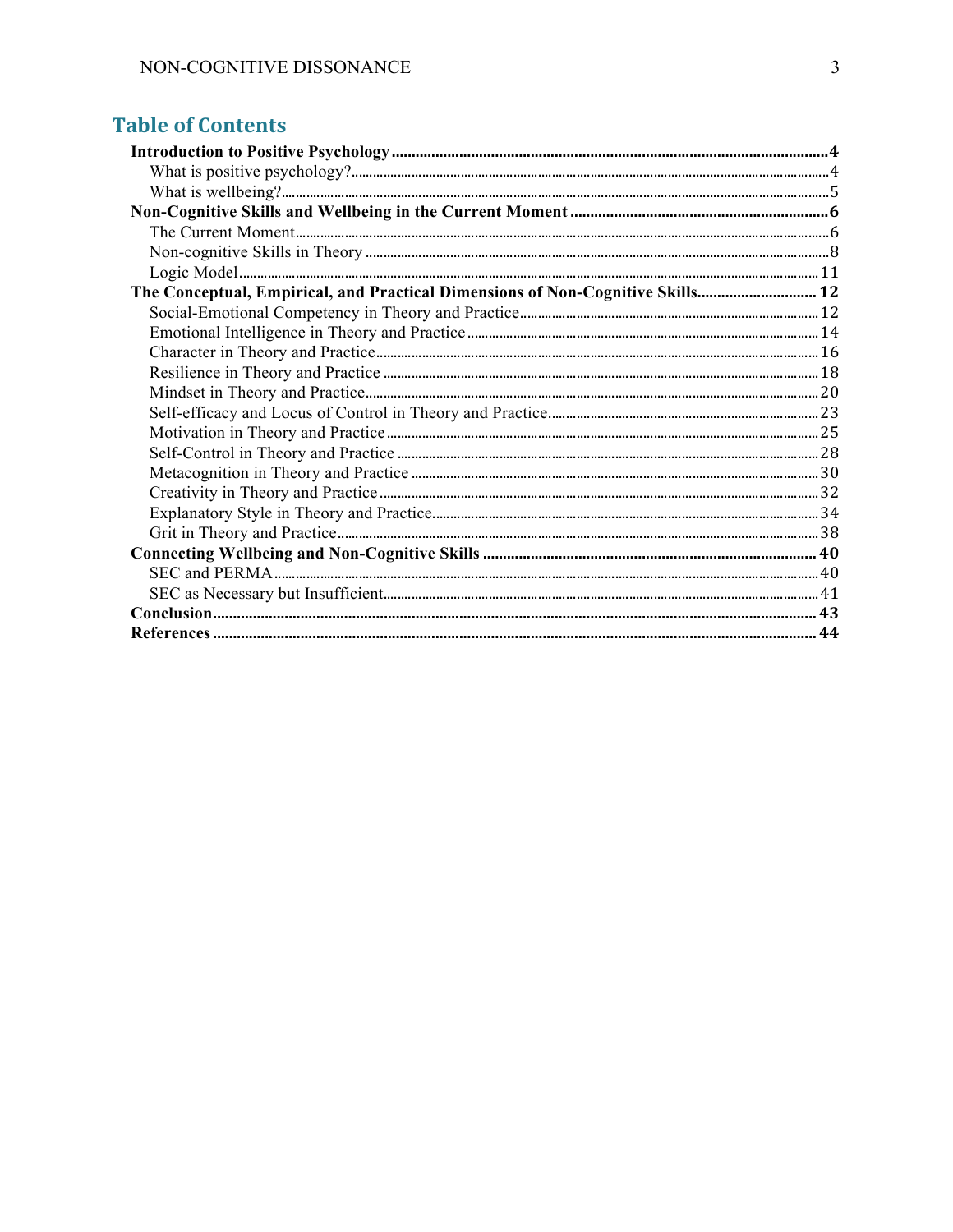#### **Introduction to Positive Psychology**

#### **What is positive psychology?**

For the better part of the  $20<sup>th</sup>$  century, the psychological and psychiatric community emphasized the research, treatment, and prevention of pathology, erroneously presuming that wellbeing would organically follow from a lack of maladaptive thoughts, emotions, and behaviors (Huppert  $&$  So, 2013). But as it turns out, wellbeing is about more than putting out fires; it also involves growing gardens (Seligman, 2011). Enter positive psychology. As an academic discipline, positive psychology focuses on the scientific understanding and promotion of wellbeing. It examines the what and how of positive experiences, positive traits, and positive institutions (Seligman & Csikszentmihalyi, 2014). Instead of exploring the ways in which humans are diseased, positive psychology investigates that which helps us thrive. In short, positive psychology is the empirical study of the behavior and mental processes associated with human flourishing.

But what is wellbeing? What are the strengths that enable individuals, organizations, and communities to flourish? And what sorts of things can one proactively do to better thrive? Various theories of wellbeing have been set forth in the past fifty years – some under the banner of positive psychology and some not – that provide conceptual and practical answers to these questions. Jahoda's ideal mental health (1958), Deci and Ryan's self-determination theory (1985), Ryff's psychological wellbeing (1996), Diener's subjective wellbeing (2000), Keyes' social wellbeing (1998), Seligman's wellbeing theory (2011), Huppert and So's notion of wellbeing (2013), and Prilleltensky's multi-dimensional wellbeing (2015) each present a theory of wellbeing that uniquely explains the what and the how of human flourishing. Taken together these theories serve as the theoretical and empirical bedrock of positive psychology. For the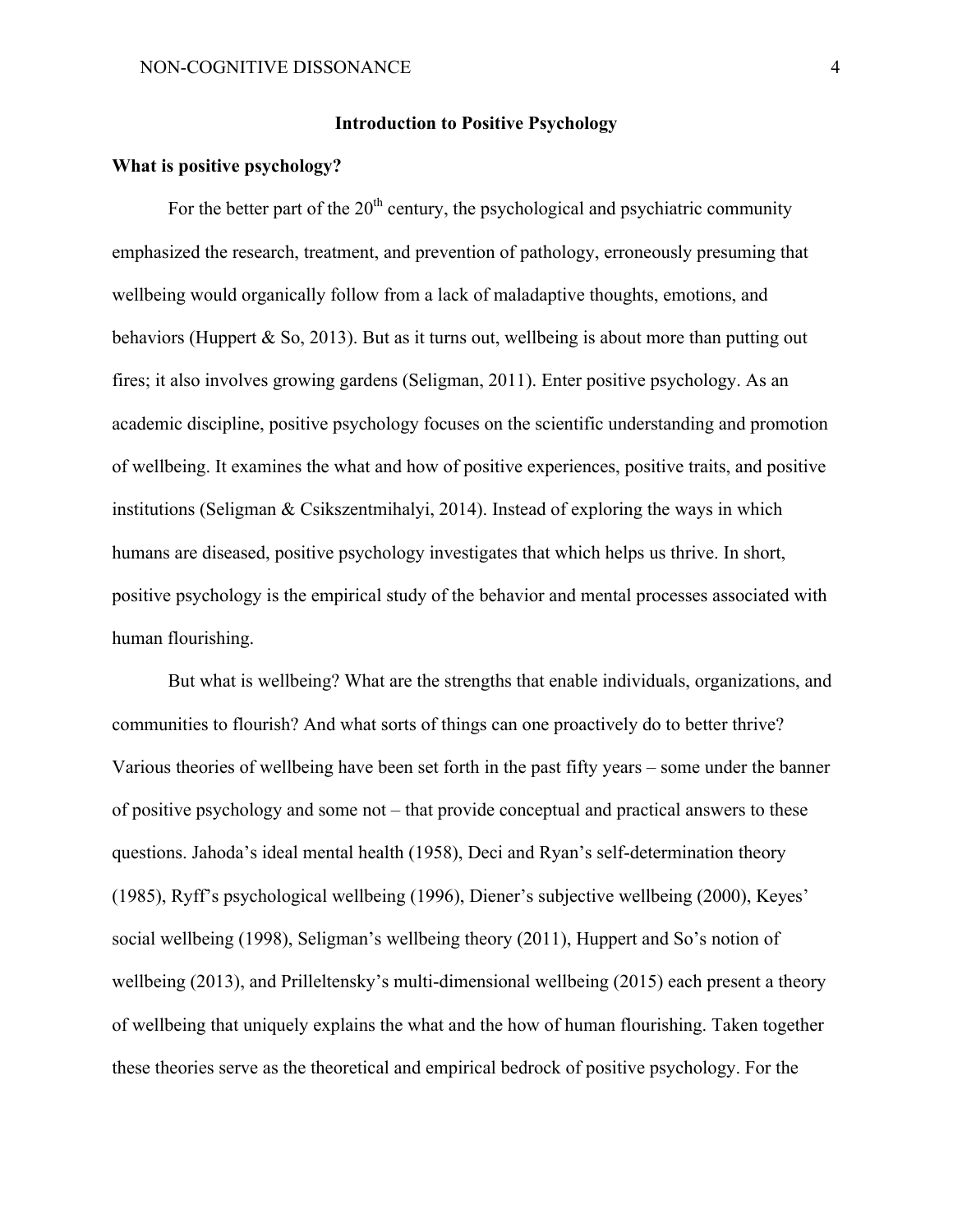purposes of this project, wellbeing theory (Seligman, 2011) will order our understanding. Thus, while we will honor other portraits of human flourishing, this project presupposes Seligman's wellbeing theory.

#### **What is wellbeing?**

For the purposes of this project, we will focus on Seligman's (2011) theory of wellbeing. As such, the construct of wellbeing will be taken to involve positive emotion, engagement, positive relationships, meaning, and positive accomplishment (i.e. PERMA). Each element uniquely contributes to an individual's flourishing. According to wellbeing theory, the question is not how much of each element of PERMA does one need to flourish but rather how much of each element of PERMA do you need to flourish. The first component of wellbeing theory centers on positive emotion. Positive emotions (e.g. joy, hope, gratitude) are measured subjectively (i.e. did you experience a positive emotion?). For the flourishing individual, negative emotions will still be present; however, pleasure remains an important facet of wellbeing (Peterson et al., 2005). The second component of wellbeing theory is engagement. Like positive emotion, engagement is measured subjectively and refers to what Csikszentmihalyi (1990, p. xi) termed "flow." When we are engaged, time can stop and one can lose their sense of self-consciousness. In theory, this sort of engagement follows from the cultivation of authentic interest and character strengths (Peterson & Seligman, 2004). Importantly in wellbeing theory, engagement and positive emotion (in addition to the other elements of PERMA) are independent constructs; one does not logically precede or follow from the other. The third element of wellbeing theory includes positive relationships. Connecting with others is a cornerstone of wellbeing theory. Simply put, Sartre's (1958, p. 45) proclamation that "hell is other people" fundamentally misunderstands how to flourish. Quite to the contrary, research suggests that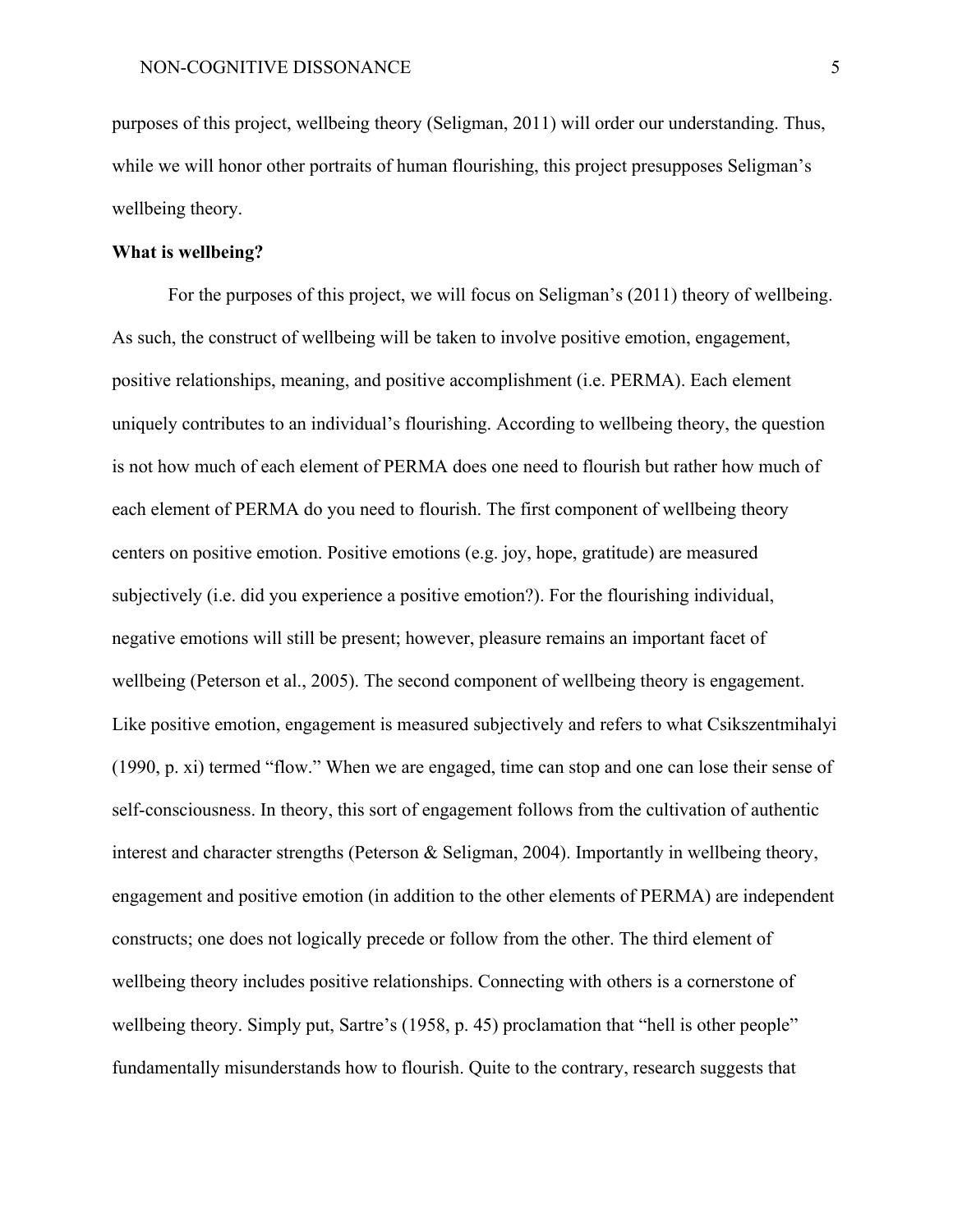Peterson (as cited in Seligman, 2011) was closer to the truth in claiming that other people matter, as interrelatedness is a key component of wellbeing. Positive relationships have a subjective component (i.e. do you think the relationship is positive?) as well as an objective component (i.e. do the other people in the relationship consider it positive?). The fourth element of wellbeing theory relates to meaning or having a positive purpose. In theory, meaning follows from leveraging a strength or interest to address a need (Rath, 2015). This typically takes the form of serving an organization or an ideal larger than one's self. In wellbeing theory, meaning is measured according to subjective account (i.e. do you find your work meaningful?) as well as objective account (i.e. do others find your work meaningful?). The final component is positive accomplishment. Broadly construed, accomplishment refers to achievements that are pursued for their own sake. Independent of the pleasure and/or meaning conferred, accomplishing intrinsically-motivated goals is a facet of wellbeing according to wellbeing theory.

#### **Non-Cognitive Skills and Wellbeing in the Current Moment**

#### **The Current Moment**

Educational reform in the United States often takes the form of proposals to change curricula or pedagogy. In the case of curricular reforms, the change agent is the what: the new content/skills that teachers are asked to teach and students are asked to learn. In the case of pedagogical shifts, the proposed change agent comes in the form of how teachers teach what they intend for students to learn. Recently, the psychology of the student has become a point of emphasis in educational research (Dweck, Walton, Cohen, 2011). Calls to improve students' motivation, mindset, character, resilience and/or social-emotional competency are increasingly common.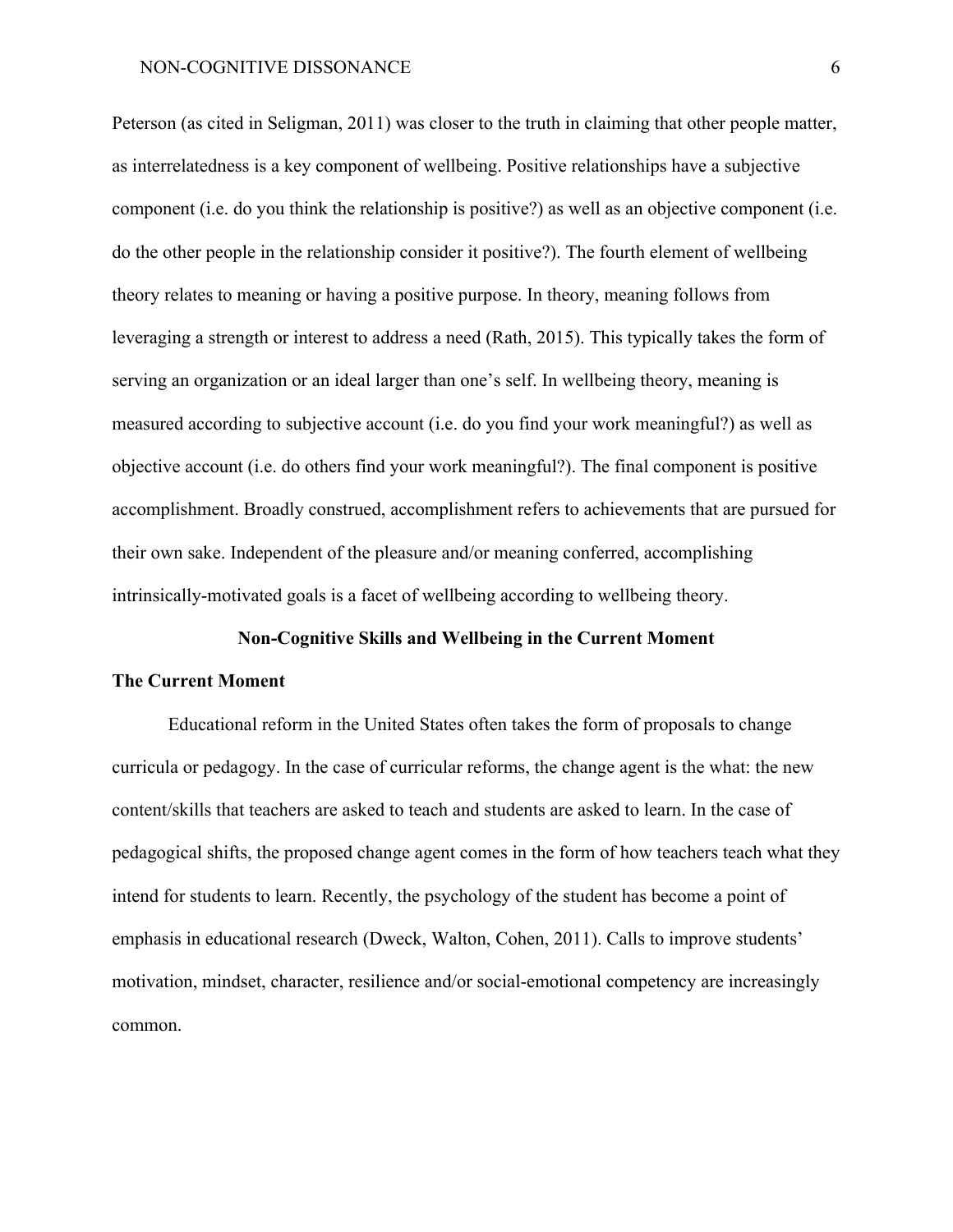For the majority of students in the United States, the Common Core State Standards Initiative establishes the content and skills taught in their K-12 classroom (Common Core State Standards Initiative, 2010). These educational standards seek to identify the minimum that students need to know and be able to do at the end of each grade level in order to enter an institution of higher education or the workforce upon graduation. Independent of the mathematic and linguistic standards that currently govern public school classrooms in forty-two of the fifty states, student wellbeing has been identified as a valued outcome in recent decades (Brekelmans, 1989; Knuver & Brandsma, 1993; Samdal et al., 1999; VanLandeghem, Van Damme, Opdenakker, De Frairie, & Onghena, 2002; ipositive-education.net, 2016). Recent evidence suggests that parents and teachers want their students to know how to work and how to love (Cohen, 2006). These studies represent a call for a more robust curriculum than the Common Core, one that also includes the non-cognitive skills associated with wellbeing. More generally, this is in keeping with the trend toward positive education, which pushes for wellbeing to be taught in schools as a means of reducing depression as well as increasing life satisfaction and student learning (Seligman, Ernst, Gillham, Reivich, & Linkins, 2009). In short, the Common Core forgets that alongside literacy and numeracy, wellbeing is a birthright (Seligman, 2011).

Buddhists caution not to mistake the finger pointing at the moon for the moon (Hanh, 1991). This is to say that talking about one's commitment to a given domain (i.e. pointing at the moon) is not the same as acting committed to that domain (i.e. being the moon). This ancient proverb has important implications for modern society, particularly with respect to the teaching and inculcation of wellbeing in today's schools. It is common for politicians to opine about the importance of the physical and psychological health of children. This is in keeping with opinion polls in recent years, which suggest that the public yearns for the teaching of subjects associated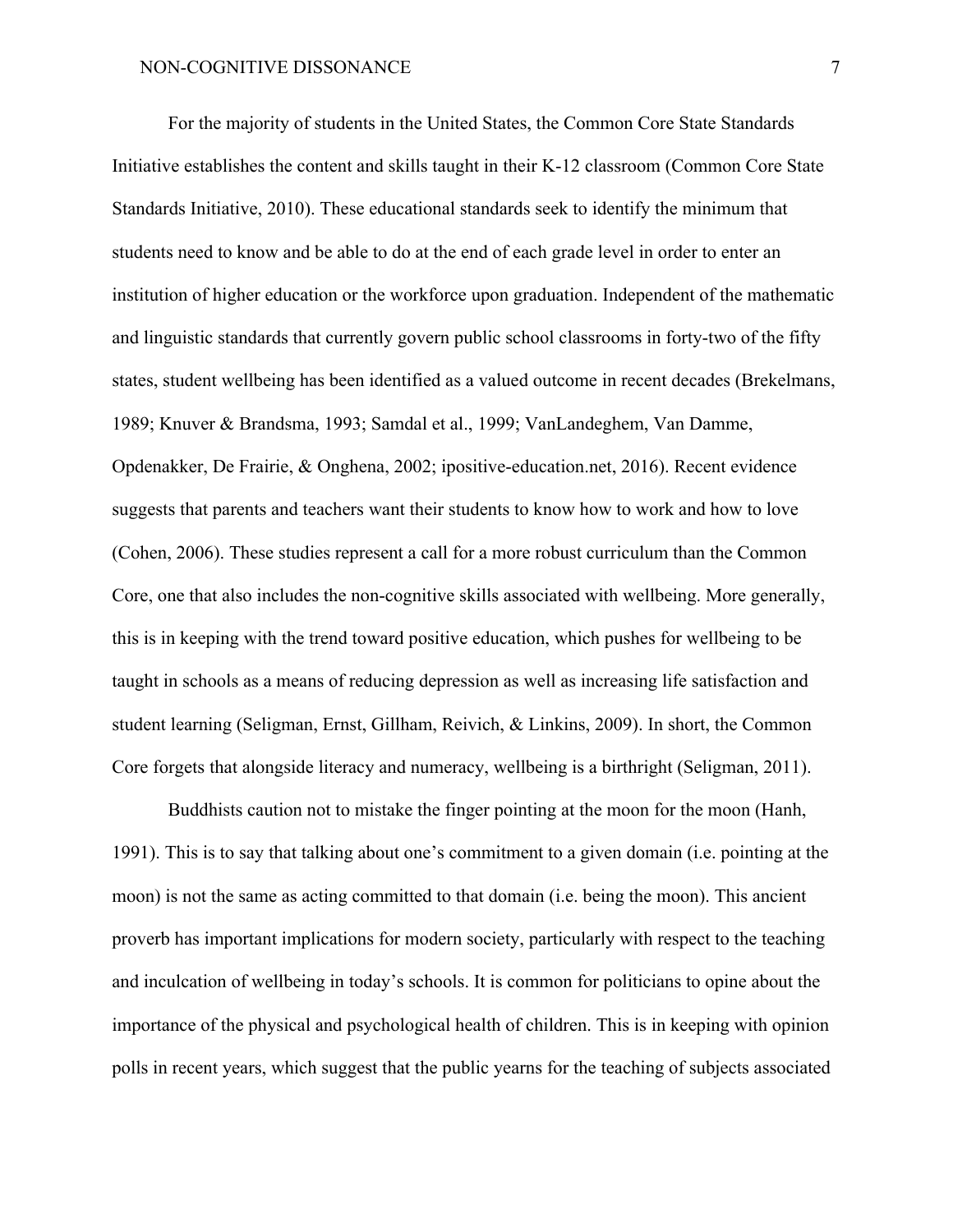with wellbeing including social-emotional learning, stress management, sleep hygiene, nutrition, and character education (Metlife, 2002; Public Agenda, 1994, 1997, 2002; Rose & Gallup, 2000). Nevertheless, wellbeing continues to function as a happy accident rather than a driving value in our schools, as evidenced by the Common Core's points of emphasis (Common Core State Standards Initiative, 2010). This is to say that neither the what nor the how of wellbeing is required curriculum in today's schools. Nowhere in the standards is the promotion of positive emotion, engagement, positive relationships, purpose, or intrinsically-motivated action expressively commissioned. Although a compelling lesson in social studies may inspire a positive emotion or engagement, those components of PERMA are ancillary. Although a group project may lead to a new friendship, this component of PERMA is not the curricular goal. Although a physics experiment may resonate as meaningful or intrinsically motivate a student to pursue a career in engineering, again, this not evidence of curricular success for the teacher. PERMA is considered extra-curricular. As such, from the perspective of the student, so too is wellbeing.

#### **Non-cognitive Skills in Theory**

Despite the absence of wellbeing content/skills in the Common Core, educators in schools across the country employ curricula and pedagogical strategies that teach more than literacy and numeracy. Within the social sciences, these are often collectively referred to noncognitive or soft skills (Farrington et al., 2011). A review of the literature suggests that noncognitive skills include a range of personal characteristics, including habit (James, 1892), locus of control (Rotter, 1966), self-efficacy (Bandura, 1977), metacognition (Flavell, 1979), character (Aristotle, 1982), inter/intrapersonal intelligence (Gardner, 1983), explanatory style (Abramson, Seligman, & Teasdale, 1978), emotional intelligence (Salovey & Mayer, 1990), self-control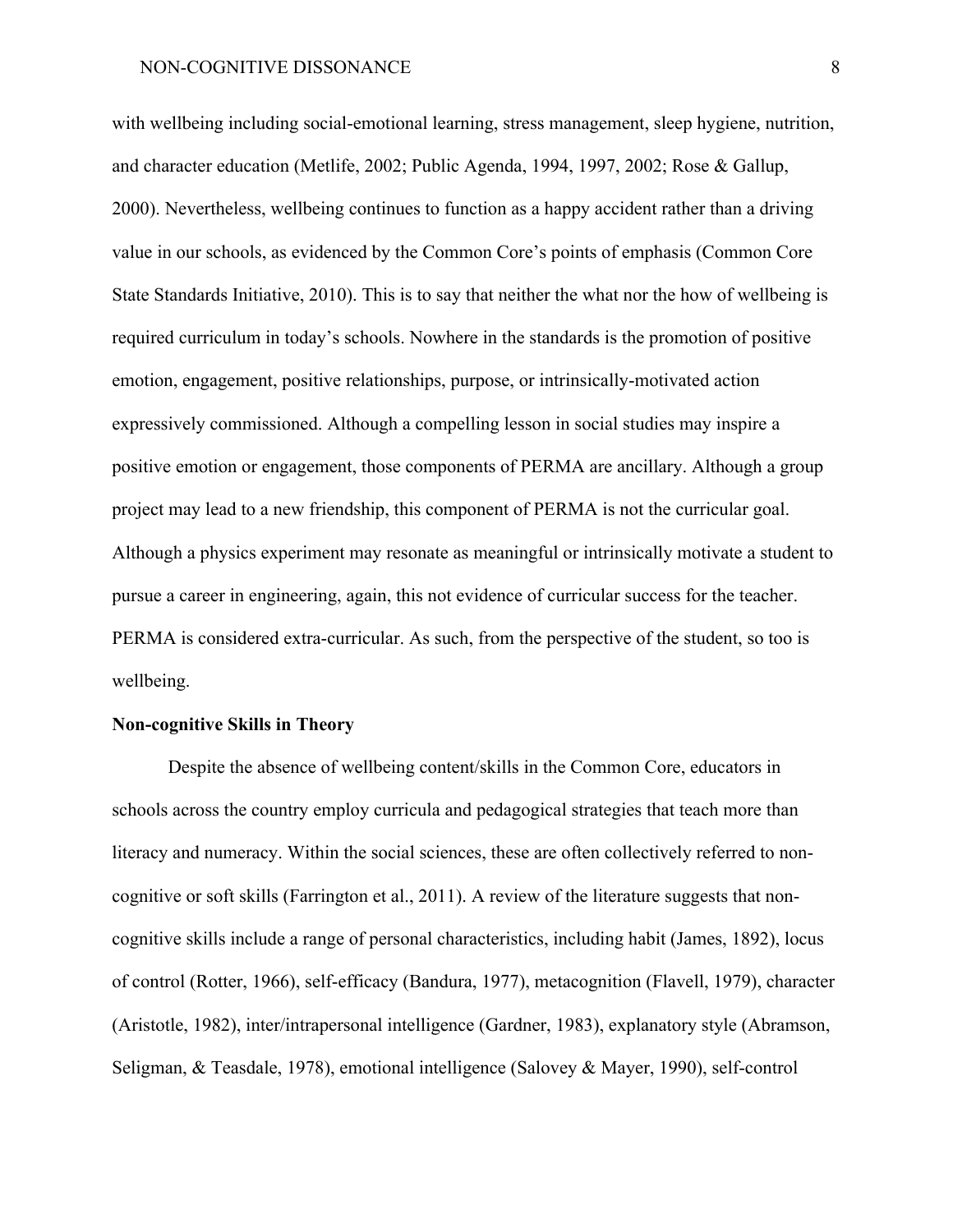(Baumeister et al., 1998), motivation (Ryan & Deci, 2000), character strengths (Peterson and Seligman, 2004), mindset (Dweck, 2006), grit (Duckworth et al., 2007), as well as resilience (Reivich & Gillham, 2010).

Simply put, the term "non-cognitive" is problematic. Given its ubiquity in academic literature, however, it is the term that we will use throughout this project. On the one hand, the term is misleading in the sense that non-cognitive skills involve cognition (Gorghans, Duckworth, Heckman, & Weel, 2008). This is to say that the term sets up a false dichotomy between those skills which involve cognition and those skills which do not. Within the literature – particularly that of education, psychology, and economics – cognitive skills refer to the reasoning, recall, and retention abilities commonly measured by achievement tests (Heckman, 2000). Although there is an important distinction between one's capacity to solve word problems (i.e. reasoning) and the capacity to support a friend through a stressful circumstance (i.e. socialemotional competency), it is plainly wrong to label the former cognitive and the latter noncognitive. How could it be that interpersonal skills do not involve cognition? Is one not thinking when they are supporting a friend? Is one not using memory? Is one not using language? Since thinking, memory, and language are common topics within the psychological study of cognition (Zimbardo, Johnson, Weber, & Gruber, 2009) and each is an important component of noncognitive skills, the term is plainly misleading.

The concern over the term non-cognitive goes beyond the level of semantics. Labeling a skill non-cognitive or worse yet "soft" marginalizes it (Fickel, 2015). It belittles these abilities by defining them not by what they are but rather by what they are not. The reality is that cognitive and non-cognitive skills continually interact, acting together rather than separately (Farrington et al., 2012). The skills commonly labeled cognitive involve and in some cases rely upon so-called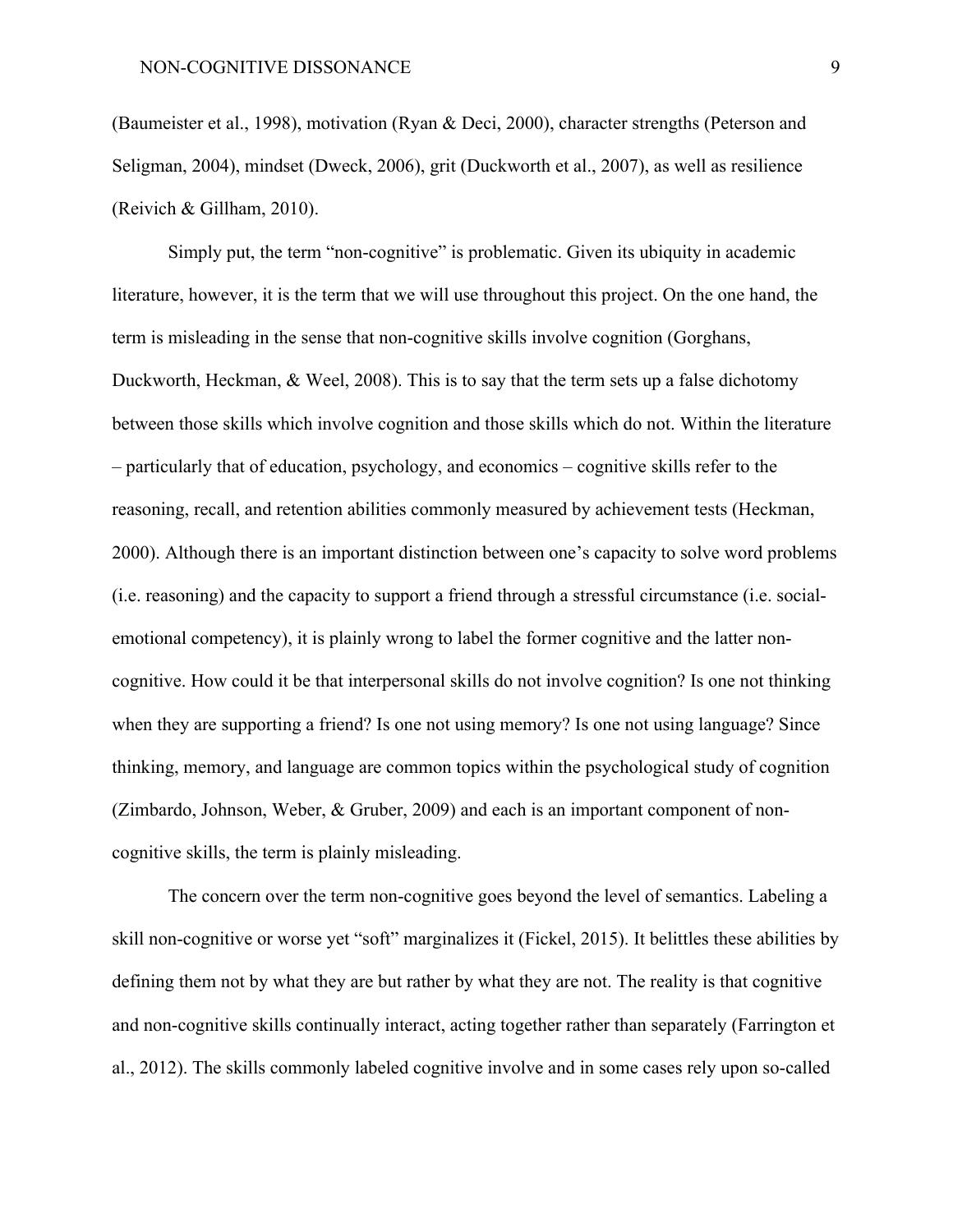non-cognitive skills (Bransford, Brown, & Cocking, 2000). The reverse is also true. After all, how could one's ability to reason not play a role when interacting socially or exercising selfcontrol or cultivating a growth mindset? Despite this interplay, the term "non-cognitive" implicitly elevates that which is cognitive by maligning that which is non-cognitive. As such, the term is problematic on a number of levels.

The cognitive/non-cognitive distinction remains an important unifying force in the literature amongst school reformers looking to move beyond traditional markers of success and toward education of the whole child (Farrington et al., 2012). For those individuals committed to infusing greater wellbeing into schools (e.g. social-emotional learning programs, positive education programs), there is a certain degree of cognitive dissonance that accompanies invocation of the term non-cognitive skills as it pertains to educational reform. If one were being cheeky, this phenomenon might even be termed "non-cognitive dissonance." On the one hand, reformers seeking greater wellbeing in schools appreciate use of the term non-cognitive skills, as it suggests interest/research into a more progressive agenda. On the other, the term is conceptually flawed and self-limiting.

Moving forward, it will be the task of this project to redress the theoretical confusion surrounding non-cognitive skills by identifying key non-cognitive variables in the literature and clarifying where there is conceptual overlap, connection, and distinction between constructs. We will also identify key areas where there is empirical overlap, connection, and distinction between non-cognitive constructs. This will, in turn, bring greater clarity to the practical value of noncognitive skills in terms of their positive predictive outcomes within and between teachers and students. In this way, this project hopes to reduce the "non-cognitive dissonance" in the socialscience literature.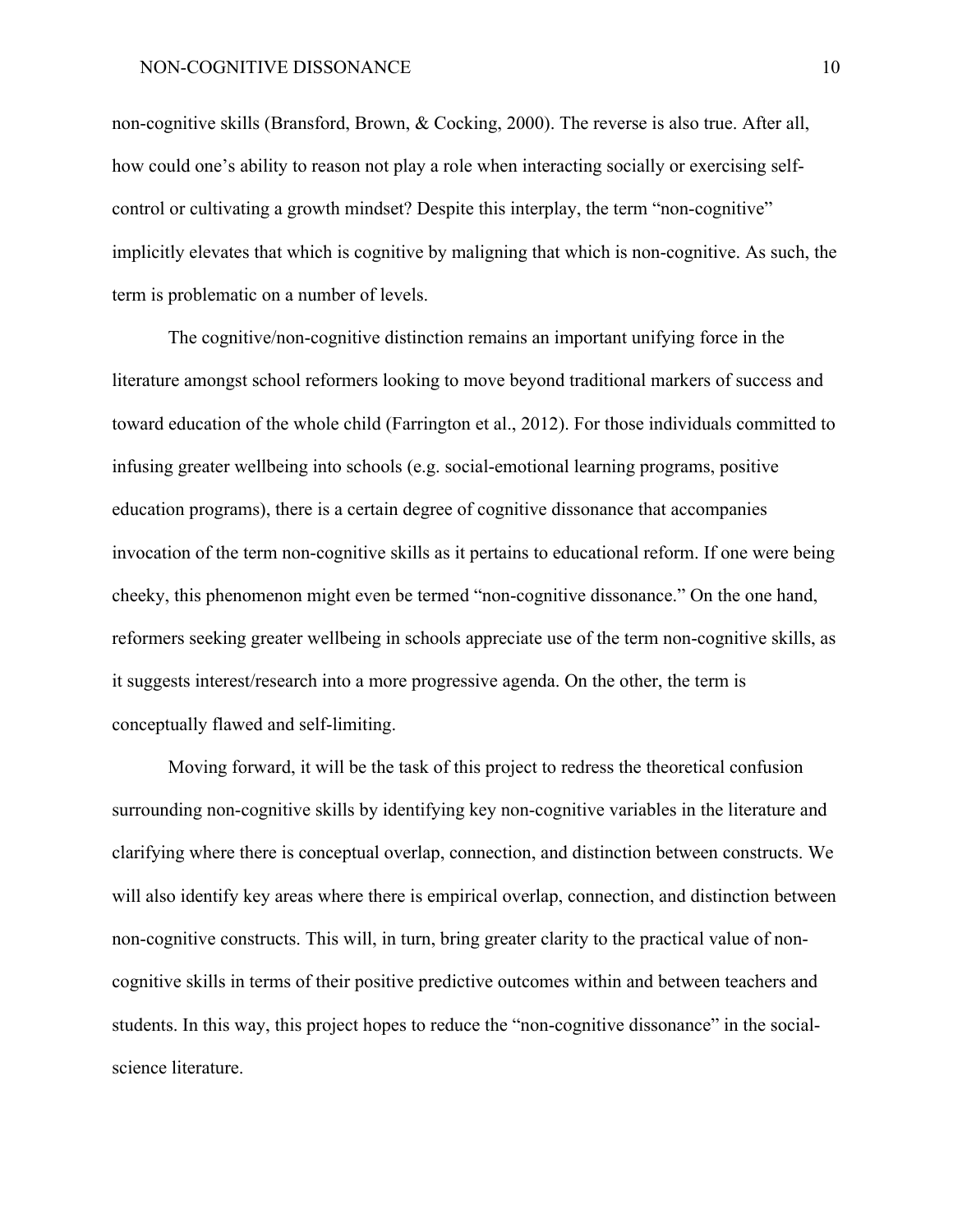#### **Logic Model**



The proposed logic model identifies key cognitive/non-cognitive variables examined by the social science literature, particularly in the fields of education, economics, and psychology. The logic model makes visual a key claim: particular instantiations of the constructs represented by the smaller boxes (e.g. self-control, emotional intelligence, motivation, character strengths, mindset, resilience, metacognition, creativity, self-efficacy, locus of control) are conceptual, empirical, and/or practical relatives of the larger boxes (e.g. social-emotional competency, wellbeing) above them. In some instances, the relationship may be all-encompassing (e.g. emotional intelligence is a necessary but insufficient precondition for social-emotional competency). In others, the relationship may be less robust (e.g. the connection between one's character strength of love and one's explanatory style). The logic model also includes the variable of academic achievement, given the positive accomplishment facet of wellbeing.

At its broadest level, the logic model points to a conceptual relationship between the identified constructs. This model is not meant to suggest that social-emotional competency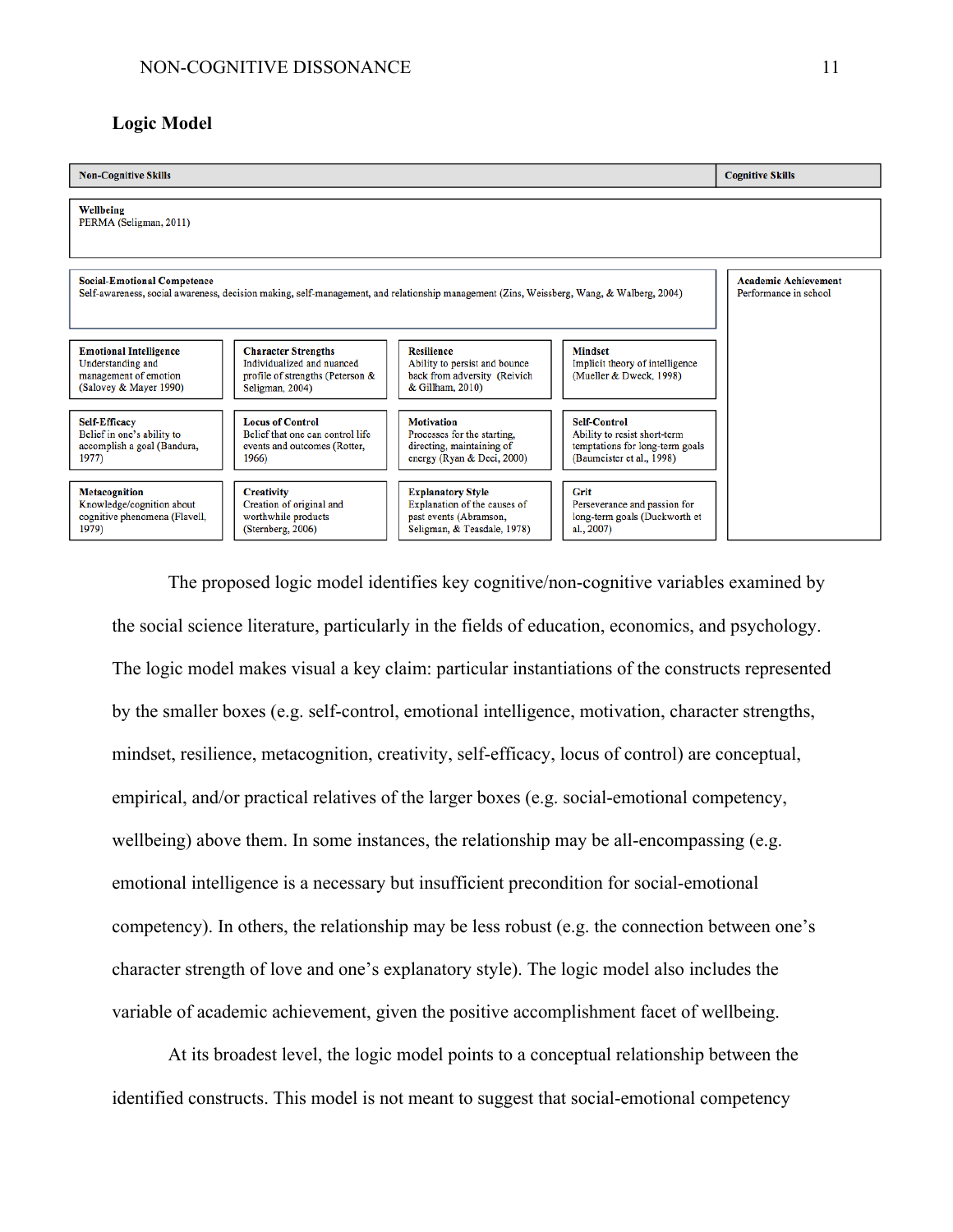requires mastery of all the other non-cognitive abilities below it. Just as wellbeing may manifest differently for different individuals (i.e. for some engagement may be more present than in others), self-control may be more present than creativity for the individual high in socialemotional competency. Moreover, neither the order of non-cognitive constructs represented in the rows/columns nor the fact that each of the smaller boxes are the same size is intended to suggest any conceptual or empirical meaning.

## **The Conceptual, Empirical, and Practical Dimensions of Non-Cognitive Skills Social-Emotional Competency in Theory and Practice**

Social-emotional learning (SEL) programs strive to develop social-emotional competency (SEC) in students (Jennings & Greenberg, 2009). There is general theoretical consensus that SEC involves understanding, expressing, and managing the external (i.e. social) and internal (i.e. emotional) aspects of one's life (Elias et al., 1997). SEC might be further defined as selfawareness, self-management, social awareness, relationship management, and responsible decision making (casel.org, 2016; Zins, Weissberg, Wang, & Walberg, 2004). Self-awareness refers to the ability to identify emotions and assess one's strengths. It also includes being grounded, confident, and optimistic. Self-management is the ability to regulate thoughts, emotions, and behaviors. Additionally, this capacity includes motivation and goal setting. Social awareness is the ability to see things from the perspective of others and being able to empathize. Relationship management involves the ability to build and sustain healthy relationships. It includes communication skills, listening skills, helping behavior, and conflict management. Finally, responsible decision making is the ability to make good choices in light of personal and community-level values and in nuanced contexts.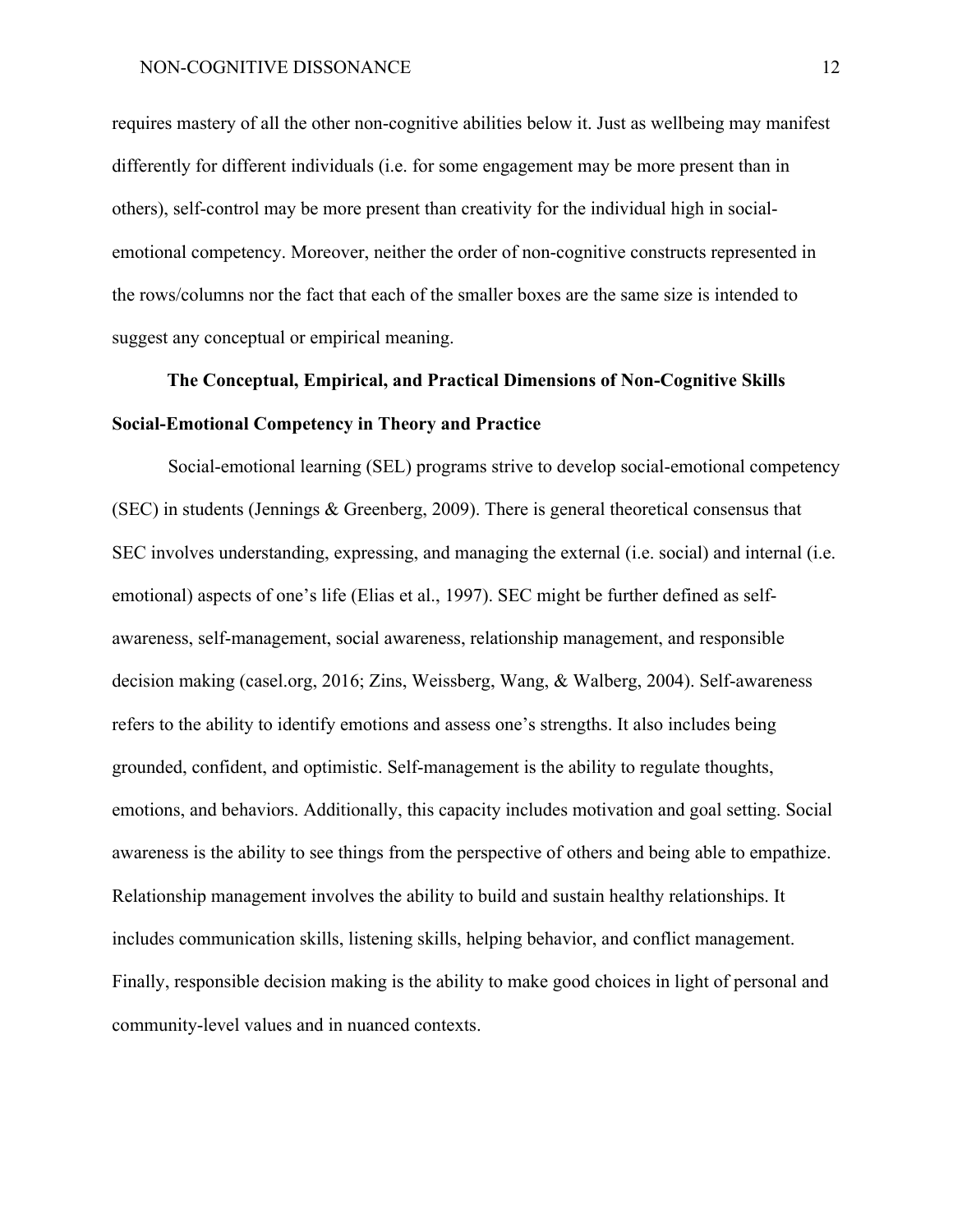Although SEC is not required by the Common Core (Common Core State Standards Initiative, 2010), some states have incorporated them into their state standards. As of 2014, Illinois, Kansas, Pennsylvania, and West Virginia include comprehensive, K-12, SEL standards while Connecticut, Idaho, Ohio, Massachusetts, and Washington incorporate SEL standards through  $3<sup>rd</sup>$  grade (casel.squarespace.com/state-standards-for-social-and-emotional-learning, 2016). Alaska, California, Nevada, Ohio, Tennessee, and Texas have district-wide SEL programs (corestandards.org, 2016). Amongst the remaining states, it is certainly the case that there exist school-wide programs and many more individual teachers that incorporate SEL in their classrooms.

SEL programs have been heralded as the missing link in today's schools (Elias et al., 1997). Over the past twenty years, educators and parents have increasingly acknowledged the importance of SEC in addressing a diverse array of learning goals, including content knowledge, critical thinking skills, character, physical health, psychological health, and civic engagement (Langdon, 1996). Given that as a polity there is general consensus but little specific agreement as to what education is for, it ought not be overlooked that SEC is so highly regarded. A recent survey reported that 93% of teachers believe SEL is important for students, 95% believe SEC is teachable, and 88% believe SEC is being taught in some form at their school (Bridgeland, Bruce, & Hariharan, 2013). Nevertheless, in a national survey of nearly 150,000 secondary school students, only 29-45% reported having the following SEC-related skills: empathy, decisionmaking, and conflict-resolution skills (Benson, 2006).

Meta-analyses have found a connection between SEL programs and student achievement (Durlak, Weissberg, Dymnicki, Taylor, & Schellinger, 2011). On average, students in SEL programs get higher grades and score 11% higher on achievement tests than those not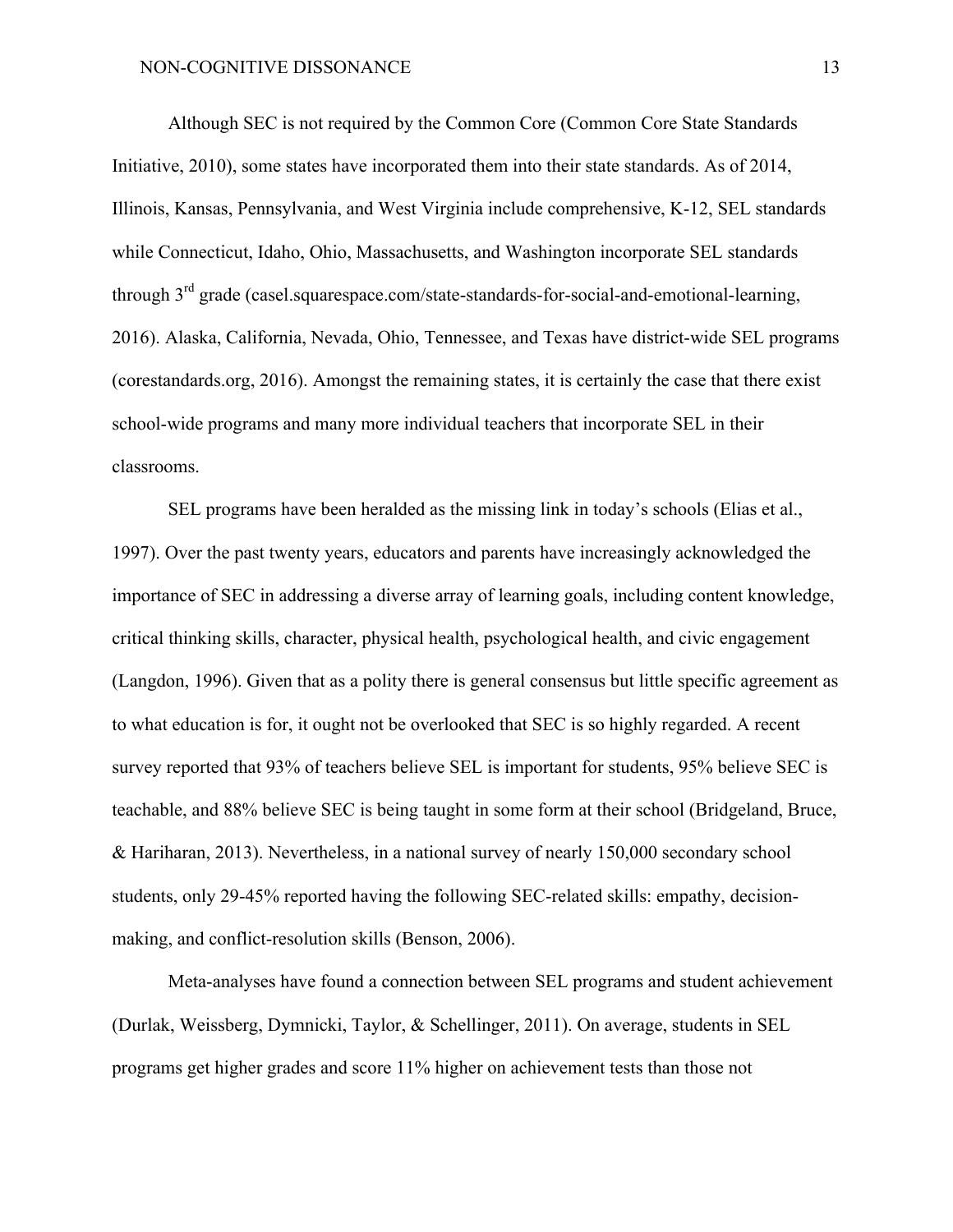participating in the curriculum. A national survey of teachers found that 80% believed SEL would have a positive effect on student test scores and 75% believe it would improve academic achievement of their students (Bridgeland et al., 2013). The same survey also found that 85% of schools where SEL is taught also reported successfully imparting key content knowledge in preparation for state-wide standardized testing.

#### **Emotional Intelligence in Theory and Practice**

Emotional intelligence (EI) is the topic of serious academic debate, both as it pertains the construct itself as well as its relationship to other psychological constructs. Within the academic literature, EI is viewed as an ability (Mayer, Salovey, & Caruso, 2004), as a trait (Petrides & Furnham, 2001), and as a combination of the two (Goleman, 1995). So-called ability EI emphasizes the capacity to perceive, use, understand, and manage emotions (Mayer, Salovey, & Caruso, 2004). Ability EI is most conceptually aligned with traditional psychological explorations of intelligence, which emphasize performance and environmental adaptation (Sternberg & Detterman, 1986; Terman, 1921; Wechsler, 1997). Concurrently, ability EI is measured using performance tests. Trait EI refers to "behavioral dispositions and self-perceived abilities" (Petrides & Furnham, 2001, p. 426). Relative to ability EI, trait EI occupies the realm of personality psychology and is prototypically measured via self-report. Goleman's (1995) highly-popularized contributions to the field fall somewhere between the two conceptualizations, viewing EI as a combination of skills and characteristics that drive interpersonal performance (e.g. leadership).

Conceptually, EI is a related albeit narrower construct than SEC (Jennings & Greenberg, 2009). By definition, the SEC notion of self-awareness includes ability EI's emotional perception just as the SEC notion of self-management is reflected in ability EI's emotional-management.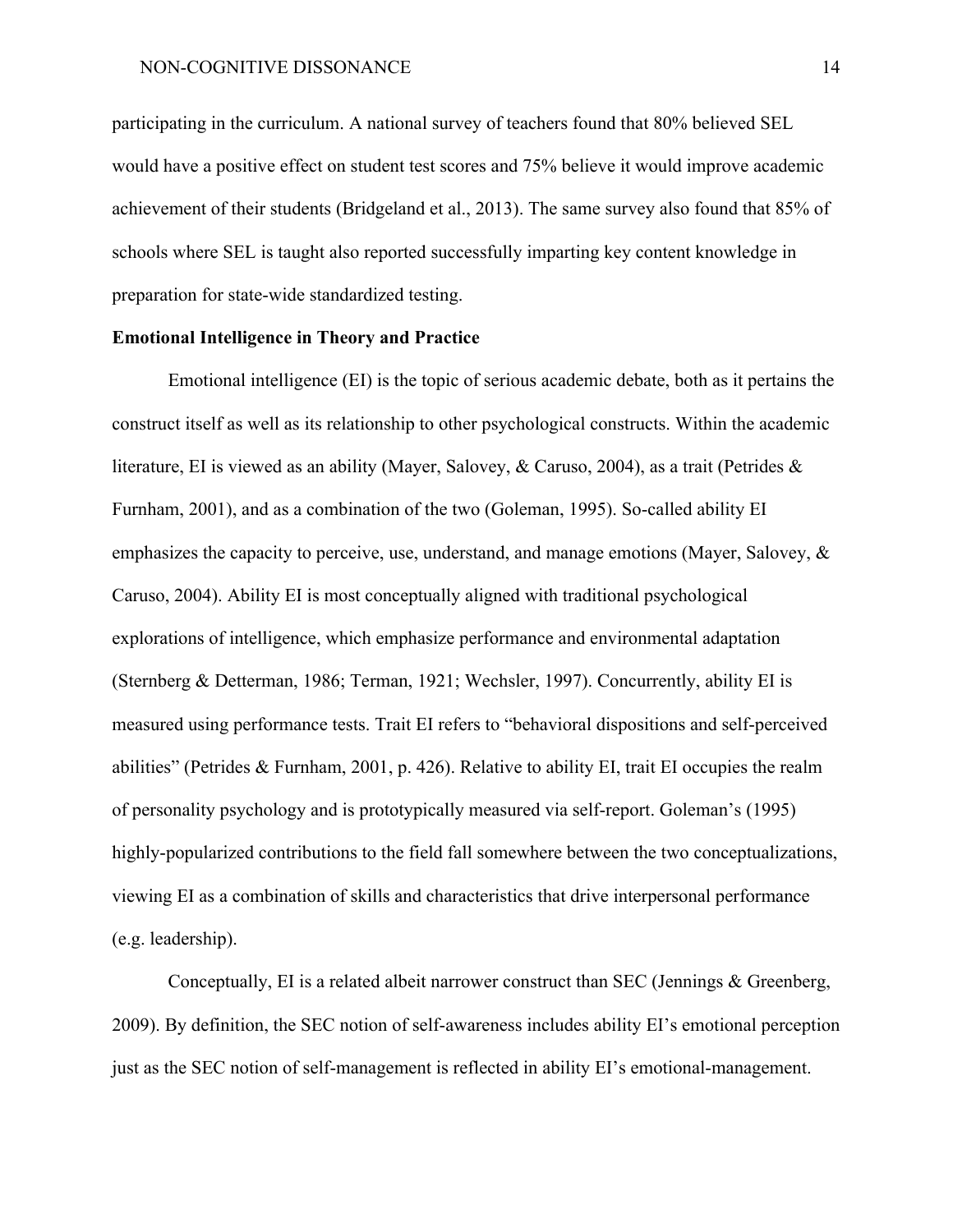This implies that all individuals high in SEC would be high in EI, though not all individuals high in EI would be high in SEC. The same would be true for those low in SEC and low in EI. Although EI and SEC are conceptually distinctive, the practical impact is likely unfelt in classrooms. Importantly, educational non-profits – including the Collaborative for Academic, Social and Emotional Learning (CASEL; casel.org, 2016), the Center on the Social and Emotional Foundations for Early Learning (csefel.vanderbilt.edu, 2016) and the Emotional Intelligence Network (6seconds.org/education, 2016) – treat EI as a indispensable means to SEL's ends. This suggests that to understand the role and prevalence of SEC in today's classrooms (see "Social emotional competency in theory and practice") is likely to also understand the role and prevalence of EI.

Studies have confirmed the role that SEL programs can have in bolstering student SEC and emotional intelligence (Elias, Gara, Schuyler, Branden-Muller, & Sayette, 1991; Greenberg & Kusche ́,1998; Greenberg, Weissberg, O'Brien, Zins, Fredericks, Resnik, 2003; Zins, Weissberg, Wang, Walberg, 2004). The question remains as to how and when successful implementation occurs. Evidence summarized by Jennings and Greenberg (2009) suggests that teacher SEC and teacher EI can play an important role. Successful SEL implementation is associated with greater self-awareness, social awareness, and effective relationships management skills in teachers (i.e. SEC, EI; Conduct Problems Prevention Research Group, 1999; Dane & Scheider, 1998; Domitrovich & Greenberg, 2000; Solomon, Watson, Schaps, & Lewis, 2000). Put simply, teachers that show high levels of SEC and EI are more likely to successfully impart SEL curricula. Using our logic model, this is also to say that teachers high in SEC can promote the skills associated with student wellbeing. And since teacher SEC and teacher wellbeing are related constructs, teacher wellbeing and student wellbeing might also be related.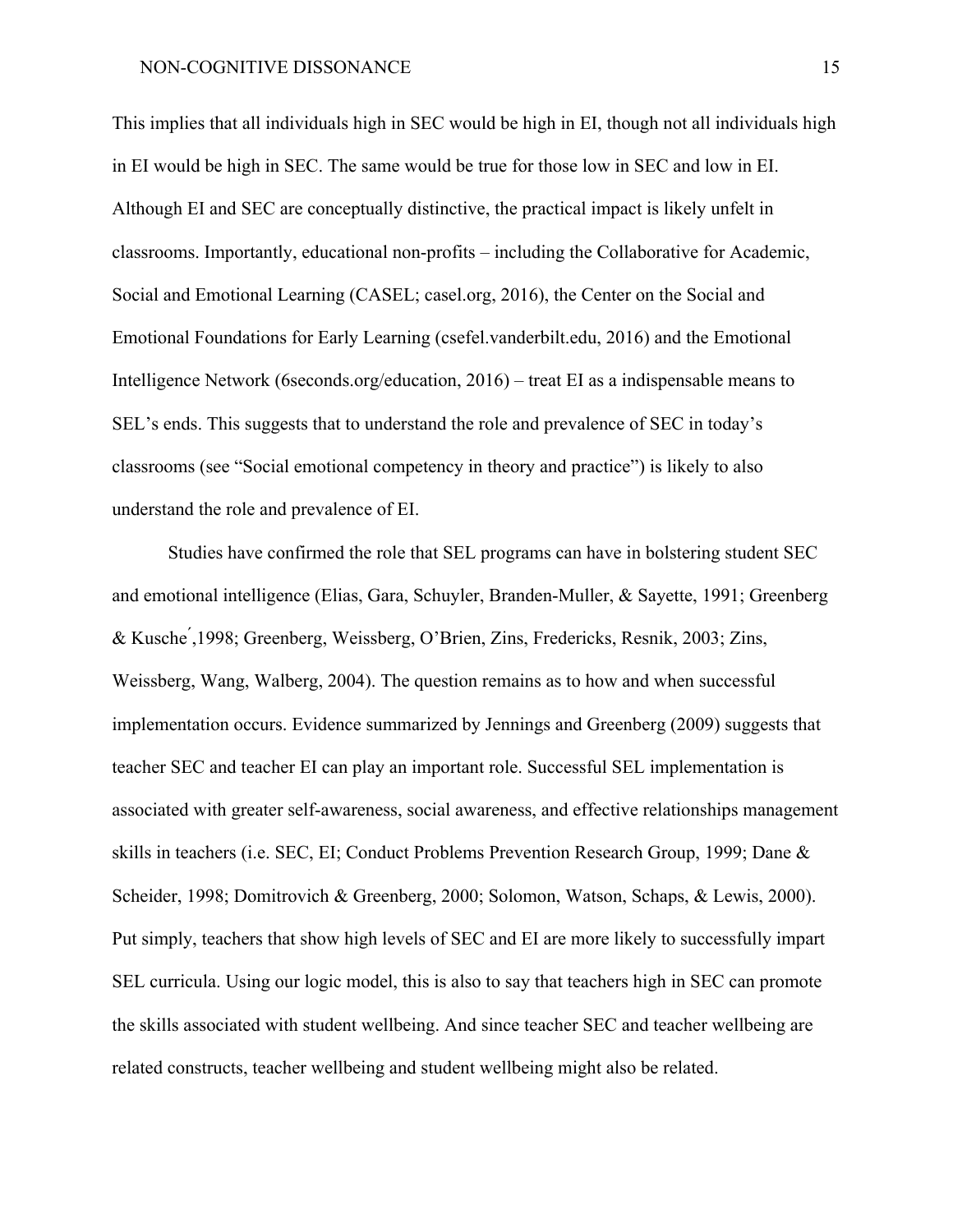#### **Character in Theory and Practice**

Given the lack of conceptual clarity around character, it is not surprising that character education (i.e. values education, moral education) has taken an array of forms over the years. Historically, the construct of character has referred to some combination of moral behavior, moral knowing, and/or moral feeling (Lickona, 1989). In the US, three curricular approaches – traditional, developmental, and caring - have each emphasized the teaching of one of these components of character.

Traditional approaches to character education focus on moral behavior (Howard, Berkowitz, & Schaeffer, 2004). This approach pulls from the Aristotelian tradition of action over thinking and typically strives to inculcate character by obliging commitment to codes of virtues/conduct. Developmental approaches (i.e. progressive) to character education emphasize moral knowing (Howard, Berkowitz, & Schaeffer, 2004). The developmental view draws upon the Socratic tradition and extends through the work of Dewey (1909/1975), Piaget (1932/1965), and Kohlberg (1981, 1984). In this approach, the goal is less to distinguish right from wrong but more to support students in developing a process by which they can make good decisions. Caring approaches distinguish themselves from traditional and developmental curricula by emphasizing moral feeling as well as the relational nature of morality (Howard, Berkowitz, & Schaeffer, 2004). Desiring the good is the goal in the caring approach, as moral sentiments are seen as being logically prior to both moral thinking and action (Cohen, 2006).

More recently, strengths-based curricula inspired by positive psychology seek to build character by helping students identify their strengths and by asking them to use these and a broad, range of other strengths in everyday life (Reivich et al., 2003). These curricula contrast with prescriptive, homogeneous approaches (i.e. build certain qualities in all students) by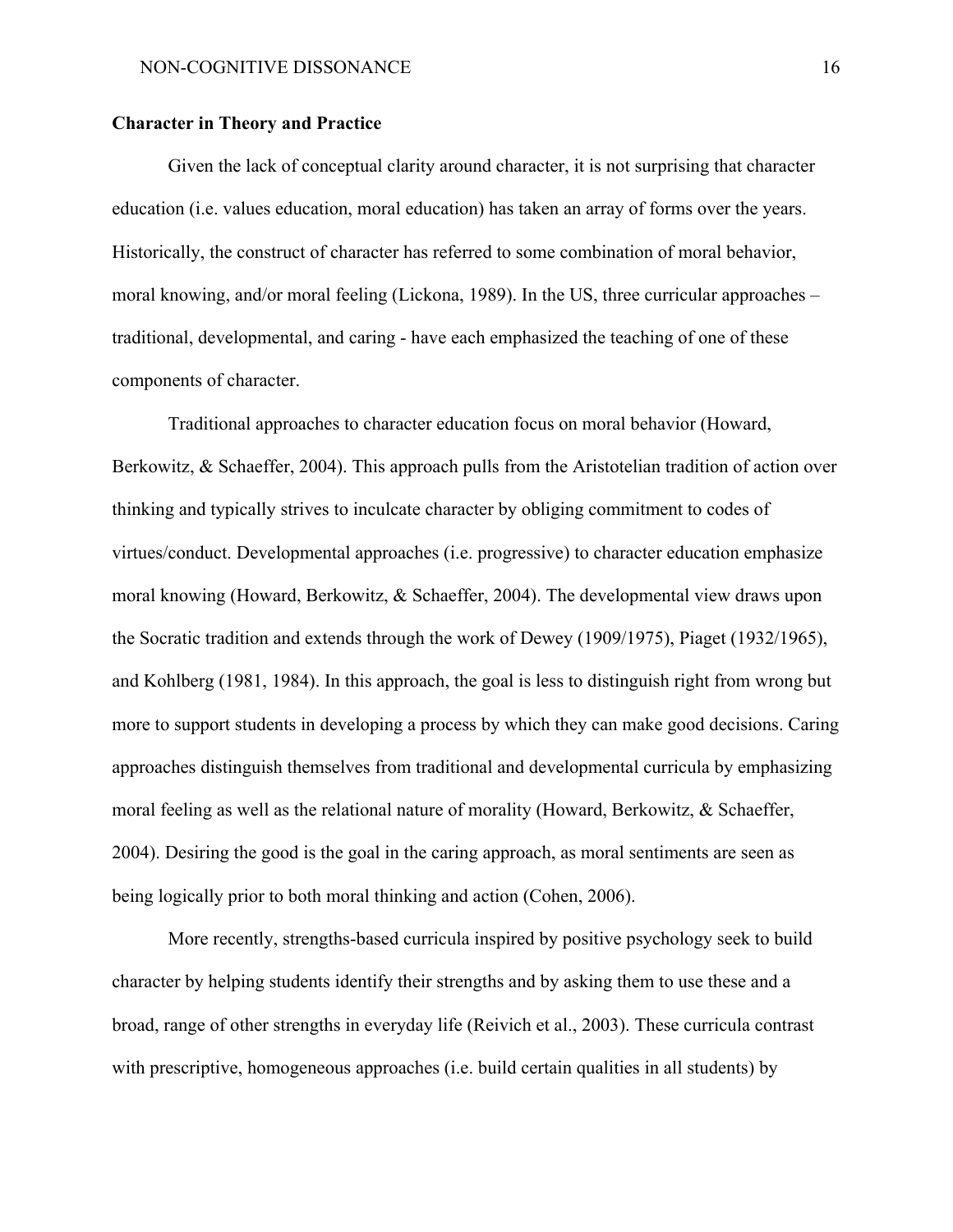employing a descriptive, heterogeneous approach (i.e. discover the best qualities in each student; viacharacter.org, 2016). In strengths-based curricula, character is seen as nuanced, individualized, dynamic, expressed in degrees, and best understood as a profile of strengths (Niemiec, 2013; Peterson & Seligman, 2004). In lieu of conceptualizing character as doing, knowing, and/or desiring an external good, the strengths-based approach sees the good as internal to each individual. This is to say that one's unique constellation of strengths support individuals in uniquely pursuing larger universal virtues (e.g. wisdom, courage, humanity, justice, temperance, transcendence). Using one's core strengths, often termed signature strengths, can lead to life satisfaction when used in the appropriate degree at the appropriate time (Niemiec, 2013). Character-strengths curricula, then, involves raising student awareness (i.e. knowing your character strengths) and directing student effort (i.e. intentionally using your character strengths in new ways each day; Biswas-Diener, Kashdan & Minhas, 2011).

Conceptually, the construct of character is intimately related to SEC and EI, if defined as awareness and expression of one's constellation of character strengths. SEC, like EI, includes a notion of self-awareness, which, by definition, would facilitate an appreciation for one's personality strengths. High levels of SEC and EI, then, are incommensurate with being unaware that one is particularly spiritual or particularly brave. Peterson and Seligman's (2004) articulation of character strengths offers other conceptual parallels to SEC and EI. Selfregulation, for instance, connects to what Zins et al. (2004) termed self-management. It also relates to ability EI's notion of emotional management (Mayer, Salovey, & Caruso, 2004). Peterson and Seligman's (2004) social intelligence relates to social awareness, another component of SEC. The same connection might also be made with EI, given that the perception and understanding of emotions refers as much interpersonally as it does interpersonally. Also,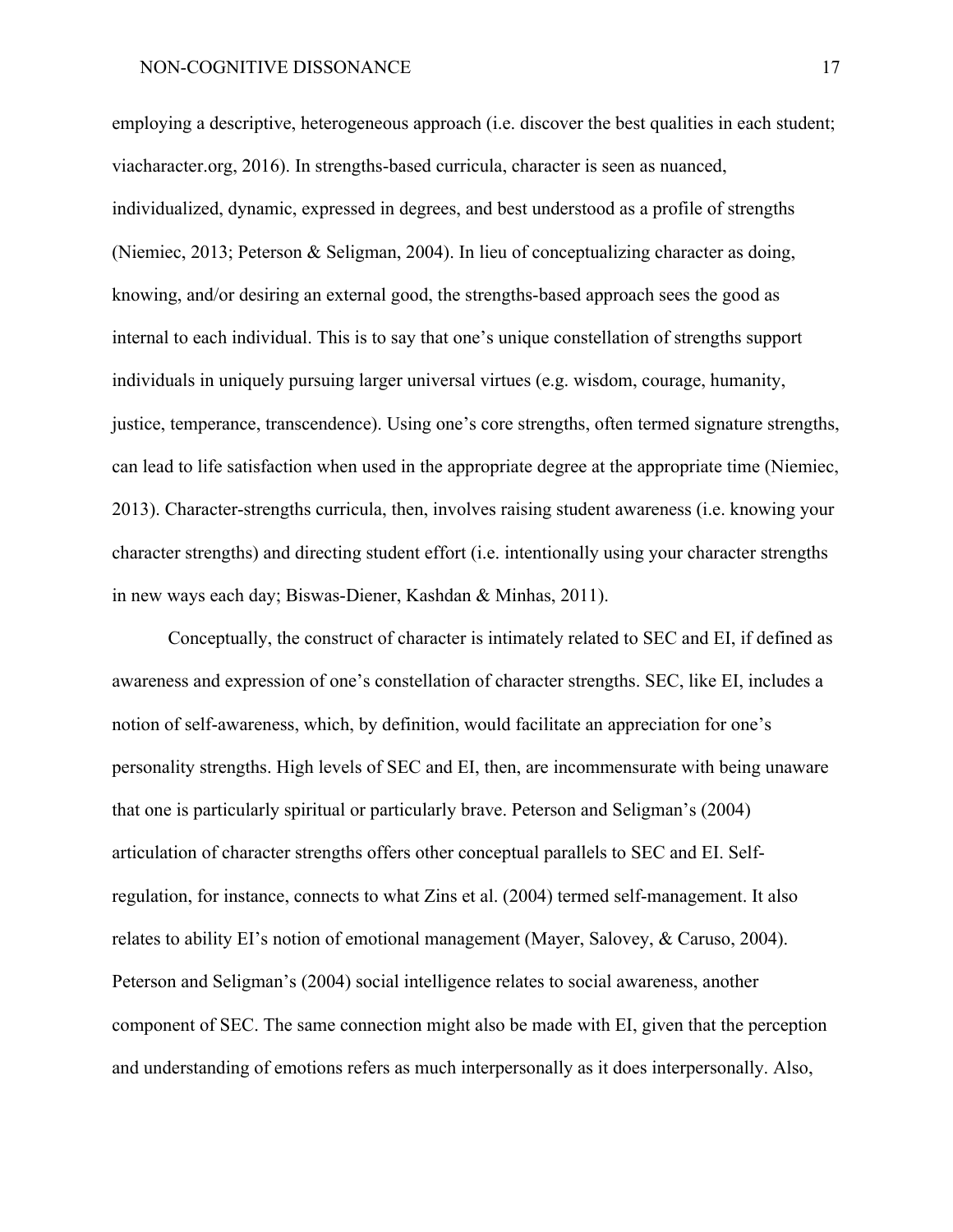the character strength of teamwork seems to coincide with the relationship management piece of SEC.

Studies have revealed that knowing and using one's signature strengths is associated with progress toward goals and the meeting of psychological needs (e.g. autonomy, relatedness, and competence; Linley, Nielsen, Gillett, & Biswas-Diener, 2010) as well as greater happiness (Seligman, Steen, Park, & Peterson, 2005). This points to the potential value of strengths-based curricula in classrooms. Regarding scholastic achievement, some character strengths are more correlated with success than others. Perseverance, love, gratitude, and hope are associated with academic achievement in middle schoolers and undergraduates (Park & Peterson, 2009). Fairness, gratitude, honesty, hope, perspective, and perseverance predict GPA after controlling for IQ (Park & Peterson, 2008). Love of learning, humor, fairness, and kindness, and perseverance predict college GPA. Teachers that are higher in social intelligence, zest, and humor were more likely to have students with higher achievement gains (Park & Peterson, 2009). All in all, a range of character strengths are associated with positive educational outcomes.

#### **Resilience in Theory and Practice**

Resilience refers to positive adaptation in the context or aftermath of significant adversity (Masten, Cutuli, Herbers, & Reed, 2009). It includes the processes that enable good outcomes in spite of tough challenges (Reivich & Gillham, 2010). Reivich and Shatté (2002) contend that resilience is comprised of the following qualities: emotion regulation, impulse control, optimism, causal analysis, empathy, and self-efficacy. Resilience is sometimes represented as an special quality that we are either born with or not. Far from being static, resilience is growable and exists on a continuum (Reivich & Shatté, 2002). Resilience results from ordinary, psychobiological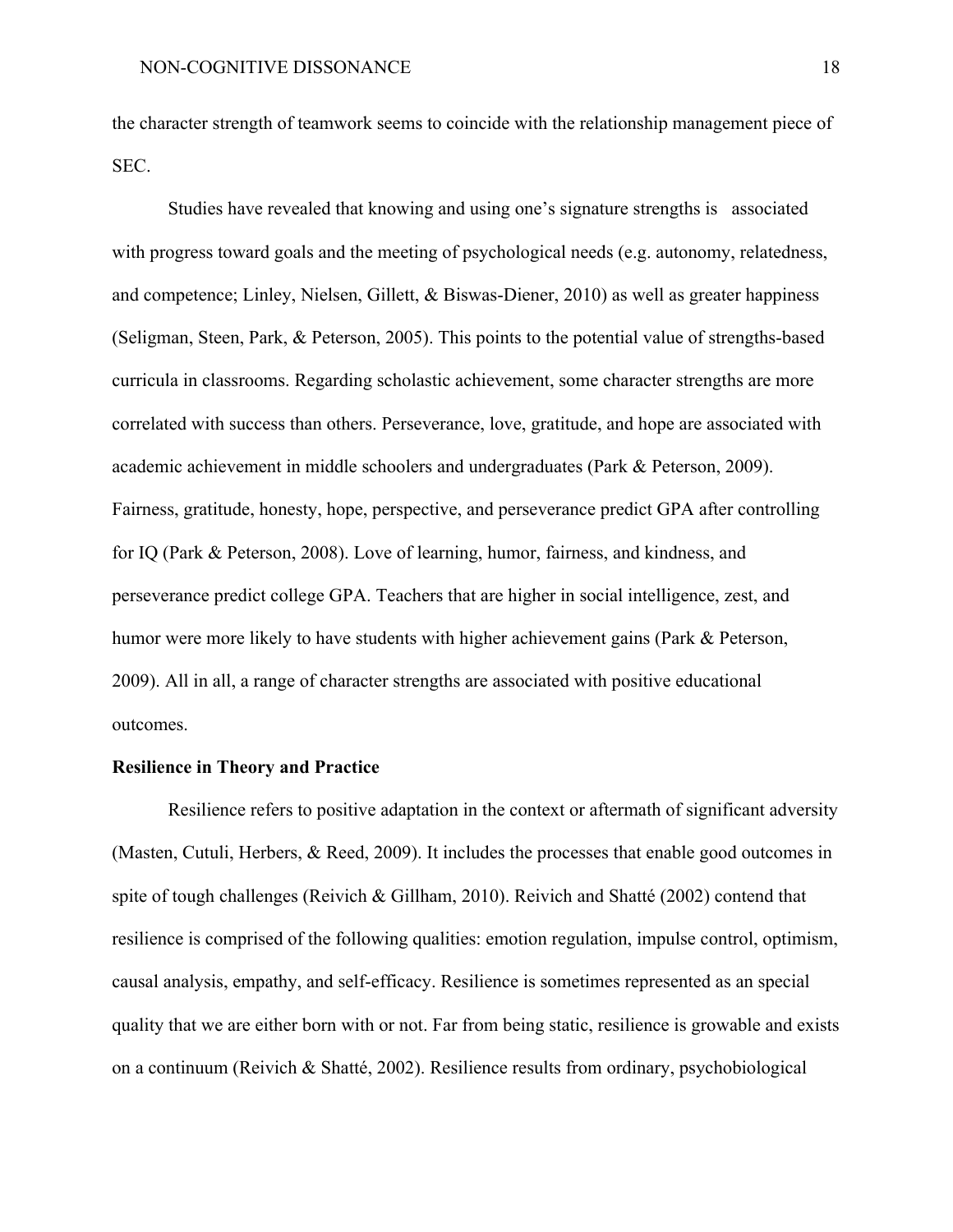functioning and from relationships in families, communities, and society (Masten, 2001). This is to say that resilience, practically speaking, can be taught.

Formal instruction of resilience occurs in classrooms via programs like the Penn Resilience Program (PRP; Gillham, Brunwasser, & Freres, 2008). PRP is a group intervention that strives to help students develop resilience and curb depression by teaching them cognitivebehavioral principles/skills (Gillham, Jaycox, Reivich, Seligman, & Silver, 1990). To this end, PRP trains students to use a variation of Ellis' (1962) Adversity-Beliefs-Consequences (ABC) model in times of stress, which suggests that it is not the activating event (i.e. A) but rather our beliefs (i.e. B) about the activating event that yields emotional, behavioral, and/or physiological consequences (i.e. C). This is to say that a student's fowl mood is not derivative of their friend's snarky comment but rather their interpretation of the snarky comment. Broadly speaking, PRP teaches its students to identify, evaluate, and challenge inaccurate thoughts (Gillham, Brunwasser, & Freres, 2008). More specifically, PRP teaches its students how to think more flexibly, problem solve, take on the perspective of others, cope with difficult circumstances, and assert oneself. Meta-analysis has revealed that relative to control groups, PRP reduces and prevents symptoms of depression to a significant degree through one year of follow-up (Brunwasser, Gillham, & Kim, 2009).

Conceptually, the construct of resilience overlaps the construct of SEC as presently defined (Reivich and Shatté, 2002). The ability to remain calm in the face of adversity and to resist temptation, what are termed emotion regulation and impulse control respectively, connect to the SEC notion of self-regulation. Moreover, there is a component of empathy to resilience, which parallels the SEC notion of social awareness. Though related, resilience and SEC are distinct constructs. Resilience requires the ability to accurately identify and challenge erroneous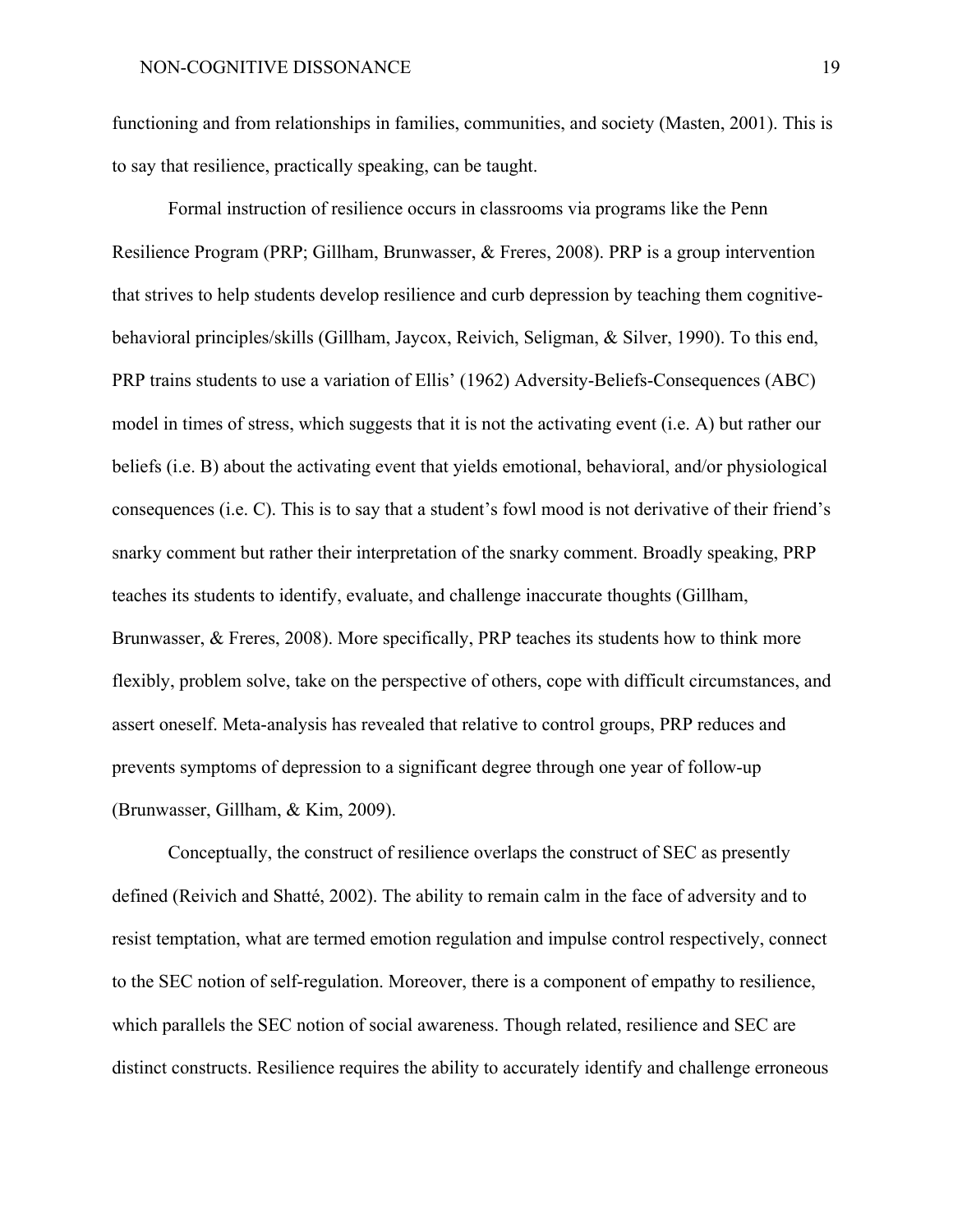thought patterns. This is a highly cognitive process. As such, resilience, as presently defined, can manifest in ways that expand beyond the construct of SEC.

PRP is a curriculum that aims to provide its students with the skills to manage day-to-day stressors (Gillham et al., 2008). The PRP is designed to help individuals meaningfully address adversity by identifying the link between thoughts, feelings, and behaviors as well as by recognizing the benefits of optimistic explanatory styles. In a comprehensive series of studies, PRP has been shown to reduce depression and hopelessness across a variety of settings and demographics. (Brunwasser, Gillham, & Kim, 2009; Lopez, Edwards, Teramoto-Pedrotti, Ito, Rasmussen, 2002; Mũnoz, Penilla, & Urizar, 2002; Seligman et al, 2009; Seligman, 2011). Studies also reveal that PRP can reduce anxiety and behavioral problems although findings are mixed. Recently, PRP has begun using a "train the trainer model" (Reivich, Seligman, & McBride, 2007, p. 25), in which resilience experts train individuals with the expressed goal of having them train others. This methodology may lead on to hypothesize that being resilient helps teach resilience.

#### **Mindset in Theory and Practice**

The self-esteem movement presumed that telling students that they were bright – whether true or false - would improve their self-esteem and by extension their academic achievement (Baumeister, Campell, Krueger, & Vohs, 2005). The expectation was that the praising of native ability/intelligence would support the growth of cognitive and non-cognitive skills. The evidence is clear that this is not the case, in part, because of the mindset that such action imparts and reinforces in students (Mueller & Dweck, 1998). Dweck (2006) defines mindset as one's implicit theory of intelligence; a fixed mindset refers to the belief that one's intelligence is static while a growth mindset refers to the belief that it is malleable. Students that embody a fixed mindset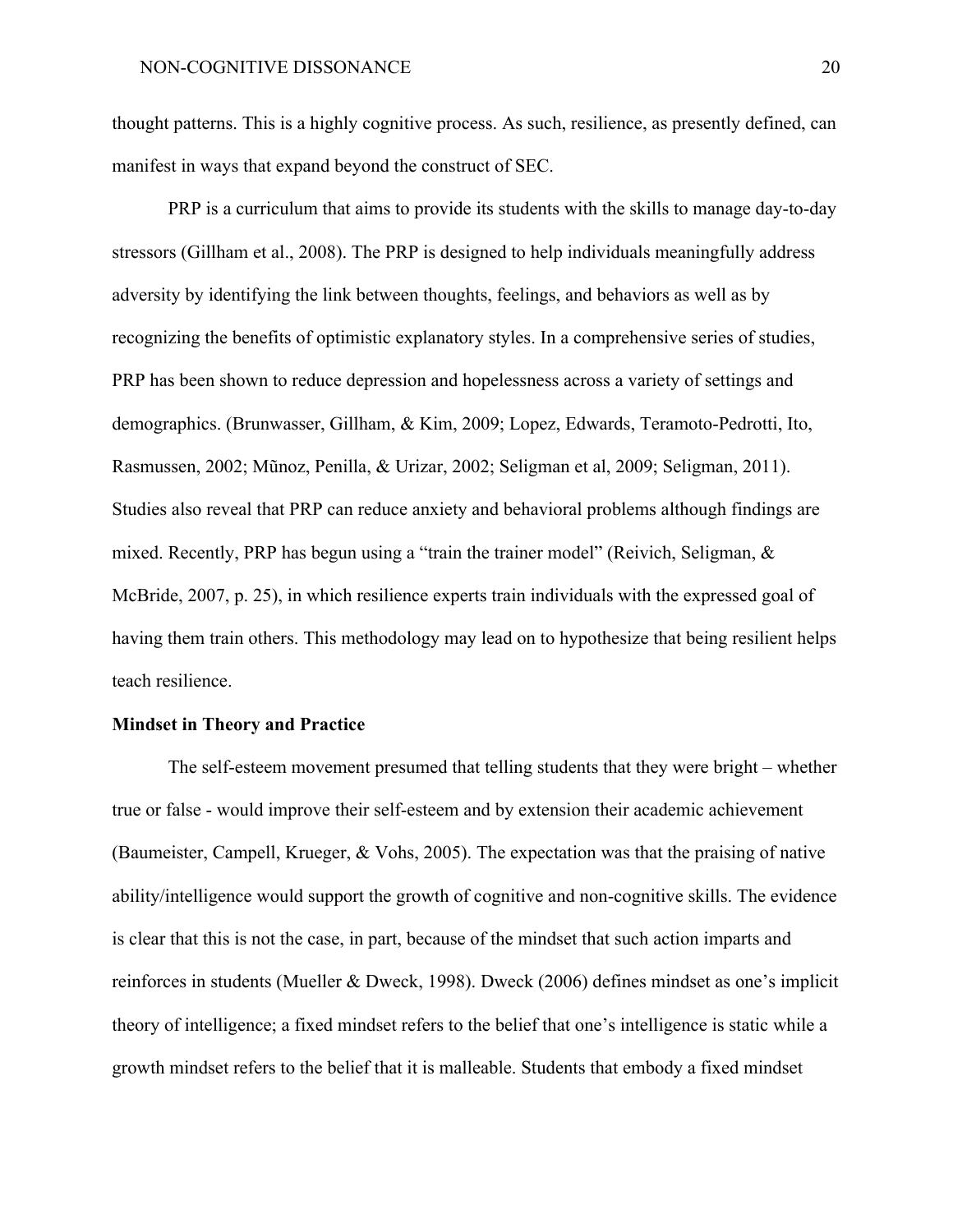worry about proving rather than improving their intelligence (Dweck & Leggett, 1988). This can lead to erroneous cognition (i.e. catastrophic thoughts), negative emotions (e.g. dejection), and maladaptive behavior (e.g. quitting; Dweck, Walton, & Cohen, 2011). Conversely, students with a growth mindset are more likely to engage in resilient thinking (i.e. this approach to improving my algebra grade did not work, so I will brainstorm some alternative strategies), positive emotions (e.g. hope), and constructive behavior (e.g. careful reflection on the past, careful planning for the future).

Quantifying the prevalence of growth-mindset curricula in classrooms is difficult. To be sure, the construct of mindset has gained traction in recent years, given that Dweck's (2006) *Mindset: The new psychology of success* was a New York Times bestseller and has been translated into twenty languages (Boaler, 2013). As of its publication, evidence suggests that 40% of American students embody a growth mindset, 40% embody a fixed mindset, while 20% fall somewhere in between (Dweck, 2006). The presence of high-profile curricula designed to shift students toward growth mindsets, proffered by Dweck's Mindset Works company, suggests that these numbers will increase in future years. Currently, the Mindset Works Toolkit is used in 49 states by more than 600 schools and has been heralded by the Department of Education's Office of Educational Technology (Sparks, 2013; tech.ed.gov/netp/learning, 2016). Just how many teachers attempt to cultivate a growth mindset in their students, above and beyond what is captured in these numbers, is no doubt higher but unclear.

Conceptually, the construct of mindset refers to one's implicit theory of intelligence. For those with a growth mindset, intelligence is fluid. Mueller and Dweck (1998) point out that growth mindsets lead to improvements in thinking, feeling, and behaving. Thus, even if the construct of intelligence is fixed, one's mindset about one's intelligence leads to a variable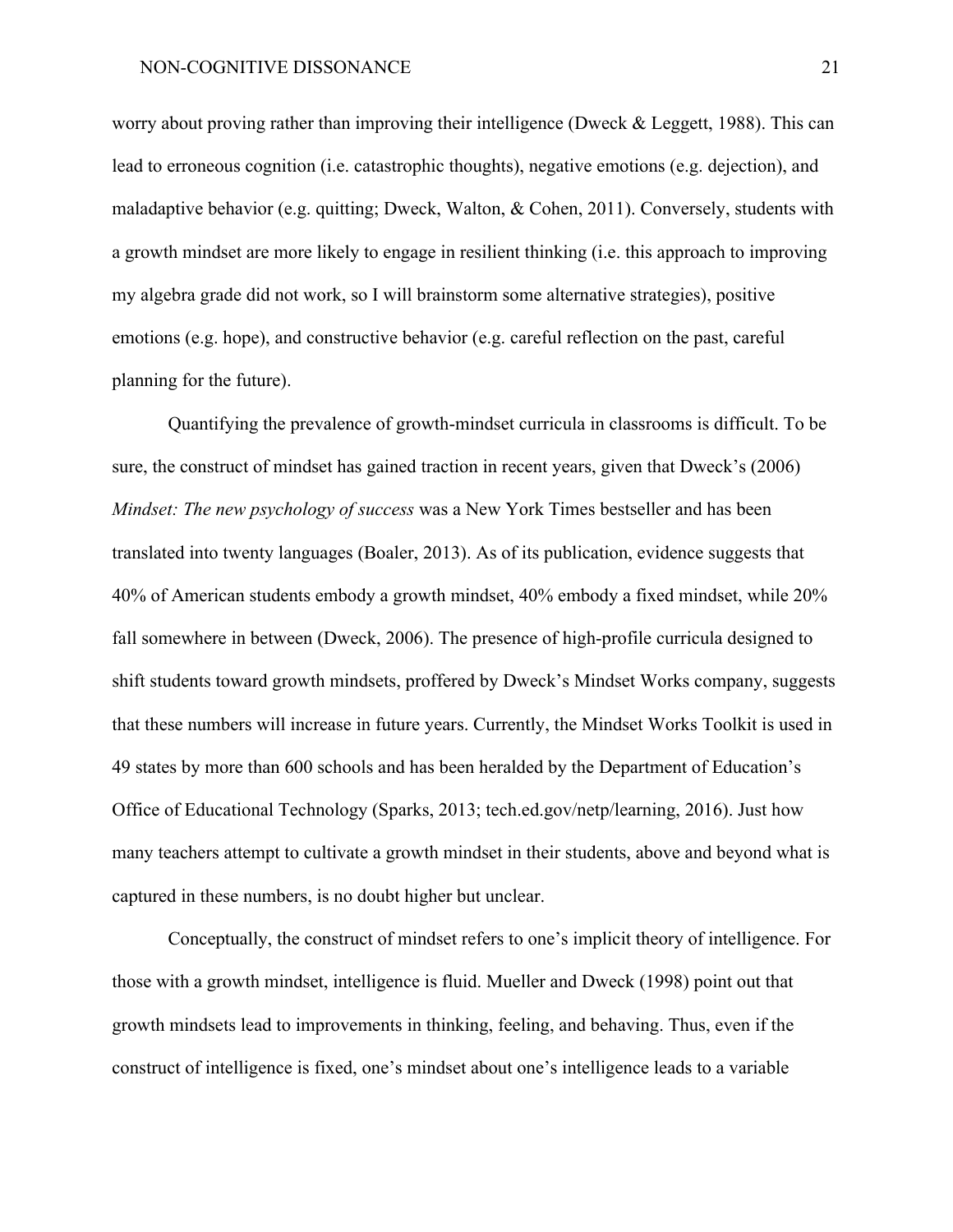#### NON-COGNITIVE DISSONANCE 22

expression of that intelligence. This is a circuitous way of saying that growth mindsets are preferable fixed mindsets. The non-cognitive skills presented in this project are similarly malleable. Through specific action (e.g. telling a student that their resilience is variable), change is possible (e.g. resilience improves). In this way, one might say that a growth mindset pervades our presentation of non-cognitive constructs. And quite independent of the truth of the matter, it behooves one to adopt such a view. If one's mindset affects the expression of one's noncognitive capacities then for all practical purposes the traits can be, and thus are, fluid. This conceptual point has important classroom implications. To the extent that educators are incorporating these non-cognitive skills into their curricula, the possibility of growth is presumed and made real. After all, if something can't be learned, why teach it? In sum, the logic offered by Dweck (2008) with respect to intelligence is the logic of the other non-cognitive traits presented herein: none are necessarily static or fluid "but thinking makes it so" (Shakespeare, trans. 1992, 2.2.251).

Growth mindsets are correlated with a host of positive educational outcomes. Middle schoolers with growth mindsets were more motivated to learn, more effortful, and more engaged than their peers with fixed mindsets (Blackwell, Trzesniewski, & Dweck, 2007). Curricula from the aforementioned Mindset Works Toolkit also is associated with resilience and life satisfaction (mindsetworks.com, 2012). There also seems to be a causal relationship between a growth mindset and scholastic achievement. For instance, teaching African-American and Latino students in rural areas that intelligence can be developed (i.e. teaching them to have a growth mindset) yielded higher reading test schools relative to control groups (Good, Aronson, & Inzlicht, 2003). Providing African-American and white college students with the same growth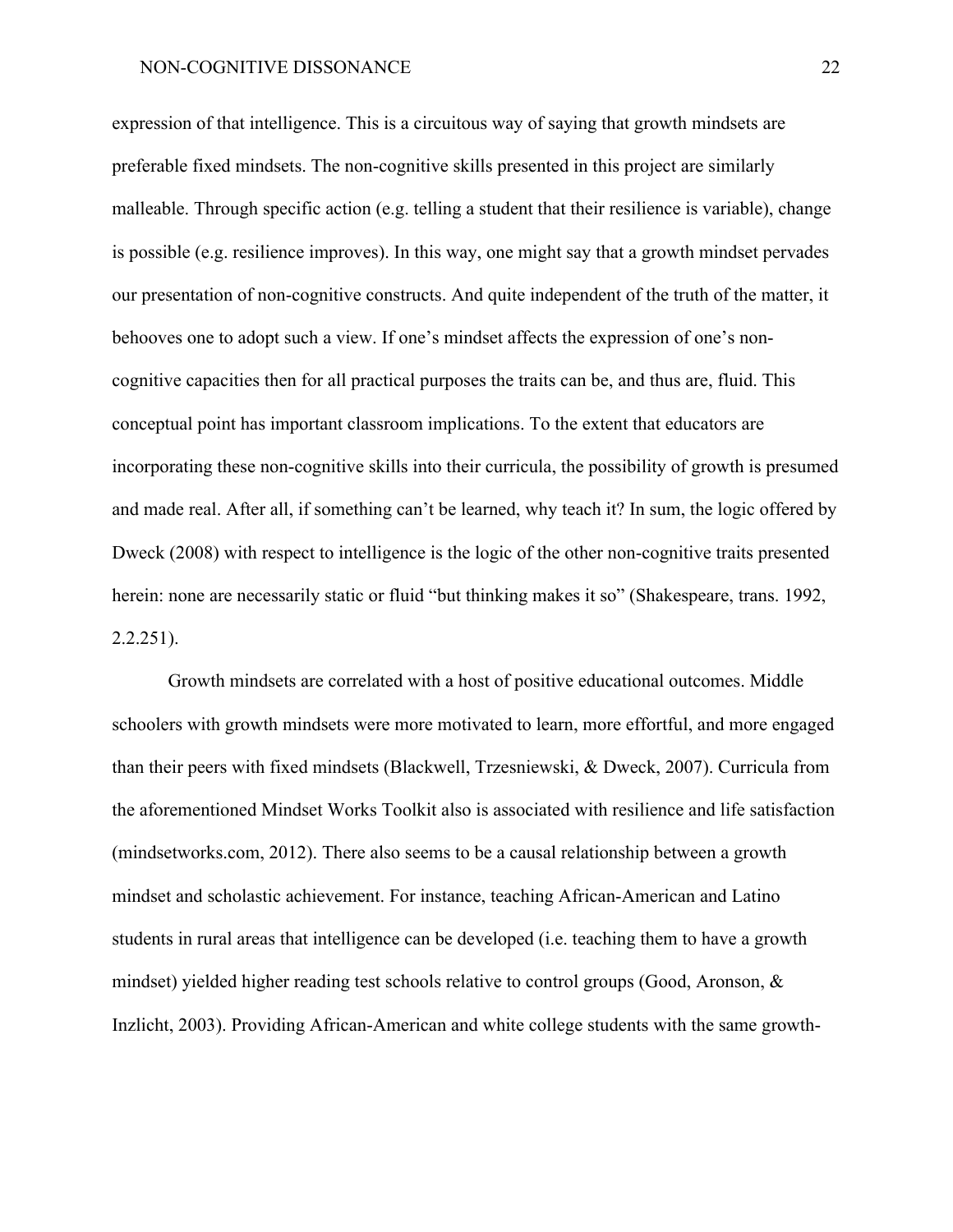mindset intervention led to higher GPAs and enjoyment of academics relative to controls (Aronson, Fried, & Good, 2002).

#### **Self-efficacy and Locus of Control in Theory and Practice**

Self-efficacy is an individual's belief in their ability to accomplish a goal in the future (Bandura, 1977). Self-efficacy as a construct is future oriented and situation specific; it involves perceptions about one's capacity to succeed in the future at a specific task. Einstein, for instance, might have high self-efficacy for an upcoming physics lab but low self-efficacy for an upcoming Farsi exam. Empirical evidence suggests that self-efficacy is a variable construct such that it can be improved (Bandura & Schunk, 1981). There is little evidence to suggest that self-efficacy sticks over time without reinforcers (Farrington et al., 2012).

Relatedly, locus of control refers to whether or not your believe you can control a given outcome (Rotter, 1966). Do you control life? Or does life control you? Those with internal loci of control believe they have power over the situation while those with an external locus of control believe outside variables dictate the results. Self-efficacy and locus of control are conceptually similar. At a general level, self-efficacy refers to how effective you think your behavior is while locus of control refers to whether you think power lies inside or outside of you. As such, high self-efficacy and internal loci of control are comparable concepts. The same might also be said of low self-efficacy and external loci of control. This is born out in empirical studies that reveal that self-efficacy and locus of control measure the same generalized concept (Judge, Erez, Bono, & Thoresen, 2002).

Currently, data reflecting student levels of self-efficacy is sparse. Although there are reliable and valid measures of self-efficacy (Pintrich, Smith, Garcia, & McKeachie, 1993), representative data for large populations is currently unavailable. The Common Core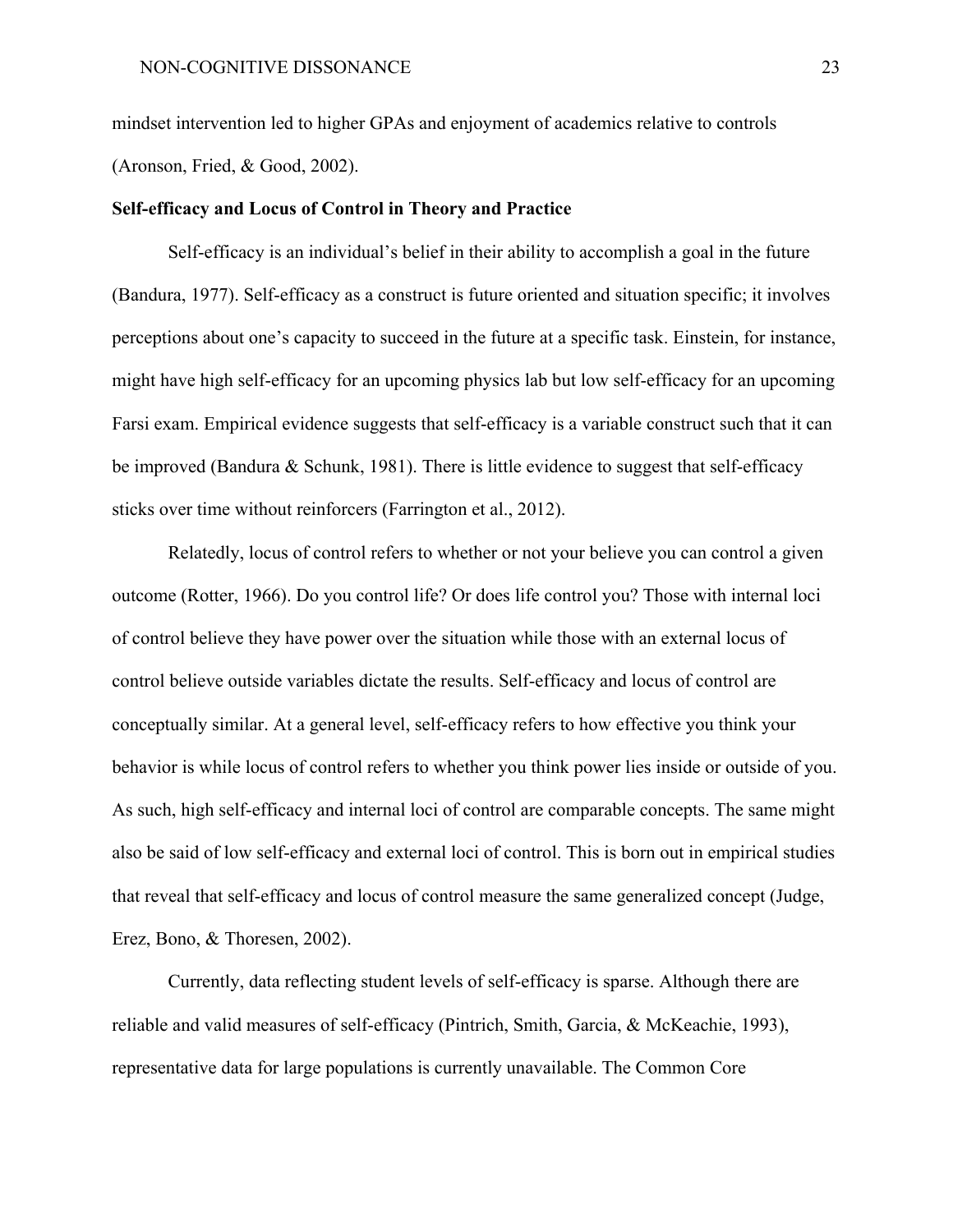expectations do not mention nor call for the instruction of efficacy beliefs (Common Core State Standards Initiative, 2010). The same is true with respect to locus of control. This is not to say that teachers do not encourage efficacy beliefs. Rather, in this moment, they are not required nor managed nor measured on a broad scale.

Conceptually, the constructs of high self-efficacy and internal loci of control are related to SEC as well as to each other as. SEC includes a self-awareness component, which includes recognizing one's cognitions and emotions. Regardless of whether one exhibits high or low selfefficacy, an awareness of their belief in their ability is implied. The same conceptual point might be made about locus of control. To believe that one can control life events – or not – presupposes an intrapersonal knowing about oneself. In this way, self-efficacy and locus of control might be said to be components of the larger construct, SEC. Self-efficacy and locus of control are related to another non-cognitive construct previously examined: character. Peterson and Seligman's (2004) articulation of character strengths include the attribute of hope. Hope, in part, refers to one's belief that the future is something that can be controlled (viacharacter.org, 2016). The conceptual overlap between this particular character strength, high self-efficacy, and internal locus of control is evident.

There is evidence suggesting a connection between SEL programs and efficacy beliefs in students (Durlak et al., 2011). In a meta-analysis of 217 schools involving more than 270,000 students, researchers concluded that SEL programs promoted student attitudes toward self/others to a significant degree. In the study, student attitude included an element of self-perception, which was defined as a combination self-efficacy, self-esteem, and self-concept. Given the conceptual overlap between self-efficacy and loci of control, one might use the aforementioned meta-analysis to theorize a connection also between SEL programs and internal loci of control in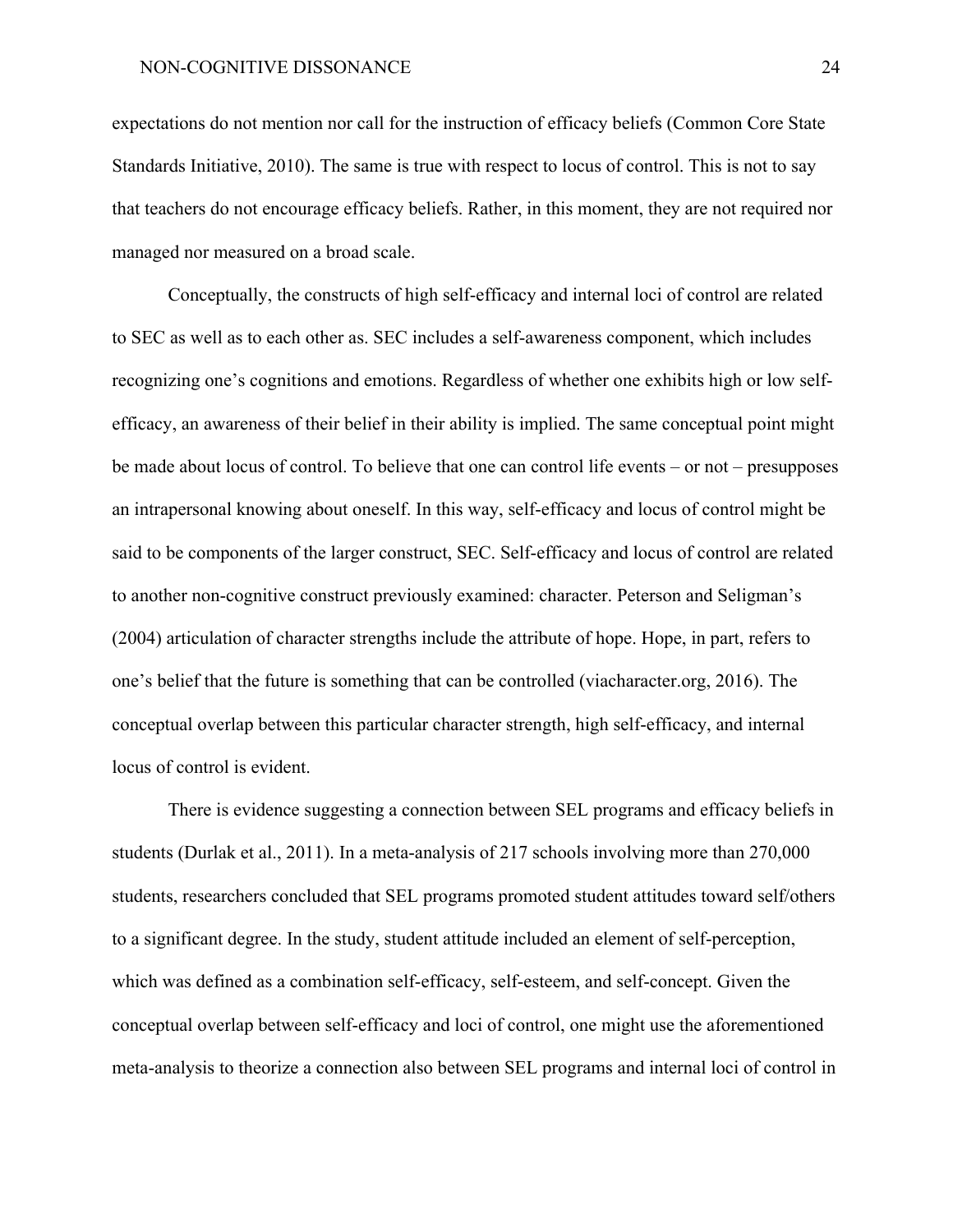students. Given also that teacher SEC can promote successful implementation of SEL programs (Jennings & Greenberg, 2009), there may also be reason to hypothesize about a connection between the efficacy beliefs of students and teacher SEC.

#### **Motivation in Theory and Practice**

Motivation is a construct used to describe all of the processes involved in the starting, directing, and maintaining of physical and psychological energy (Zimbardo et al., 2009). Motivation refers to the reasons behind behavior or behind the development of inclinations to behave in a certain way (Deci & Ryan, 2008).

Motivation can be conceptualized in singular or plural terms. In singular conceptualizations, motivation varies in terms of amount, as in the student who becomes more motivated under the supervision of an encouraging teacher. As in this example, Baumeister and Vohs (2007) conceive of motivation as a unitary construct that affects and/or gets affected by other variables. In plural conceptualizations, motivation exists on a spectrum and can be categorized by type. And not all types of motivation are created equal. Self-determination theory (Deci & Ryan, 1985; Ryan and Deci, 2000), for instance, posits a self-determination continuum, a spectrum that distinguishes between autonomous and controlled motivation. Autonomous or self-determined motivation involves having choice. The quintessential example of autonomous motivation is the intrinsically regulated person, who chooses to join the cross-country team on account of her pure joy of running. In contrast, Ryan and Deci (2000) suggest that individuals can also exhibit controlled motivation, as in the case of the student whose parents force her to join the cross-country team as punishment for some previous transgression. Punishments of this kind would classify as extrinsic motivators. The self-determination continuum also allows for people to act autonomously, while being extrinsically motivated. Although this may seem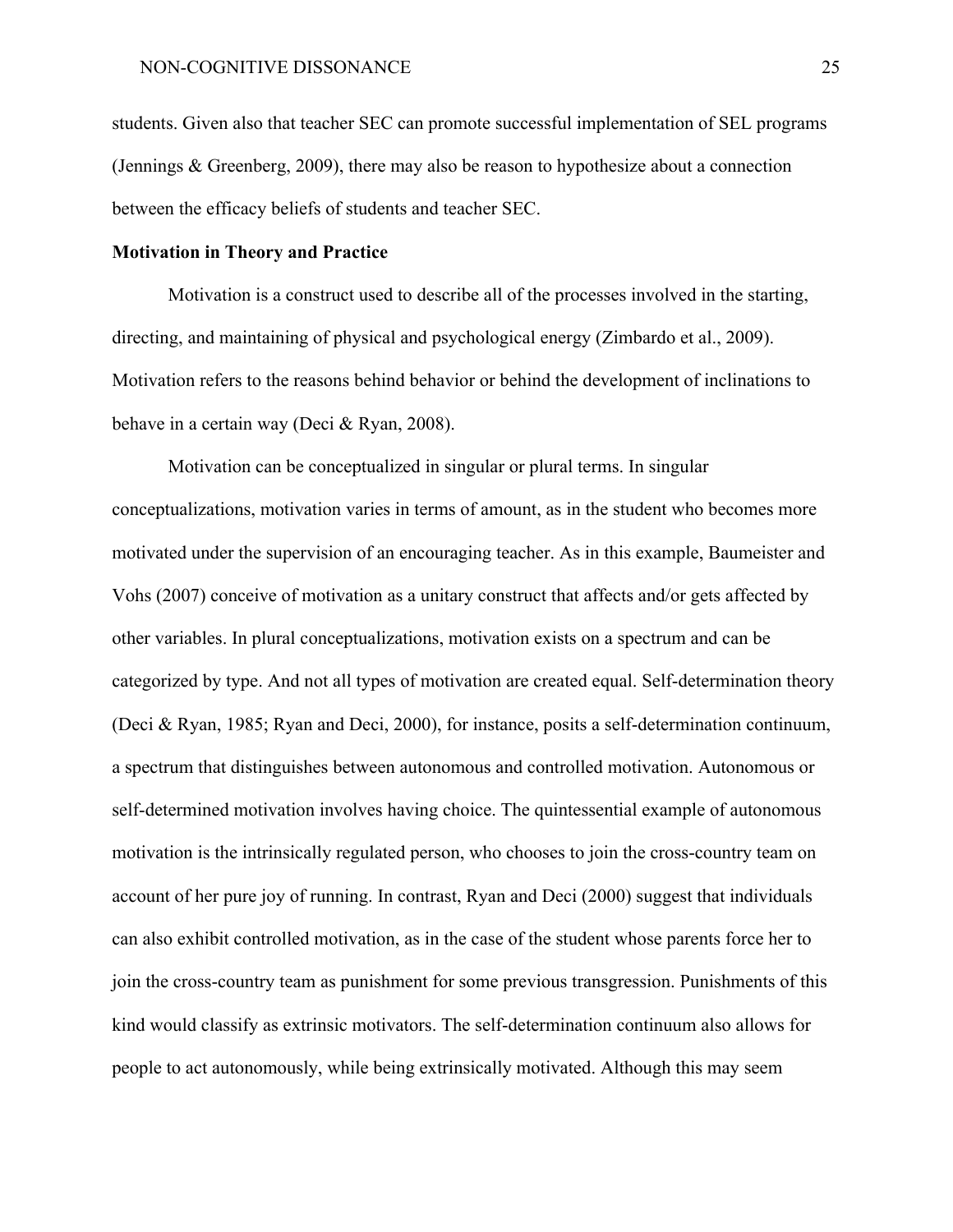counter-intuitive, it is possible provided an individual can integrate or identify with an external regulator. For instance, a teacher may not be intrinsically motivated to grade papers but may autonomously choose to do so if they have internalized its value for their students. The setting of goals (e.g. get into college) or reward-drive behavior (e.g. get a part-time job to pay for school) might similarly serve as external motivators, whose value is appreciated and autonomously chosen.

Measuring student motivation in the current moment is challenging, particularly as one partitions motivation by type. Nevertheless, the literature paints a relatively depressing picture of motivation as it relates to achievement in primary- and secondary-school students. At a general level, 40-60% of students are chronically disengaged and unmotivated (Committee on Increasing High School Students' Engagement and Motivation to Learn, 2002). These statistics do not reflect those students who have already dropped out of school, of which 70% report lack of motivation to have played a key role (Bridgeland, DiIulio & Morison, 2006). These figures are particularly distressing given that motivation is essential to learning (National Research Council, 2000). The National Center for Educational Statistics (2000) reports that from elementary through high-school, student motivation steadily declines. When students are motivated, roughly 75% of students were motivated to get good grades in order to get into college (National Center for Education Statistics, 2001). This implies that students are extrinsically motivated; just whether this extrinsic motivation is autonomous or controlled is unclear. Certainly, the phenomenon of "doing school" is present, which is to say that students are motivated to make it look like they are learning for some external goal more than are motivated to actually learn for its own sake (Pope, 2001).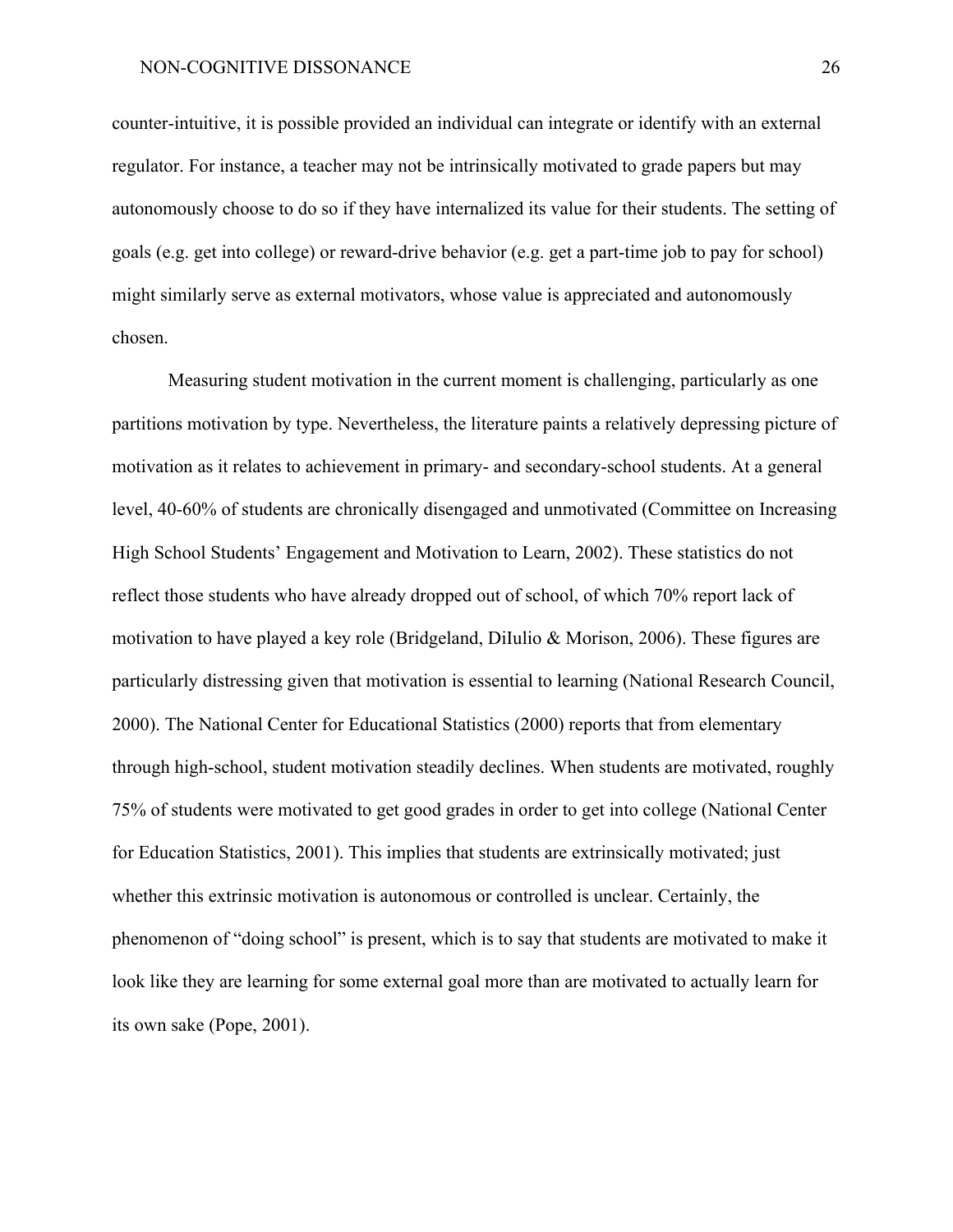There is considerable conceptual overlap between the construct of motivation and other non-cognitive skills, given that the former can be taken to include the topics of needs, selfefficacy, self-esteem, locus of control, and goal setting (Richardson, Abraham, & Bond, 2012). Quite aside from how motivation relates to other non-cognitive skills, the term motivation in the academic literature often includes or is included within other terms. For instance, motivation also includes the topic of psychological needs. Deci and Ryan (1985) posit that human beings have a psychological need for autonomy, competence, and relatedness. Taken together and separately, these constructs represent the conceptual precursors to autonomous behavior. This is to say that motivation follows from feelings of autonomy, competence, and relatedness (Ryan & Deci, 2000). The need for autonomy refers to the urge to be the regulatory agent of one's life. The need for competence refers to the urge to exhibit control over outcomes. The need for relatedness refers to the urge to connect to other and have others connect with you.

Conceptually, there is also overlap between motivation and the constructs of SEC, selfefficacy, mindset, and locus of control. SEC includes motivation in its self-management component. This is a matter of definition. To exhibit social-emotional competence just means to have the requisite motivation and ability to regulate oneself. Relative to self-efficacy, the construct refers to the degree to which one believes one can accomplish a task or goal (Bandura, 1977). Competence, a necessary precondition for autonomous motivation (Ryan & Deci, 2000), requires the belief that one is capable. Put differently, feeling competent just means feeling capable. Competence similarly includes certain mindsets. While growth mindsets can facilitate feelings of competence, fixed mindsets can interrupt feelings of ability. Relatedly, the perception that that one has control over life events and outcomes (Rotter, 1966) is referred to as internal locus of control. Like growth mindsets, feeling competent just means feeling as though one's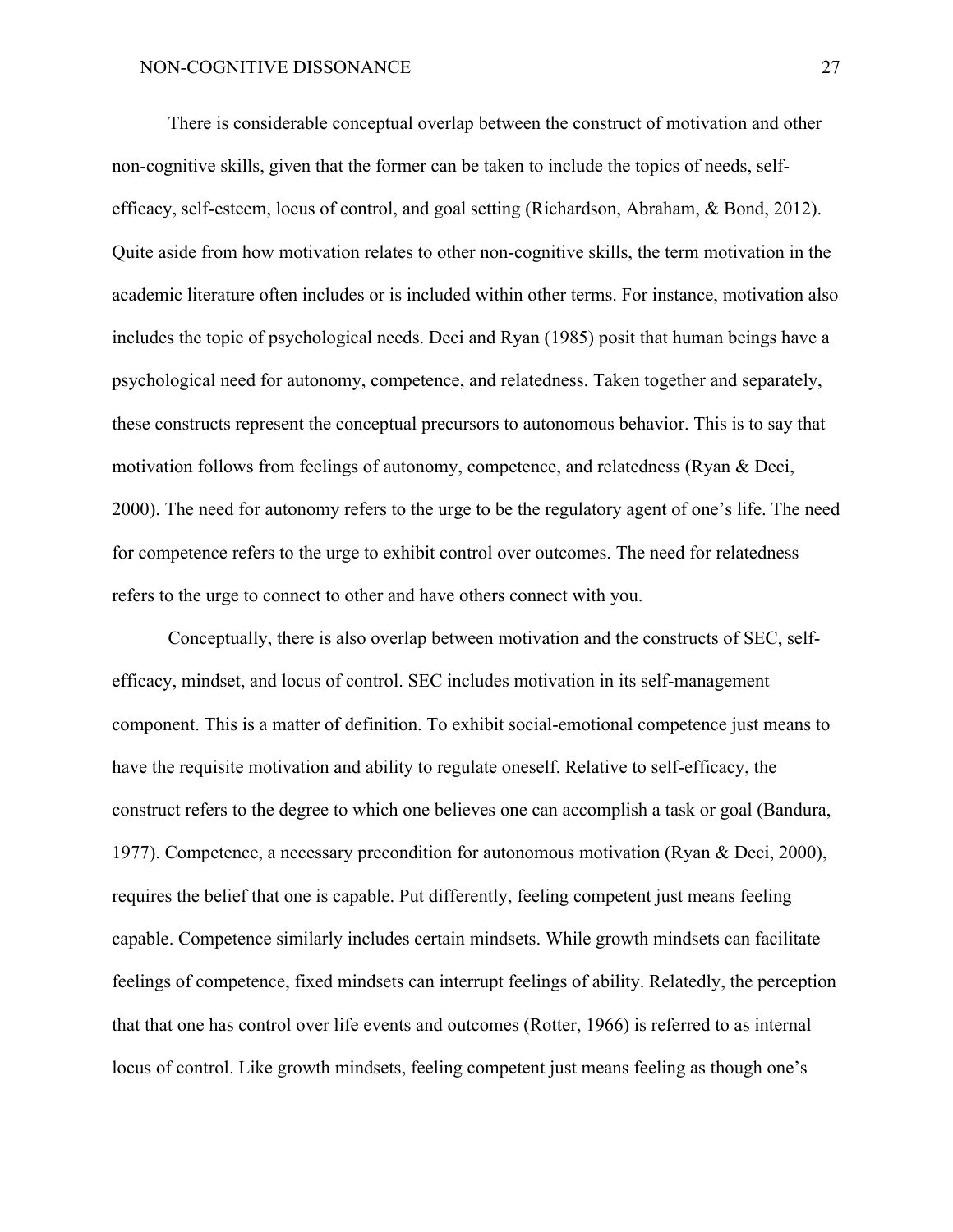actions matter. Thus, SEC, self-efficacy, growth mindsets, and internal loci of control might be said to be conceptual precursors to the construct of motivation as they pertain to autonomous motivation.

Haertel, Walberg, and Weinstein's (1983) meta-analysis identifies motivation as one of nine key constructs that is causally related to academic learning. Their review reveals that the academic literature has demonstrated this finding about motivation time and time again. There is evidence to suggest that SEL programs promote autonomous student motivation (Greenberg et al., 2003; Solomon, Battistich, Watson, Schaps, & Lewis, 2000). The Child Development Project (CDP) curriculum is in keeping with the tenets of SEL and was implemented in six districts over a four-year period. Versus controls, mean scores for both intrinsic academic motivation and intrinsic prosocial motivation increased in students exposed to the CDP program either to a significant or marginally significant degree (Solomon et al., 2000). This suggests that SEL programs directly promote autonomous motivation and indirectly promote learning.

#### **Self-Control in Theory and Practice**

Self-control is a construct that permits us to consciously regulate our behaviors, thinking, and feelings to resist short-term impulses and to attain long-term goals (Baumeister, 1994; Baumeister, Vohs, & Tice, 2007). Galton (1892) poetically characterized self-control as one's ability to resist the hourly temptations. Put simply, self-control is the regulation of the self by the self (Duckworth, 2011). It is colloquially referred to as will power and psychobiologists refer to it as executive functioning (Diamond, 2013). Empirical evidence suggests that as a construct self-control is malleable, which is to say that one can learn to have more self-control (Piquero, Jennings, & Farrington, 2010). Just as one can learn to strengthen the muscle of self-control, Baumeister, Gailliot, DeWall, and Oaten (2006) show that out capacity to self-regulate can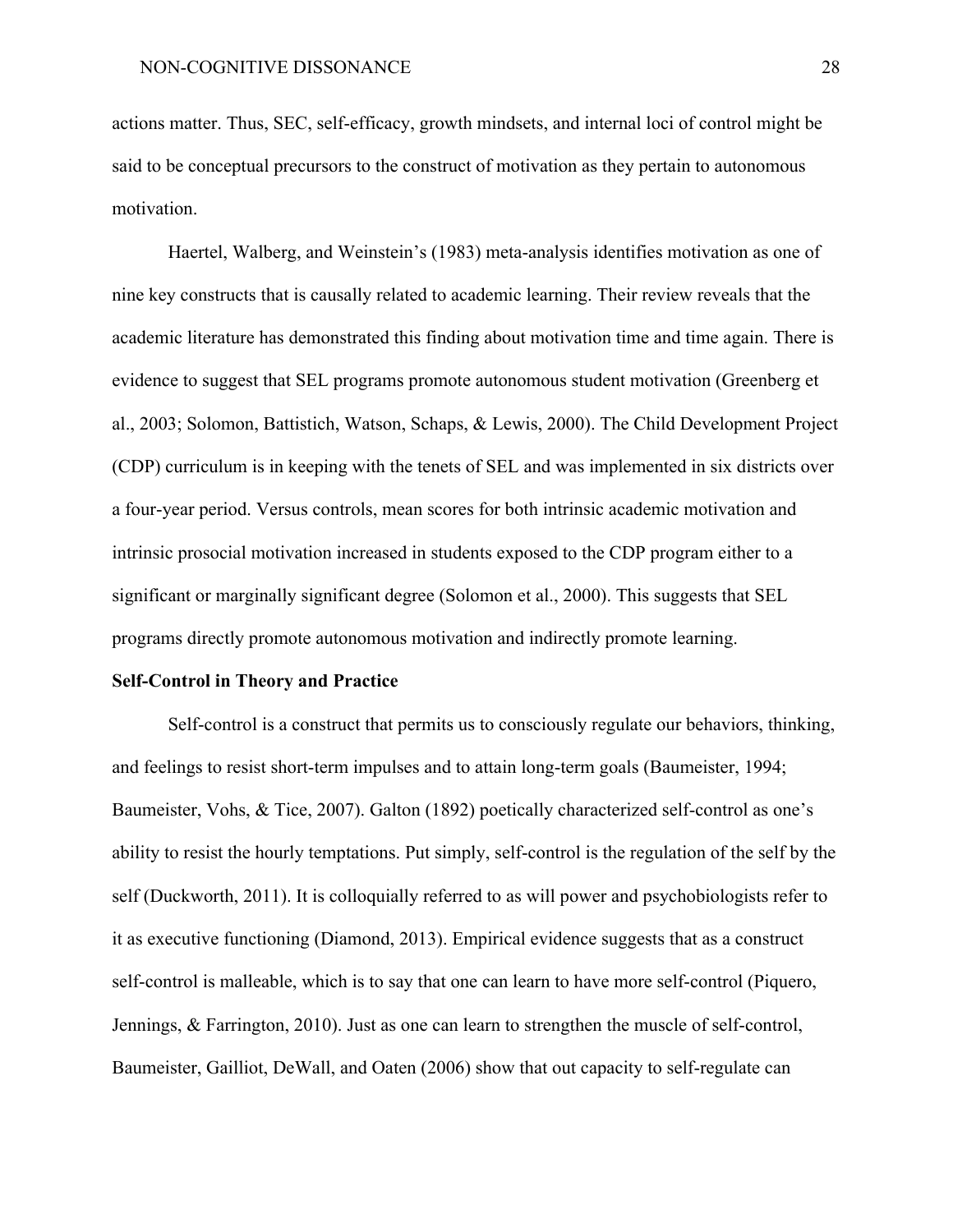fatigue. This state of ego depletion follows, at least to some degree, from an act of self-control, which is to say amending one's cognitive, emotional, or behavioral responses.

There is considerable interest in the study, teaching, and measurement of self-control (Duckworth, 2011). Given that self-control can be learned, schools directly and indirectly teach self-control in primary and secondary contexts. Empirical evidence reveals that one's capacity for self-control grows considerably through elementary school if not also into high school (Roberts, Walton, & Viechtbauer, 2006). A meta-analysis conducted by Piquero, Jennings, and Farrington (2010) of experimental studies using random assignment reveals that schools interventions focusing on social skill development, cognitive coping strategies, role playing, and delayed gratification can improve self-control and reduce delinquency. The prevalence of such programs in today's schools is difficult to know for certain; however, the conceptual overlap between self-control and SEC suggest that the prevalence of SEL programs in schools may also indicate the presence self-control curricula.

Conceptually, self-control is an umbrella concept that encapsulates or gets encapsulated by other non-cognitive skills. It is certainly reasonable to assume that SEL programs include instruction for self-control, given the self-management dimension of SEC. This is a matter of definition. Additionally, self-control is often used to refer to emotional regulation or what is often termed self-regulation (Moffitt et al., 2011). As such, self-control seems then to include the construct of emotional intelligence. While emotional intelligence is limited to the perception, use, understanding, and management of emotions, self-control is concerned with cognition, behavior, as well as emotions. There is also conceptual overlap between self-control and motivation. Self-control requires some variant of autonomous motivation. This is to say that one must be able to start, direct, and maintain physical/psychological energy in order to dismiss a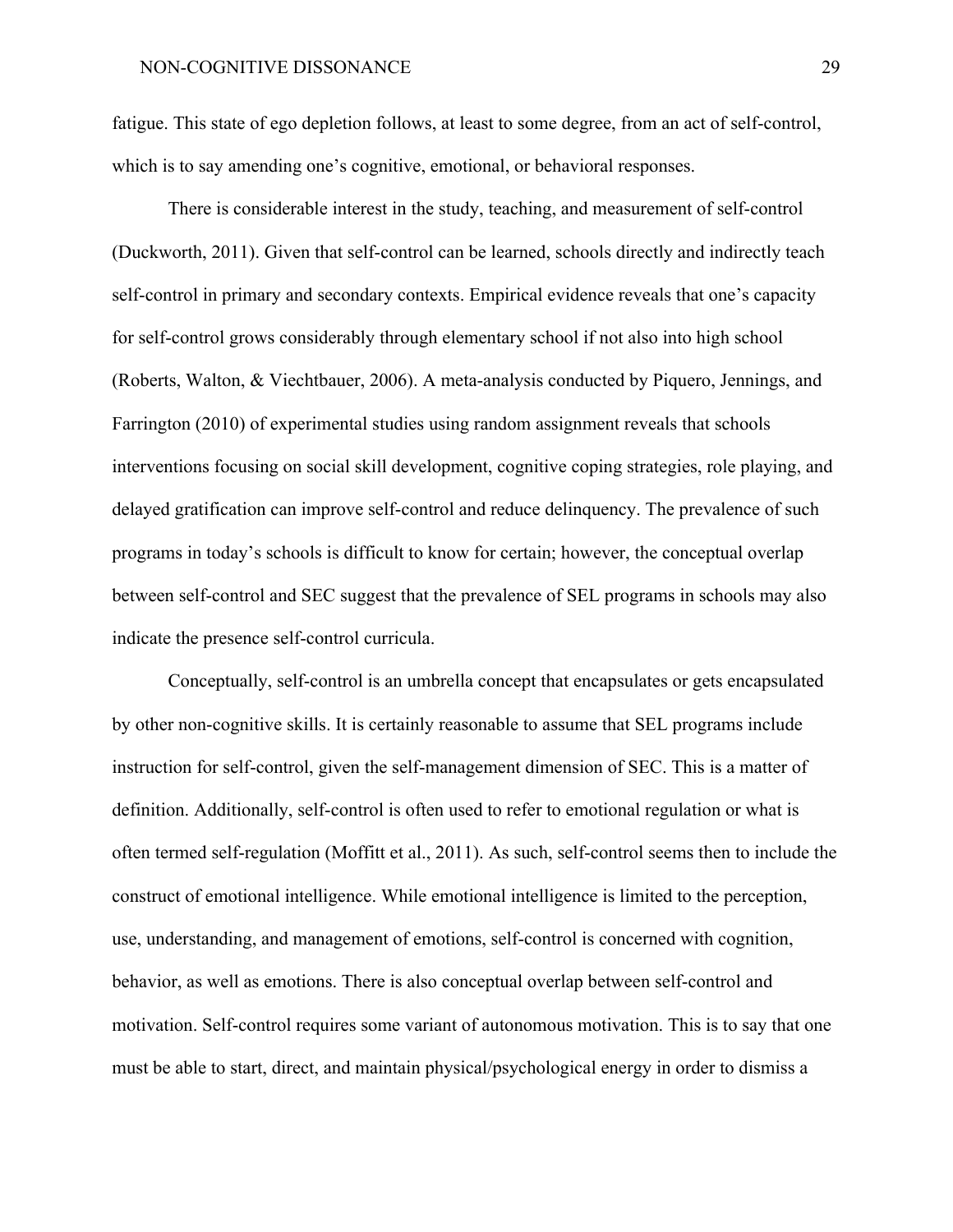short-term temptation or pursue a long-term goal. In this way, self-control presupposes motivation.

Studies have confirmed a causal connection between the implementation of SEL programs in students under 10 and improvements self-control relative to controls (Riggs, Greenberg, Kusche, Pentz, 2006). In a controlled study of elementary schools, researchers determined that those students exposed to an SEL program known as the Promoting Alternative Thinking Strategies (PATHS) curriculum exhibited greater post-test inhibitory control (i.e. selfcontrol). Teachers of students taking part in the PATHS curriculum report a 36% increase in students exhibiting self-control and a 32% reduction in students exhibiting aggressive behavior (CASEL, 2003). These data clarify the role that SEL programs can play in promoting greater self-control in elementary school students.

#### **Metacognition in Theory and Practice**

Metacognition refers the process of thinking about thinking. It is any knowledge and cognition about cognitive phenomena (Flavell, 1979). Metacognitive strategies, then, are conscious, careful, goal-directed efforts to select, monitor, and plan strategies toward a goal (Zimmerman, 2001). Within the educational literature, metacognition involves students taking deliberate action to accomplish a task given their thinking about their own thinking. This includes goal setting, planning, problem solving, bringing awareness to their strengths/weaknesses, assessing progress, and choosing strategies in context (Pintrich, 2002). Empirical evidence suggests that as a construct, metacognition (i.e. using appropriate metacognitive strategies in a given situation) can be developed (Dignath, Büttner, & Langfeldt, 2008). Claxton's (2007) research shows, however, that the content/skills learned in metacognitive curricula can fade with time.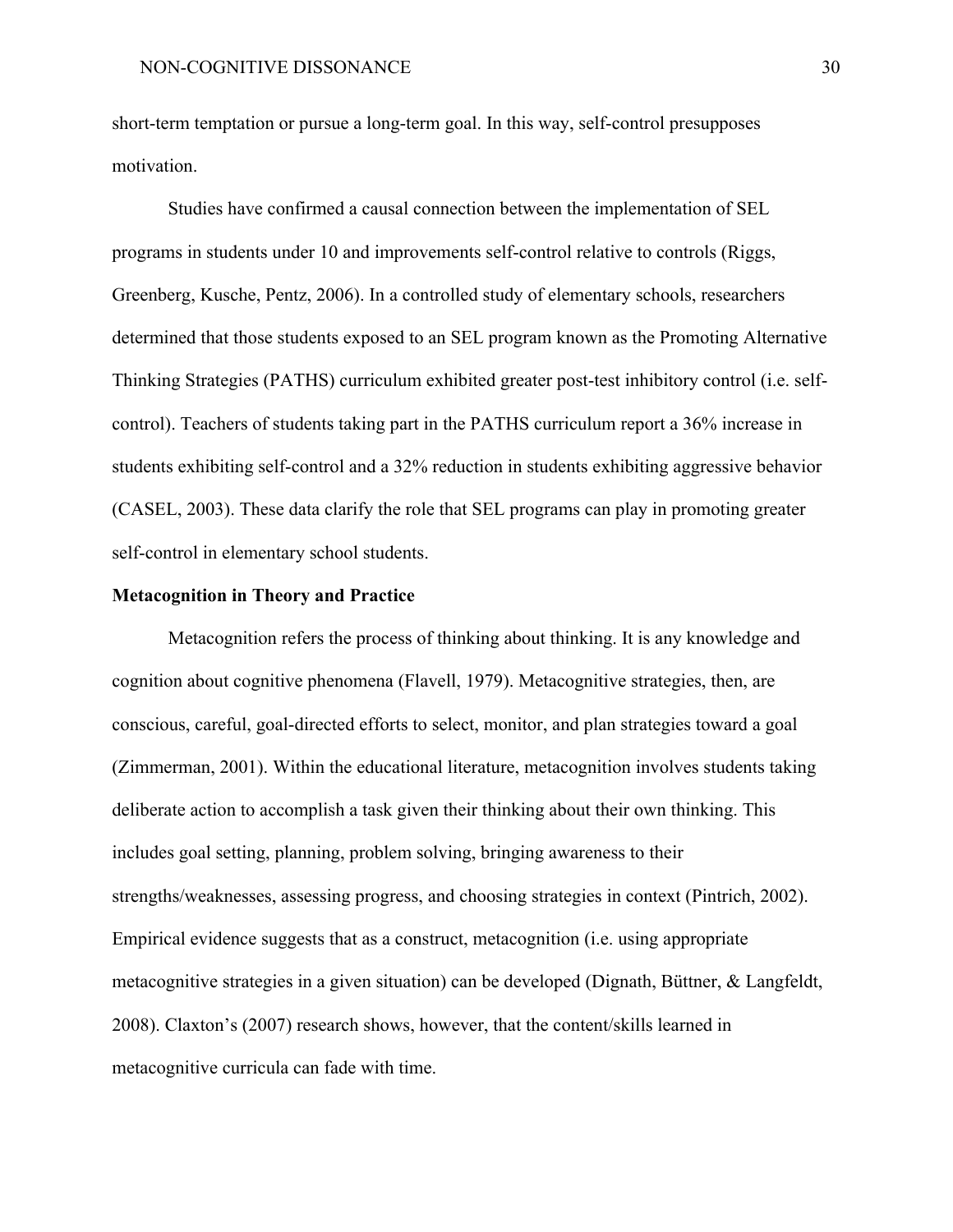Given the malleability of metacognition as a construct, schools can improve a student's ability to craft individualized learning strategies. The prevalence of metacognitive curricula is unclear. Although the term "metacognition" is not included in the Common Core expectations, "metacognitive strategies" is cited in the introduction (Common Core State Standards Initiative, 2010, p. 4). The reference is not included in a specific standards, however, and thus it cannot be expected to be included in all public schools classrooms.

The presence of metacognitive ability amongst students in today's classrooms is also unclear. Evidence suggest that metacognitive strategies vary with age. Younger children tend to use overt strategies like self-talk while older children use multifaceted strategies like selfappraisal (Kuhn, 1999). This suggests that school curricula are involved and/or that students naturally develop metacognitive abilities as they mature. Across all ages, students that know about various learning strategies are more likely to use them (Pintrich, 2002).

Conceptually, metacognition is a key component of several other non-cognitive skills. Certainly, the self-awareness dimension of SEC obliges one to be able to accurately think about one's thinking. This is to say that metacognition is a component of SEC. Similarly, metacognition could be involved in identifying and using your character strengths, as defined by Peterson and Seligman (2004). Using tools like the VIA Inventory of Strengths (viacharacter.org, 2016) to identify one's character strengths ostensibly would involve the sort of intrapersonal reflection inherent to metacognition. Of course, one's strengths of character exist quite independent of one's knowing about them.

In addition to SEC and character, there is important conceptual overlap between metacognition and resilience. Resilience training involves identifying, evaluating, and challenging inaccurate thoughts. Said differently, resilience obliges one to be able to think about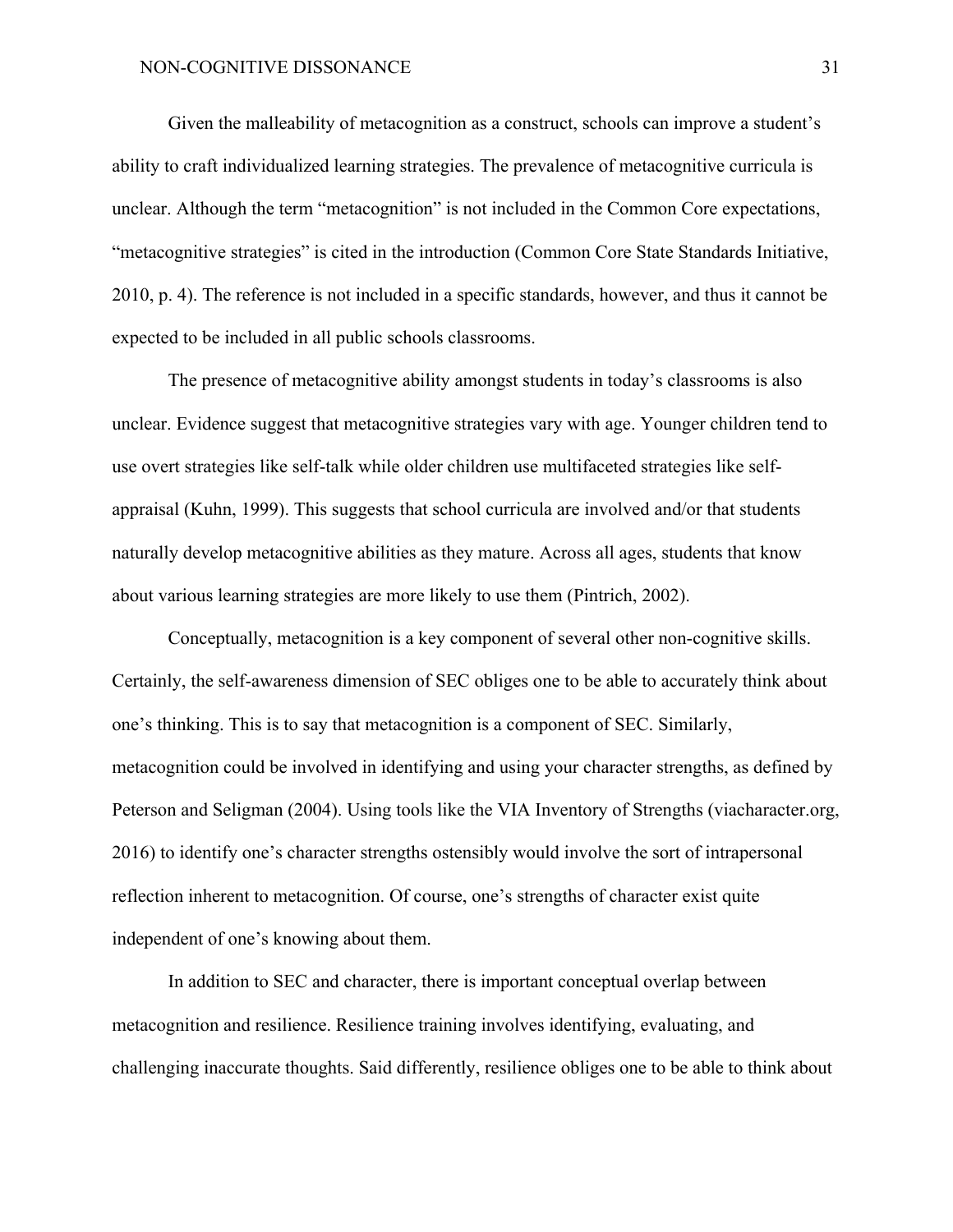one's thinking in a particular way. PRP use of the ABC model is a metacognitive tool that promotes resilience by structuring an individual's metacognitive reflection. In this way, the construct of metacognition and resilience might be related.

Metacognitive strategies seem also to be key conceptual precursors to motivation and self-control. By definition, metacognition can support motivation. It is certainly not required, but knowledge about one's cognitive habits could be useful in the starting, directing, and maintaining of psychological energy. If self-control requires autonomous motivation then, by extension, both are predictive of metacognition.

Meta-analyses reveal that programs promoting the use of metacognitive strategies in schools can help students set/achieve their goals (Higgins, Hall, Baumfield, & Moseley, 2005). Moreover, metacognitive strategies can be taught (Nietfeld & Shaw, 2002) and are associated with successful learning (Borkowski, Carr, & Pressley, 1987). A meta-analysis by Dignath, Büttner, and Langfeldt (2008) found that metacognitive training has a large effect on math /science performance and a medium effect on reading. According to this review of the literature, those metacognitive interventions that focus on teaching planning strategies yield the largest effect sizes with respect to academic gain, as measured by improved test scores. Clearly, metacognition can be of practical value in classrooms.

#### **Creativity in Theory and Practice**

There is general academic consensus that creativity refers to the production of that which is original and useful (Mumford, 2003). Exactly how to define creativity beyond that general description is a matter of considerable debate. According to psychometric theories, creativity is a trait that represents a precursor, type, or indicator of intelligence (Guilford, 1950; Torrance, 1962). Most psychometric theories identify divergent thinking and its components as the key to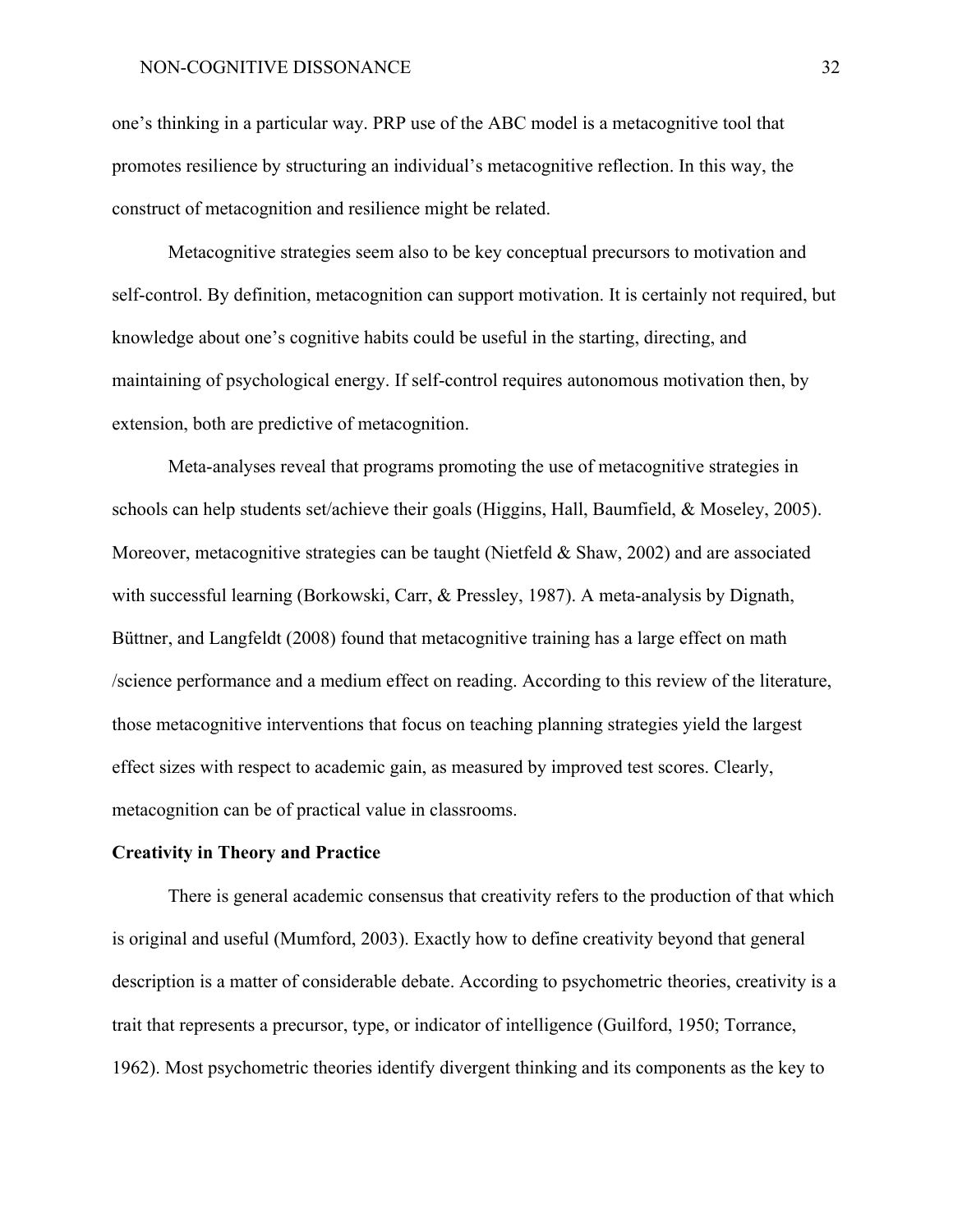creativity. Systems theories differ, focusing more on the confluence of events that occur when creativity happens (Amabile, 1982, 2013; Sternberg & Lubart, 1991; Csikszentmihalyi, 1999). In these theories, creativity is as much cultural and social as it is psychological (Csikszentmihalyi, 1999). For Amabile (2012), creativity occurs when there is domain-specific expertise, personality processes in place to permit original thinking, intrinsic motivation, and supportive environment. Thus, creativity is both internally and externally driven. For Sternberg and Lubart (1991) the right intellectual skills, knowledge, mindsets, personalities, motivations, and environments are needed to facilitate creativity. Amongst systems theories, there is a sense in which creativity is an internal decision occurring within a larger context of outside factors (Sternberg, 2006).

Garaigordobil and Echebarrí's (1995) research suggests that creativity is a malleable construct that can be developed through training. In this experimental study of elementary students, a weekly intervention over the course of the school year yielded greater creativity than controls, as measured by the Torrance Test of Creative Thinking (TTCT; Torrance, 1966). Evidence also suggests that alongside rises in IQ scores, creativity scores - as measured by the TTCT - have decreased amongst Americans of all ages since 1990 (Kim, 2011). In the context of elementary schools, creativity scores decrease precipitously from kindergarten through 3<sup>rd</sup> grade. Amongst secondary students, creativity scores are static or decrease beginning in the  $6<sup>th</sup>$ grade. The Common Core expectations (Common Core State Standards Initiative, 2010) do not explicitly mention creativity and there is considerable debate as to whether or not the Common Core standards (or standards per se) curb creativity, whether in students and/or teachers. A recent Phi Delta Kappan/Gallup poll (Bushaw & Calderon, 2014) suggests that 60% of Americans oppose the Common Core standards and that of those opposed, 65% felt as though the standards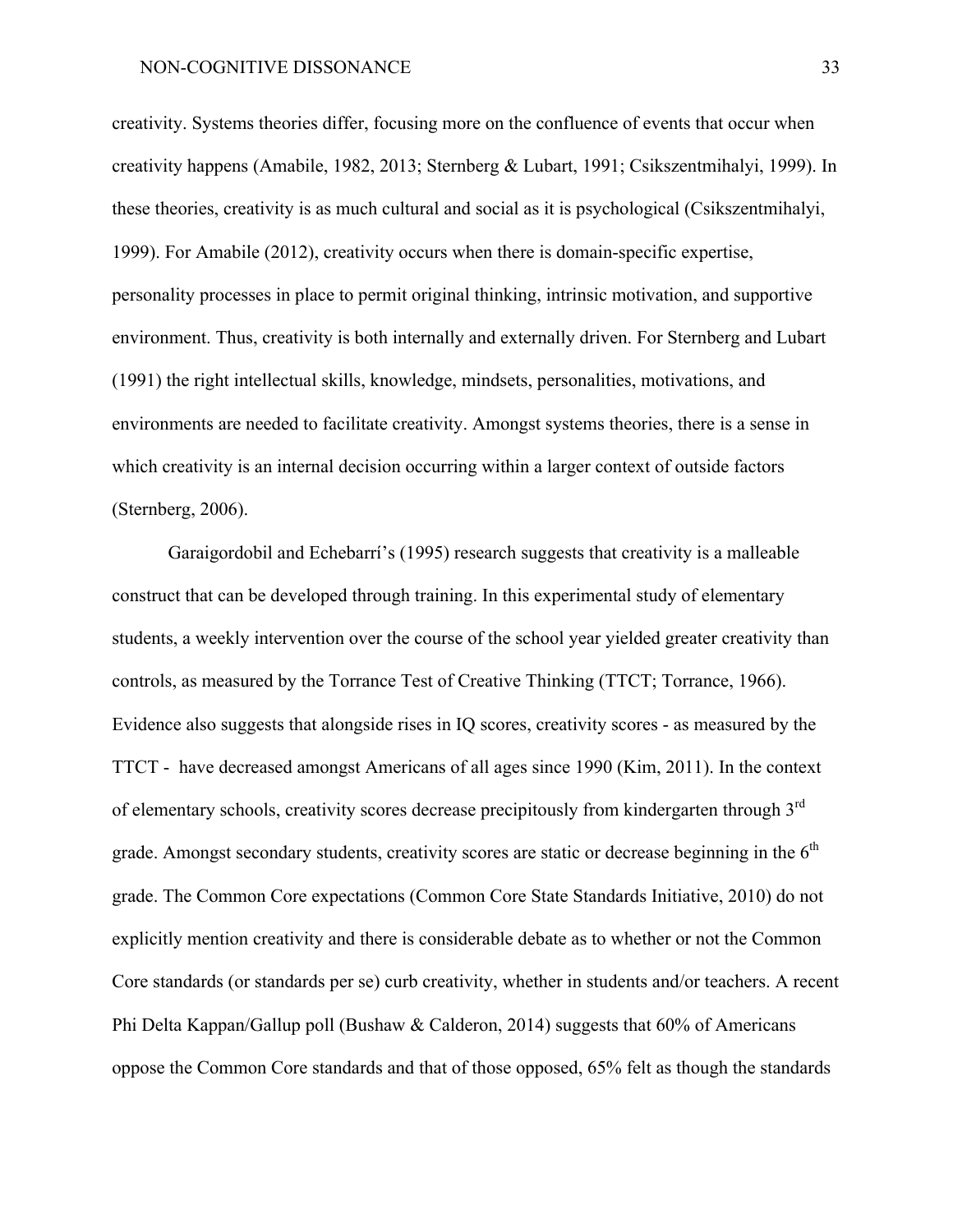#### NON-COGNITIVE DISSONANCE 34

limited teacher creativity. Even with these numbers in hand, it is difficult to know to what degree creativity is taught in classrooms. The lack of explicit standards and the declining creativity scores suggest something about its presence in today's classrooms, however.

Conceptually, the construct of creativity relates to other non-cognitive skills. Viewed from a systems or convergent perspective, being creative just means being motivated. This is to say that original, worthwhile thinking requires autonomous motivation. Thus, creativity includes a variant of autonomous motivation but not necessarily the other way around. As we have seen SEC is a precursor for autonomous motivation. By extension, one might say that creativity presupposes at least as much SEC as is needed for autonomous action. There is also conceptual overlap between the construct of creativity and Peterson and Seligman's (2004) articulation of characters strengths. In strengths-based models of character, creativity or the ability to think in new and unconventional ways is cited as one of twenty-four possible strengths of personality. Thus, creativity is not required to have character as presently defined, but rather is one of many possible manifestations of it.

Creativity is correlated with academic performance (Freund & Holling, 2008). It is not nearly as strong of a predictor of GPA as reasoning ability, but still predictive. Milgram and Hong (1993) found creativity to be an even better predictor of adult accomplishment than school grades. Beyond the role that it plays in academics, creativity seems also to be a good predictor of extracurricular achievement in school and professional contexts (Freund & Holling, 2008).

#### **Explanatory Style in Theory and Practice**

Explanatory style is a construct describing how one explains past events (Seligman  $\&$ Schulman, 1986; Seligman, 1990). Also termed attributional style, explanatory style focuses on how one thinks about causes. This is to say that one's explanatory style involves the degree to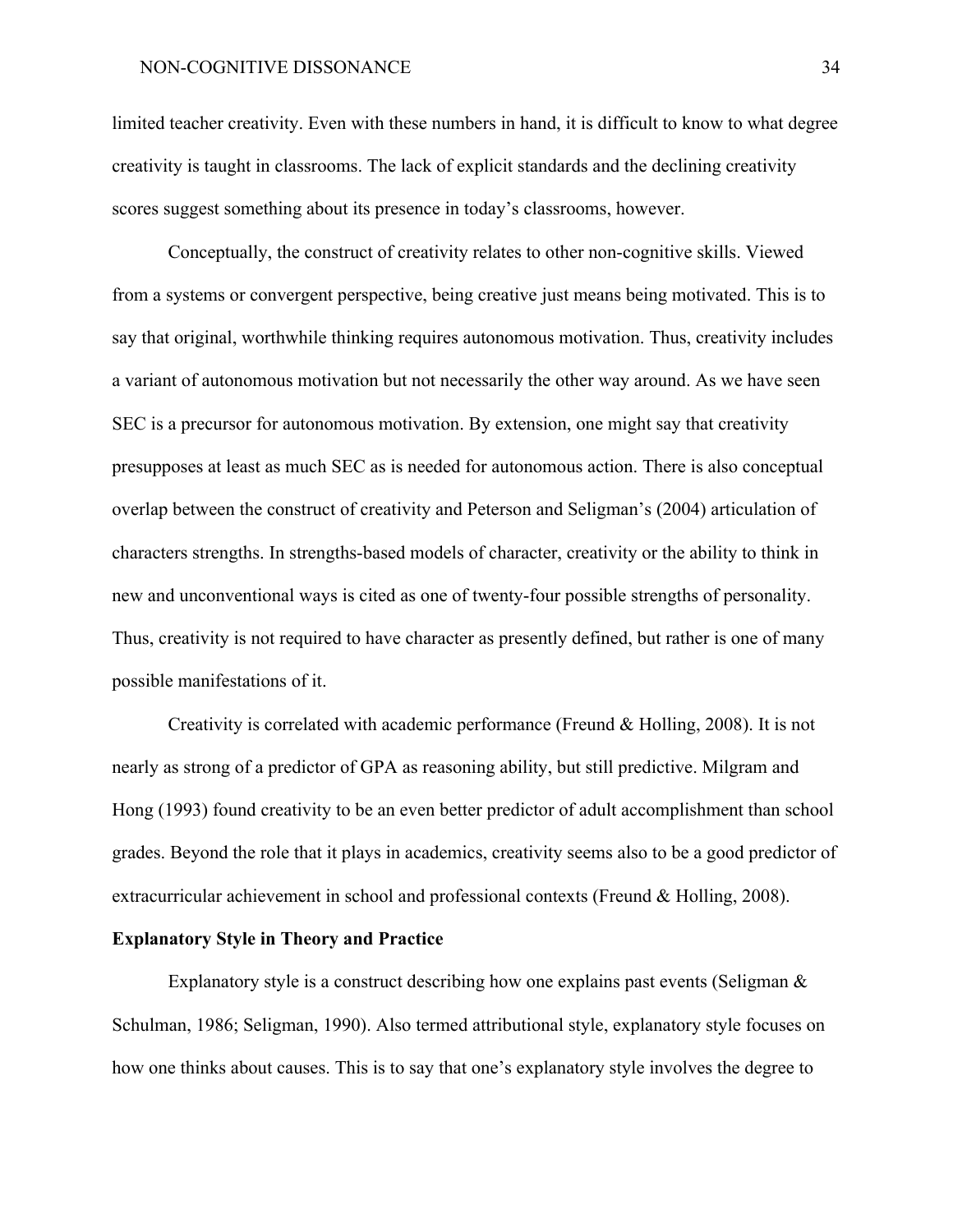which one thinks the causes of a given event is internal or external (i.e. is the cause something about me?), stable or unstable (i.e. will the cause endure through time?), and global or specific (i.e. will the cause affect many areas of my life?). Those with optimistic explanatory styles answer these questions differently than those with pessimistic explanatory styles. Regarding negative events, optimists will consider the causes to be external, unstable, and specific while pessimists will attribute the causes to be internal, stable, and global. For example, if an optimistic student fails a math test, they might think that they didn't fail the test because they were dumb but because calculus is difficult (i.e. cause is external not internal), that the cause of their underwhelming performance is something that can be changed in the future (i.e. cause is unstable not stable), and that the cause of their failing grade on the test is limited to math class (i.e. cause is specific not global). Regarding positive events, optimists will consider the causes to be internal, stable, and global while pessimists will attribute the causes in the reverse. Thus, an optimistic student who does well on a calculus test might think that they performed well because of something they did (i.e. cause is internal not external), that the cause is something that they can replicate in the future (i.e. cause is stable not unstable), and that the cause can promote success in other areas of their life (i.e. cause is global not specific). The pessimistic student, on the other hand, will explain the causes of a given success in the reverse. (N.B.: for the purposes of this exploration, we will use the terms optimism/pessimism to refer to explanatory style despite the important reasons that one might want to avoid such conflation; Peterson, 1991; Gillham, Shatté, Reivich, Seligman, 2001).

Although there are valid and reliable measures of explanatory style including the Children's Attributional Style Questionnaire (CASQ; Seligman et al., 1984), it remains difficult to get an empirical sense of how optimistic and/or pessimistic students are today. Seligman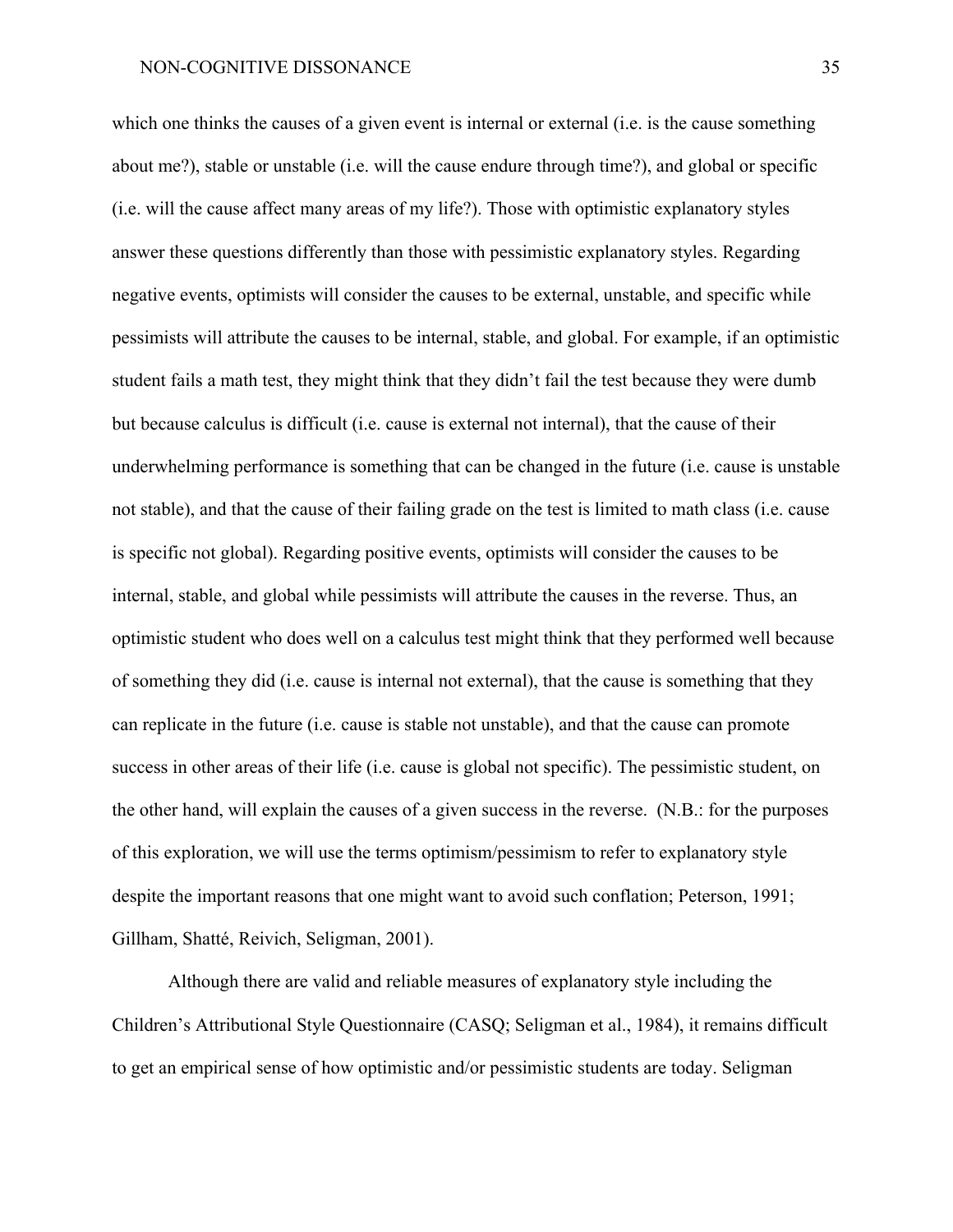#### NON-COGNITIVE DISSONANCE 36

(1990) contends that one's optimism is malleable such that it can be taught. Given that the Common Core standards (Common Core State Standards Initiative, 2010) do not mention nor call for the instruction of optimistic explanatory styles, it is also difficult to assess how much instruction for optimism's is occurring. That said, a Pew Research survey (Taylor, Parker, Morin, Patten, & Brown, 2014) showed millennials (i.e. 15-35 year olds) to be more optimistic than all other demographics in absolute and relative terms. This is to say that today's high schoolers, recent high-schoolers, and young adults are more optimistic in the current moment as well as more optimistic than their predecessors when their predecessors were similarly aged.

Conceptually, explanatory style is related to other non-cognitive constructs. A component of SEC is self-awareness, which refers to one's ability to recognize one's thoughts and feelings. Relatedly, a component of cognitive behavioral interventions like PRP is to help people become more intrapersonally aware, which includes how they explain the causes of past events (Gillham et al., 2007). In this way, the self-awareness facet of SEC becomes relevant for explanatory style in the sense that both imply the capacity to intrapersonally reflect with accuracy. While explanatory style is about how one explains events in the past, locus of control is concerned with one's sense of control over future events. Self-efficacy is similarly future oriented. The three constructs are nevertheless related. Evidence suggests that having an high self-efficacy predicts internal loci of control, save for those instances in which one experiences failure (Judge, Erez, Bono, & Thoresen, 2002). This is to say that if one believes in their ability to accomplish a goal and they do not accomplish said goal, they will attribute this to external factors. Similarly, if an individual has low self-efficacy and experiences success, research suggests that they will also attribute it to external factors. Given that externalization is an important component of optimism (Seligman, 1990), it seems that self-efficacy is a precursor to optimistic explanatory styles. In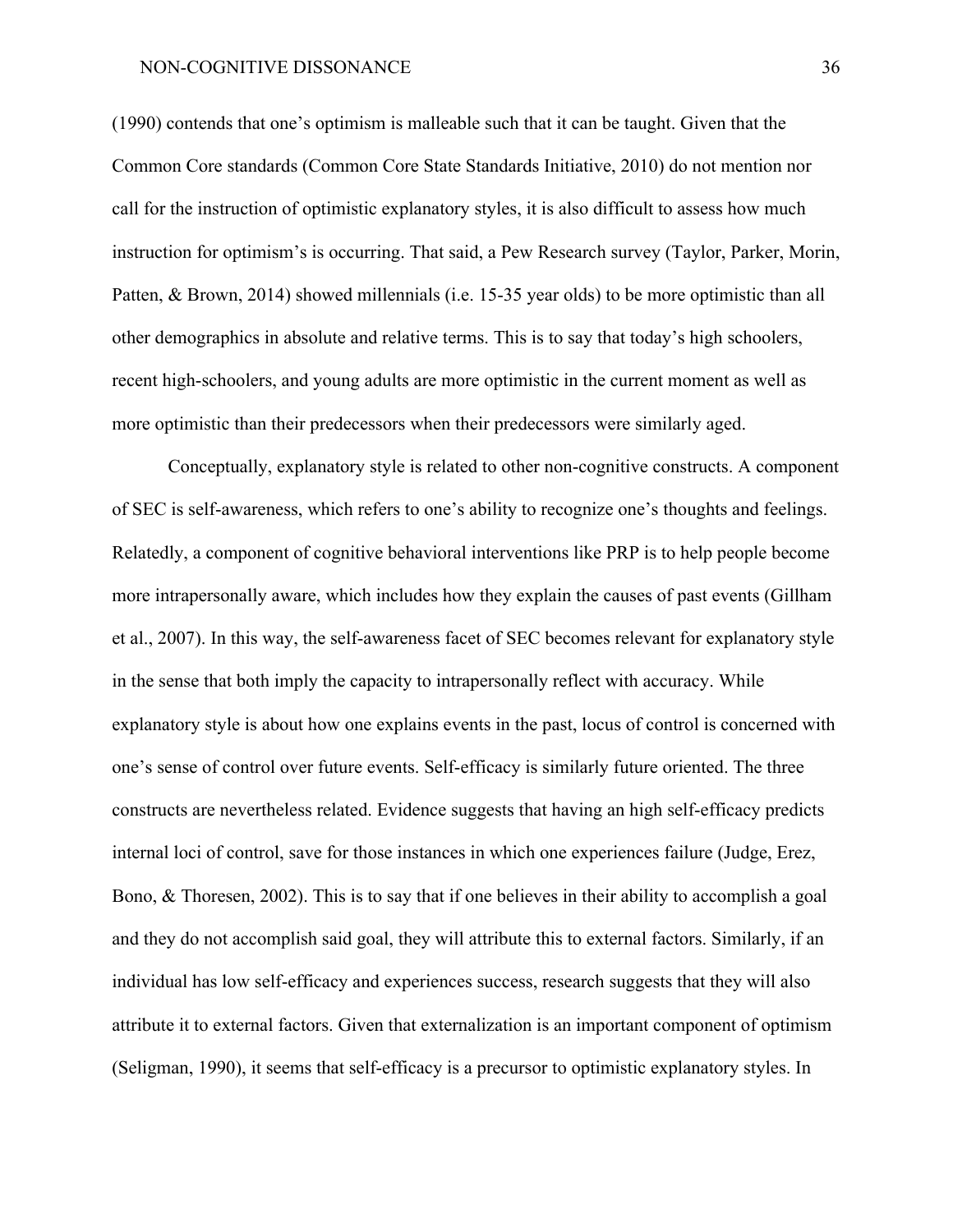other words, optimism includes a particular type of self-efficacy and a particular type of loci of control. The aforementioned example also reveals self-efficacy and locus of control to be related but distinct constructs.

In addition to explanatory style's relationship to self-efficacy and locus of control, there is also conceptual overlap with Peterson and Seligman's (2004) character strength of hope. Hope, in part, refers to one's expectation of a bright future as well as one's effort to achieve it. This character strength has clear conceptual parallels with optimism. Moreover, the Hopelessness Model (Abramson, Metalsky, & Alloy, 1989) proposes that pessimistic explanatory styles – especially stable and global attributions for negative events - predict hopelessness, which is to say the absence of hope. In addition, there is important conceptual overlap between explanatory style and resilience. Many of the skills taught in resilience-training programs like PRP were also taught in the organization's optimism-training precursor called the Penn Optimism Program (POP; Shatté, Reivich, Gillham, & Seligman, 1999). This suggest that the skills of resilience are related if not the same as the skills of optimistic explanatory styles.

Pessimism is linked with anxiety and depression (Kamen & Seligman, 1987). Optimism, on the other hand, protects against depression (Tindle et al., 2009), is associated with better immune functioning (Kohut, Cooper, Nickolaus, Russell, & Cunnick, 2002), and correlated with longer living (Maruta, Colligan, Malinchoc, & Offord, 2000). In addition to the positive health outcomes of optimism, a study of the efficacy of POP revealed that explanatory style training yielded significantly fewer depressive symptoms in middle schoolers who were deemed at risk for depression (Shatté, Reivich, Gillham, & Seligman, 1999). Compared to the control group, the experimental group (i.e. those who received POP's explanatory-style training) maintained reduced levels of depressive symptoms after two years. This reveals explanatory style to be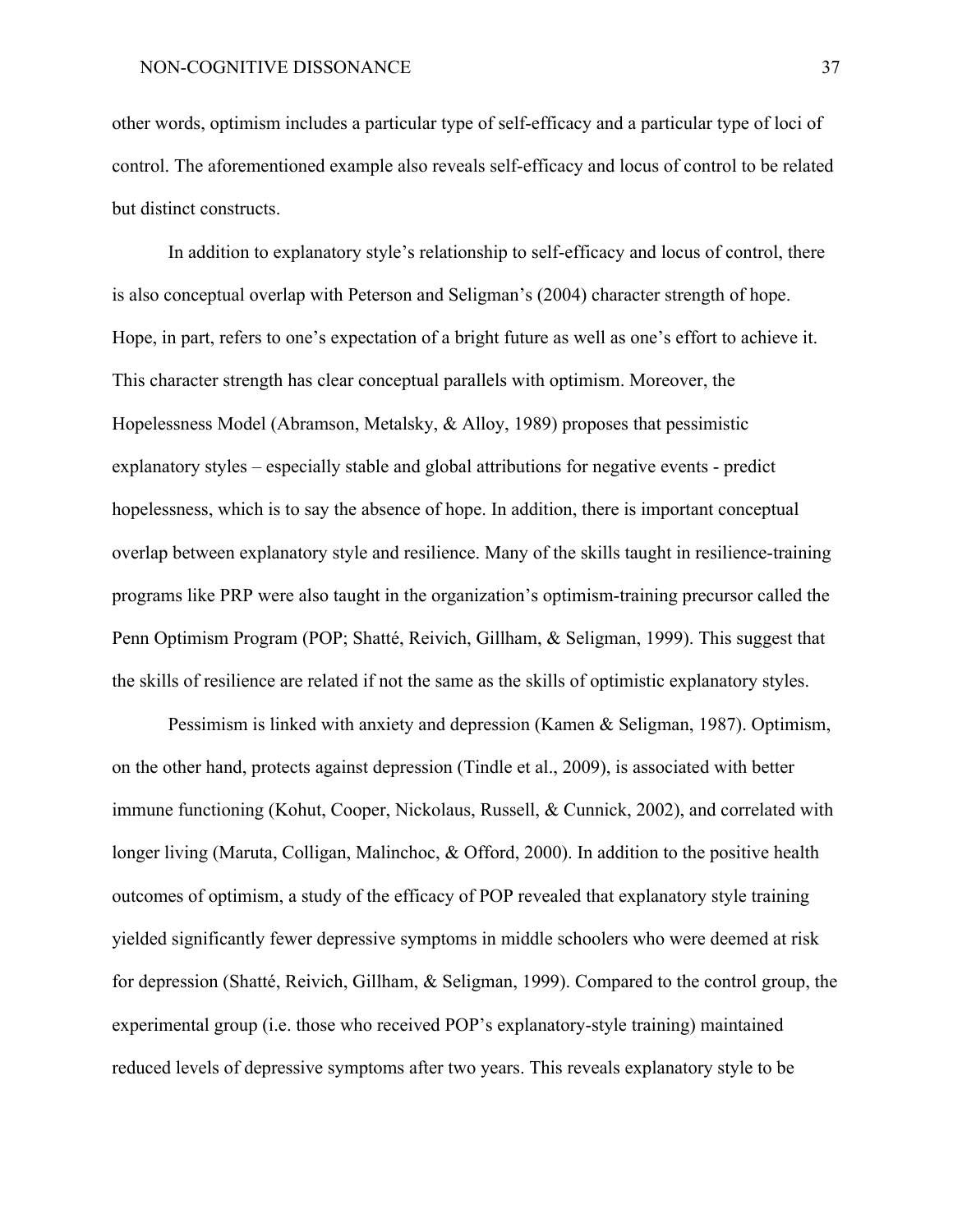malleable as well as practically pertinent for those individuals (e.g. students) who are depressed. On the flip side, optimism is also important for individual wellbeing (Seligman, 1990).

#### **Grit in Theory and Practice**

Grit refers to passion and perseverance for long-term goals (Duckworth, Peterson, Matthews, & Kelly, 2007). As a construct, grit requires both that one is passionate about a specific objective and that one sustains effort toward that objective over an extended period of time. As a trait, grit is relatively stable given that the gritty individual, by definition, is able to endure "disappointment or boredom" (Duckworth et al., 2007, p. 1088). One's grittiness does seem to be internally and externally mutable over time, however. Duckworth (2016) suggests that via interest clarification, deliberate practice, purpose recognition, and hope cultivation one can internally grow grit just as supportive parenting and a supportive culture can promote grit externally.

The Grit Scale represents a valid and reliable assessor of one's interest in and perseverance toward long-term goals (Duckworth et al., 2007). Using this measure, grit scores correlate with age such that older participants self-report higher levels of grit than younger participants (Duckworth et al., 2007). This is not to say, however, that one gets grittier as they age. This correlational finding could result from external environmental differences between generations and/or internal maturation over time (Duckworth, 2016). Nevertheless, the malleable nature of grit suggests that it can be taught. Like many of the non-cognitive skills examined, however, grit is neither explicitly referenced in the Common Core standards (Common Core State Standards Initiative, 2010). This suggests that while it may be valuable, it is not valued enough to be included in curriculum. The Knowledge is Power Program (KIPP) charter schools are an example that incorporate grit into the curriculum (kipp.org, 2016; Tough, 2013). Although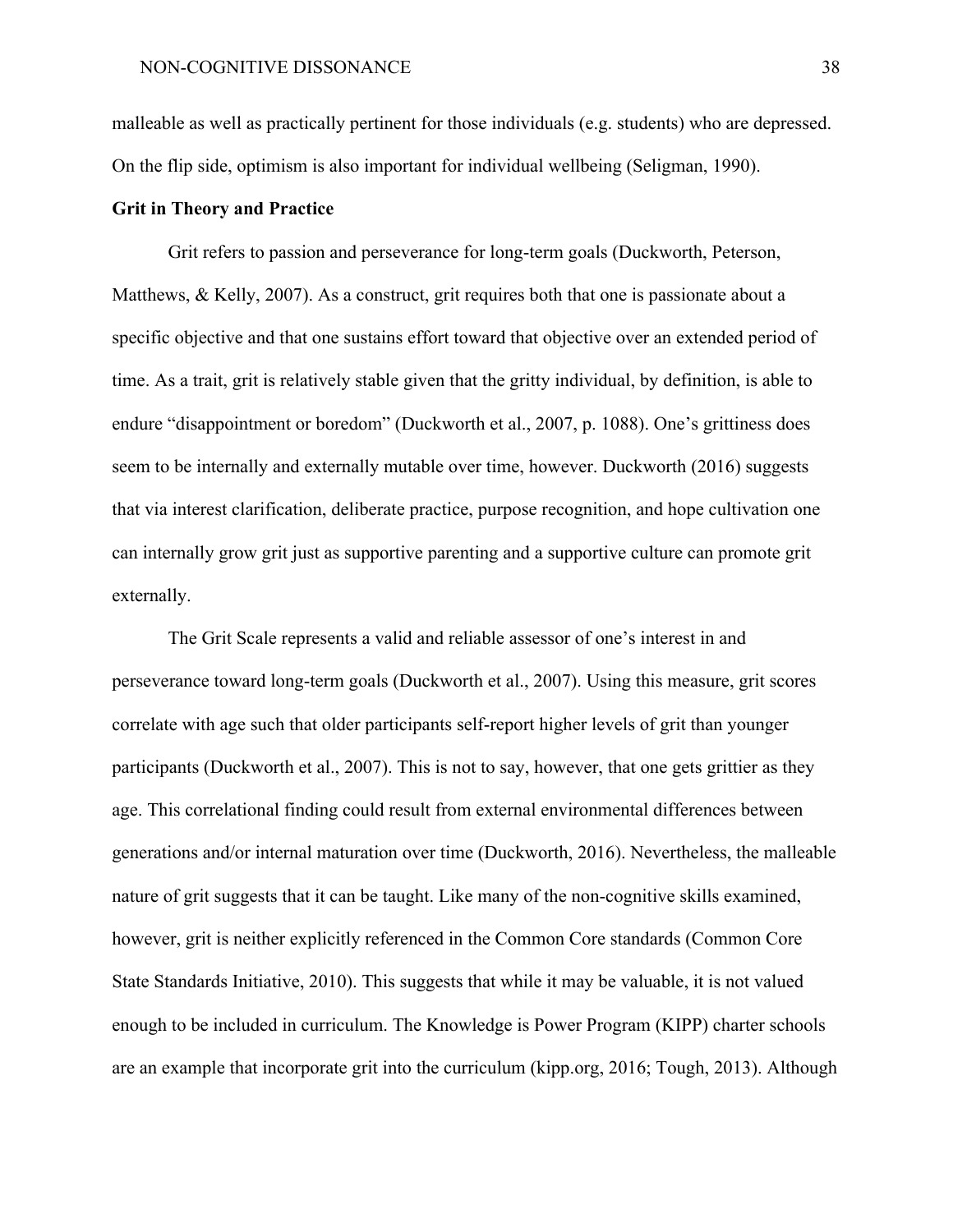each KIPP school looks a bit different, they each share a common commitment to the building of certain character traits, including grit. Currently, KIPP serves nearly 70,000 students across 20 states.

Conceptually, grit is related but distinct from several other non-cognitive skills. SEC includes a self-management component, which incorporates the perseverance component of grit. To persevere through the doubts and disappointments inherent to any long-term commitment requires a certain degree of self-management. This is to say that traversing the proverbial peaks and valleys of life implies the capacity to intrapersonally regulate. Thus, a key skill associated with SEC overlaps with a key skill associated with grit. Grit also requires autonomous motivation (Duckworth et al., 2007). This is a matter of definition. After all, one is intrinsically motivated to pursue passions and grit refers to the combination of persistence and passion. Grit is also often and easily conflated with resilience. Resilience refers to all the processes involved by which one adapts to adversity; it requires a stressful, negative event. Grit does not require such adversity, although as a quality it is perhaps most easily recognized in those individuals who are able to sustain their effort on behalf of a passion in the face of significant challenges (Duckworth, 2016). There is also considerable overlap between the construct of grit and two character strengths: perseverance and zest. For Peterson and Seligman (2004), perseverance refers to the quality of working hard to finish what you start. Grit, then, represents a trait or instance of perseverance. Zest refers to approaching life with enthusiasm. When deployed on behalf of a singular task for an extended period of time and when combined with perseverance, zest represents another key dimension of grit. The construct of self-control is also closely connected to grit. Although correlated, there is a conceptual distinction between the two constructs (Duckworth & Gross, 2014). One can be self-controlled in the short-term but not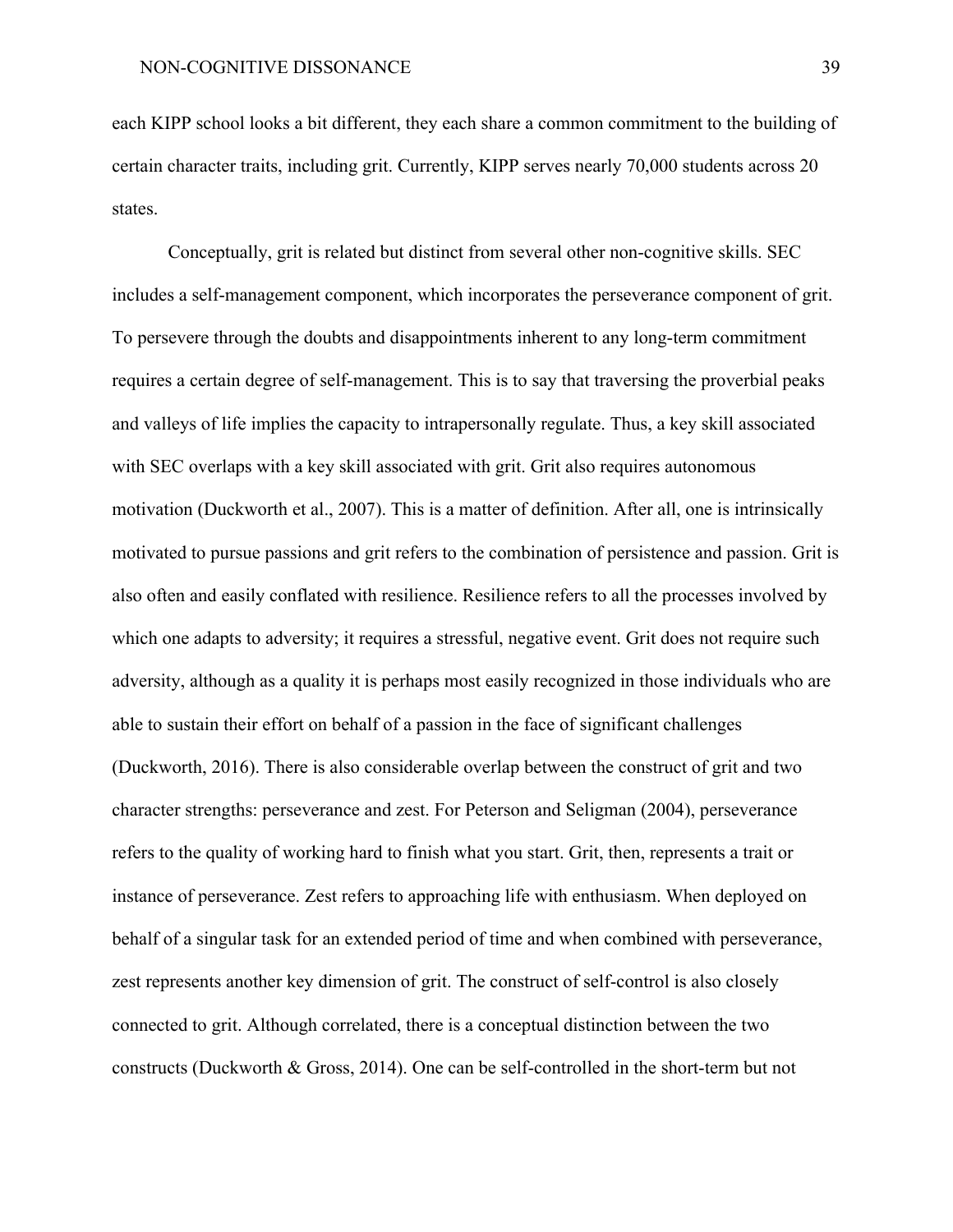especially so on behalf of a long-term goal. This is to say that being a exemplar of self-control does not necessarily mean that you have both passion and perseverance for a single goal in the long-term. Grit also seems related to certain mindsets. Having a growth mindset represents an important precursor to persevering in the face of adversity (Duckworth as cited in Perkins-Gough, 2013).

Grit accounts for significant variance in performance in a range of settings (Duckworth et al., 2007). As an individual difference trait, grit predicts long-term success. In the context of schools, grit is predictive of higher GPAs at the notorious rigorous University of Pennsylvania, retention at the notoriously demanding West Point Academy, and success at the notoriously competitive National Spelling Bee. A recent report of KIPP schools, which included the teaching of grit in their curricula, found that their program has a positive, statistically significant impact on reading and math achievement at the elementary level as well as reading, math, science, and social studies achievement at the middle school level (Tuttle et al., 2015). The KIPP program also has a positive, statistically significant impact on achievement at the high school level for those students who did not matriculate from KIPP middle schools. Although grit is a core component of the KIPP curriculum, one cannot conclude from these findings that grit – individually - caused or even correlates to achievement gains in primary school students. Rather, these studies imply that KIPP curriculum promotes the aforementioned, academic improvements.

#### **Connecting Wellbeing and Non-Cognitive Skills**

#### **SEC and PERMA**

We have seen how various non-cognitive skills are conceptually related to the construct of SEC. A final question for this analysis is whether this is a relationship between SEC and PERMA (Seligman, 2011). It is difficult to imagine how an individual high in SEC would not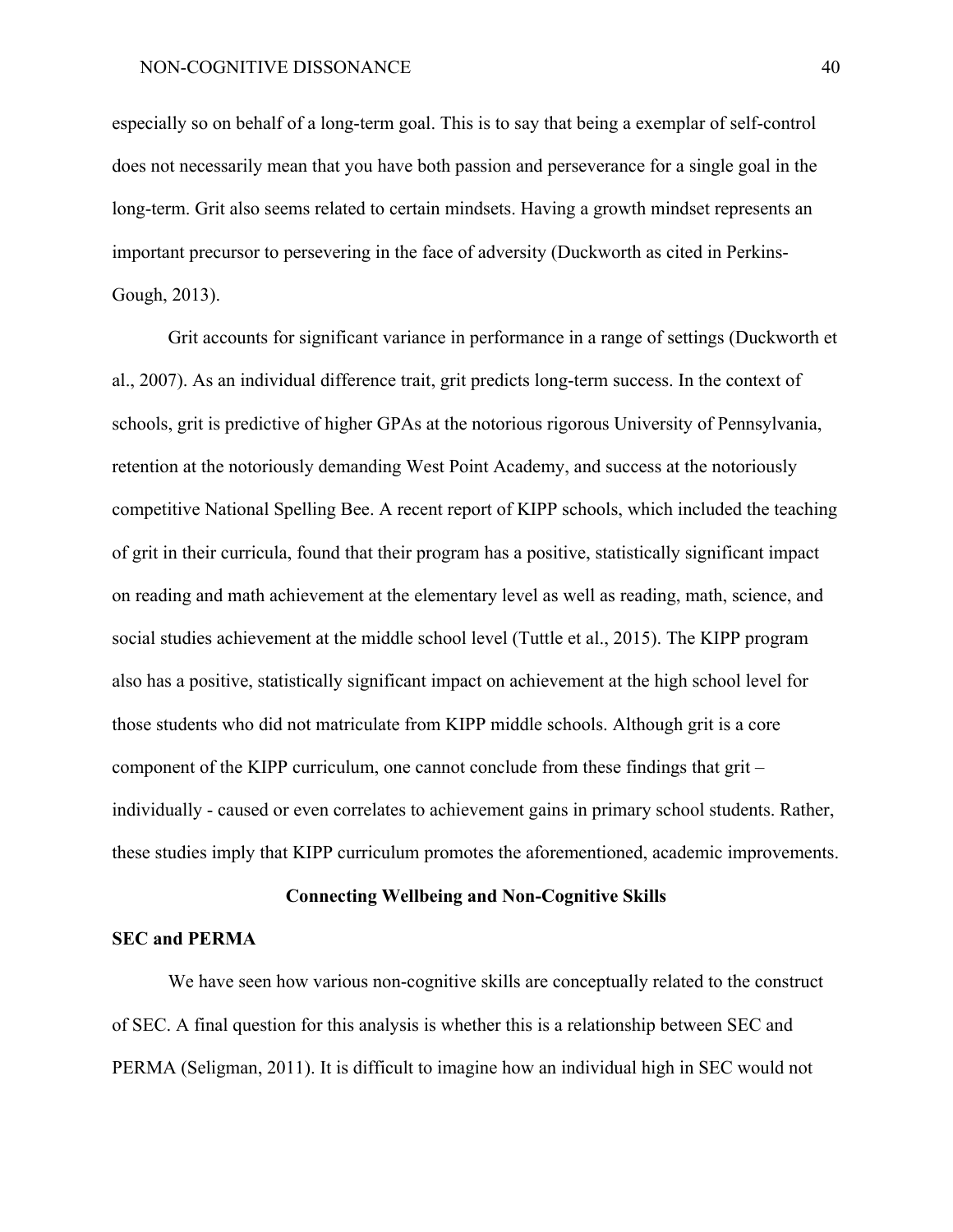also experience high levels of wellbeing just as it difficult to imagine how an individual low in SEC would not experience low levels of wellbeing. The learning goals of SEL programs map closely, though imperfectly, onto the elements of PERMA. The intrapersonal constructs of selfawareness and self-management intuitively relate to generating positive emotions (i.e. P), entering flow states (i.e. E), identifying one's purpose (i.e. M), and pursuing intrinsically-valued goals (i.e. A). By making visible one's thoughts/emotions, one can plausibly and more deftly bring to life these elements of PERMA. Take, for example, a student whose improved SEC helps him identify a passion for flute and not football. One can envision how such a discovery early in life might lead to more joy, flow, meaning, and achievement. The interpersonal constructs of social awareness and relationship management within the larger construct of SEC potentially help individuals better relate (i.e. R) to others. To the extent that one learns how to manage one's thoughts, emotions, and behaviors, it makes sense that one's relationships would improve. In the previous example, one can imagine how quitting the football team so as to permit more time to play the flute might lead to some push-back from friends, coaches, even parents. One can also envision how improved interpersonal savvy would in the short and long-term lead to greater wellbeing.

#### **SEC as Necessary but Insufficient**

One can infer from our conceptualizations of SEC and wellbeing (i.e. PERMA; Seligman, 2011) that the former is an important precursor to the latter. This is, in part, a matter of how the constructs have been defined. Nevertheless, there are important differences between the constructs that suggest that SEC is an necessary but insufficient precondition for wellbeing. Wellbeing theory (Seligman, 2011) calls for a critical mass of positive emotion (i.e. P) to be experienced in one's life. The exact amount of positive emotion is not specified; this is by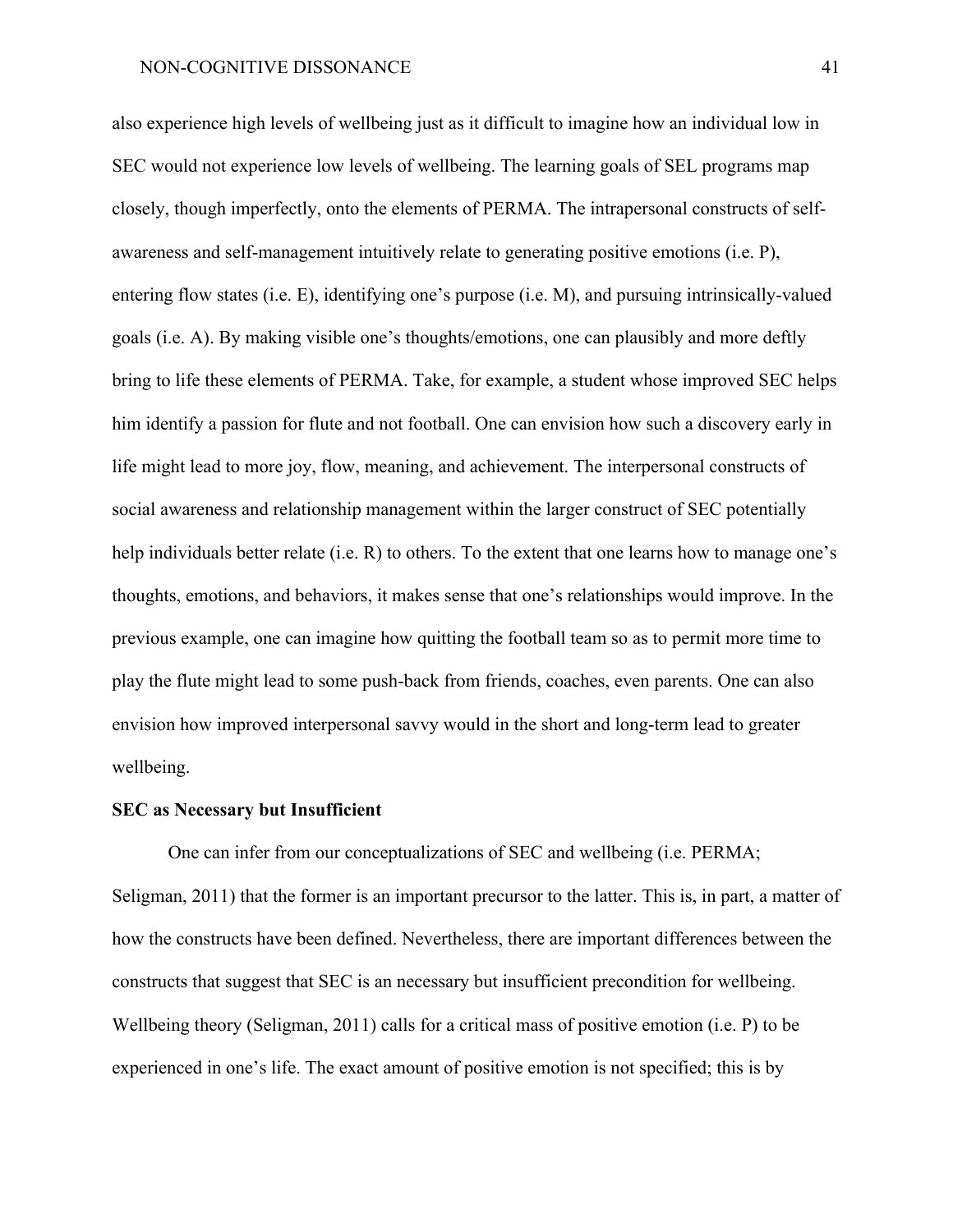theoretical design. There is not one way to cultivate wellbeing and each individual may be different in the moment and across the span of their lives (Seligman, 2011). As such, the question is not "how much positive emotion does wellbeing require" so much as "how much positive emotion does wellbeing require for you?" Wellbeing theory calls for the generation of new positive emotions via positive interventions (e.g. three blessings exercise, gratitude visit, savoring; Seligman et al., 2005; Seligman, 2011) Generating positive emotions becomes an important part of wellbeing, perhaps not for everyone but for almost everyone. This is where SEC can be seen to be important but inadequate for flourishing. SEC provides an individual with the skills to accurately identify and artfully manage existing emotions. As defined, the construct does not include the content/skills needed to generate positive emotions. This is not a failing of the construct but rather indicates its conceptual borders. In this way, SEC can be seen as a necessary but insufficient precondition for wellbeing.

A similar point might be made about the other components of PERMA. In addition to positive emotions, wellbeing theory calls for engagement, positive relationships, meaning, and positive achievement. Again, it may be that one's circumstances are such that flow (i.e. E) and friends (i.e. R) abound. If this is not the case, wellbeing requires one to rearrange the inputs in one's life to change the outputs. After all, wellbeing is not accidental (Seligman, 2011). Finding a positive purpose (i.e. M) and/or identifying ends to which one is intrinsically motivated (i.e. A) is, at least in part, a matter of choice. Having the skills of SEC is an essential start but does not assure that one will find flow, friends, purpose, and achievement. This requires something more.

As defined, SEC gestures toward a construct of wellbeing. This is to say that the theoretical construct of PERMA includes SEC, not the other way around. All students high in PERMA would be high in SEC, though not all students high in SEC would necessarily be high in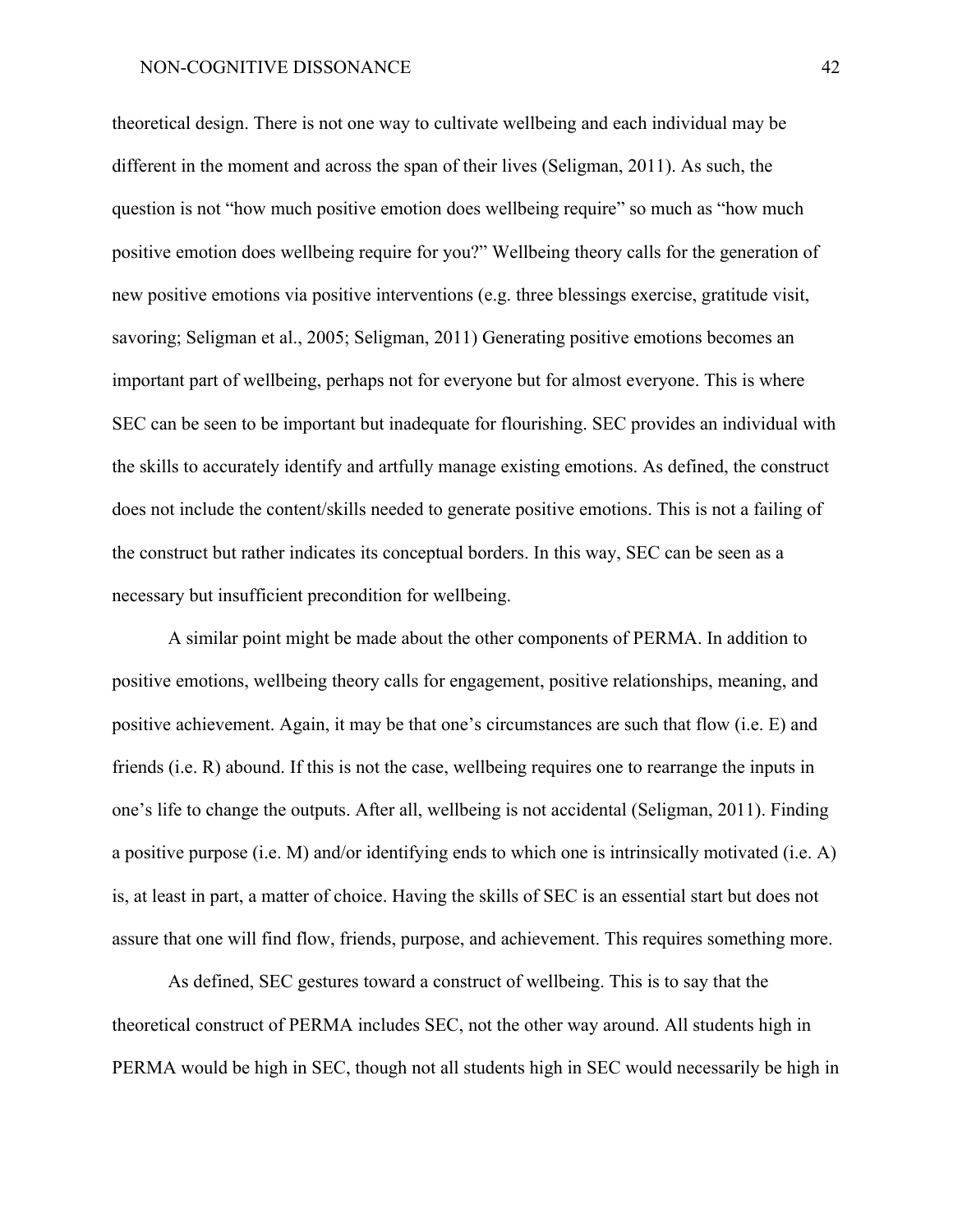PERMA. As in the example above, it is entirely plausible that an SEL program might support a student discover and nurture a positive purpose (i.e. M). SEL programs might not accomplish this, however. And it is not as though if a student had not identified their life calling at the end of a SEL program, their SEL teacher would have failed. As such, wellbeing does not necessarily follow from successful teaching/learning of SEC via SEL programs. Nevertheless, for the purposes of this project, the skills associated with SEC can be seen as a necessary but insufficient components of wellbeing.

#### **Conclusion**

It has been the task of this project to clarify the conceptual dimensions of the constructs commonly characterized as "non-cognitive." Their theoretical dimensions, empirical correlates, and practical classroom-value have been explicated so as to redress the cognitive dissonance one might experience when invoking a construct of such remarkable educational value in flawed, misleading, and self-limiting terms. We created a name for the experience of cognitive dissonance in regards to the current state of non-cognitive skills: non-cognitive dissonance. Our logic model and accompanying discussions strive to relieve non-cognitive dissonance by clarifying the construct. To this end, SEC was explicated as a conceptual, empirical, and/or practical relative of self-control, emotional intelligence, motivation, character strengths, mindset, resilience, metacognition, creativity, self-efficacy, locus of control, explanatory style, and grit. A case was also made for SEC being a necessary but insufficient precursor for wellbeing. If correct, there is reason to think that non-cognitive skills, poorly named as they are, can play an important role in wellbeing of teachers and students.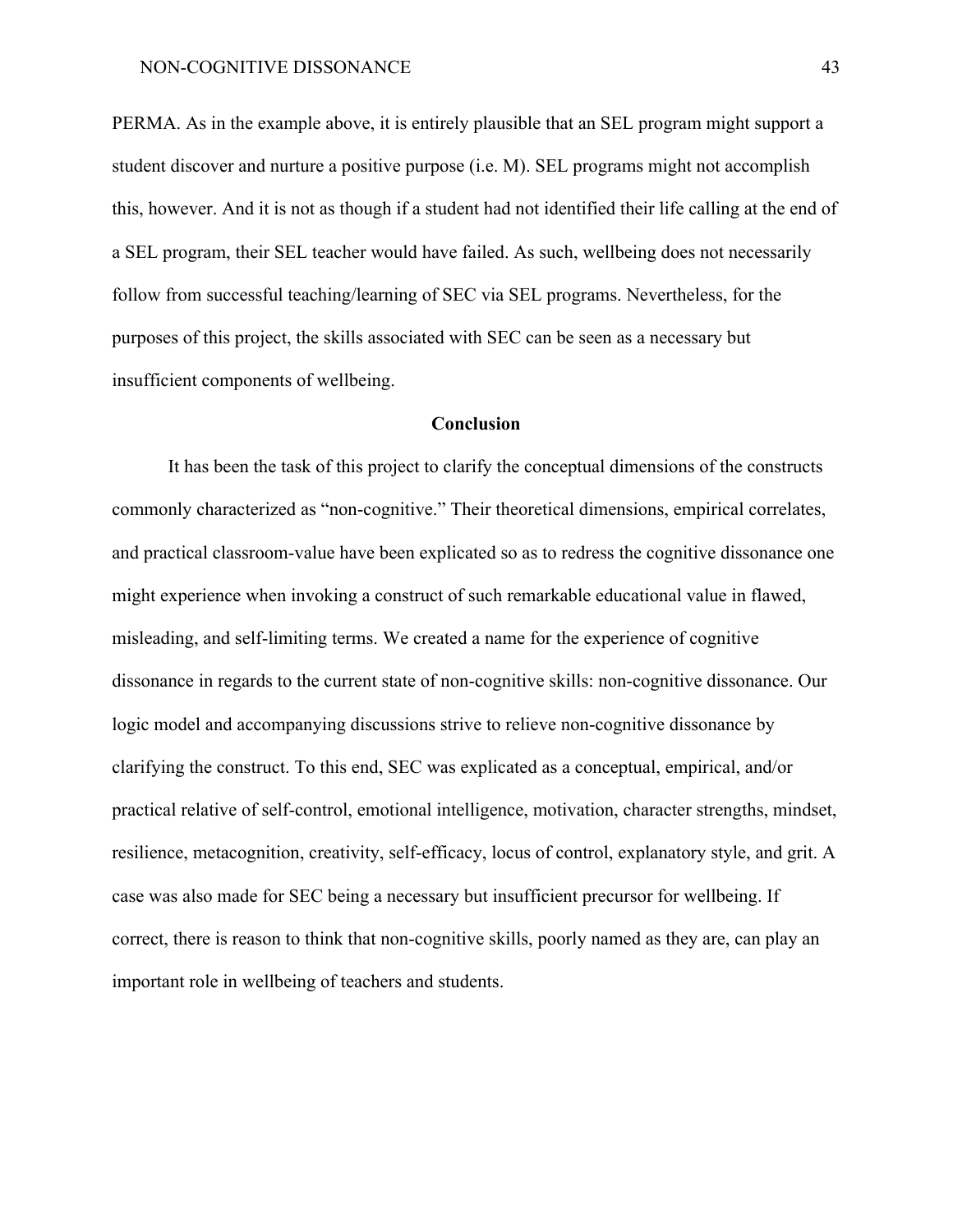#### **References**

- Abramson, L. Y., Metalsky, G. I., & Alloy, L. B. (1989). Hopelessness depression: A theorybased subtype of depression. *Psychological Review*, 96(2), 358-372.
- Abramson, L. Y., Seligman, M. E., & Teasdale, J. D. (1978). Learned helplessness in humans: critique and reformulation. *Journal of Abnormal Psychology*, 87(1), 49-74.

Amabile, T. (2012). *Componential theory of creativity*. Boston, MA: Harvard Business School.

- Amabile, T. M. (1982). Social psychology of creativity: A consensual assessment technique. *Journal of Personality and Social Psychology*, 43, 997–1013.
- Aristotle. (1982). *The Nichomachean Ethics*. (H. Rackham, Trans.) Cambridge, MA: Harvard University Press.
- Aronson, J., Fried, C. B., & Good, C. (2002). Reducing the effects of stereotype threat on African American college students by shaping theories of intelligence. *Journal of Experimental Social Psychology*, 38(2), 113-125.
- Bandura, A. (1977). Self-efficacy: Toward a unifying theory of behavioral change. *Psychological Review*, 84(2), 191-215.
- Bandura, A., & Schunk, D. H. (1981). Cultivating competence, self-efficacy, and intrinsic interest through proximal self-motivation. *Journal of Personality and Social Psychology*, 41, 586-598.
- Baumeister, R. F., & Vohs, K. D. (2007). Self Regulation, ego depletion, and motivation. *Social and Personality Psychology Compass*, 1(1), 115-128.
- Baumeister, R. F., Bratslavsky, E., Muraven, M., & Tice, D. M. (1998). Ego depletion: is the active self a limited resource?. *Journal of Personality and Social Psychology*, 74(5), 1252.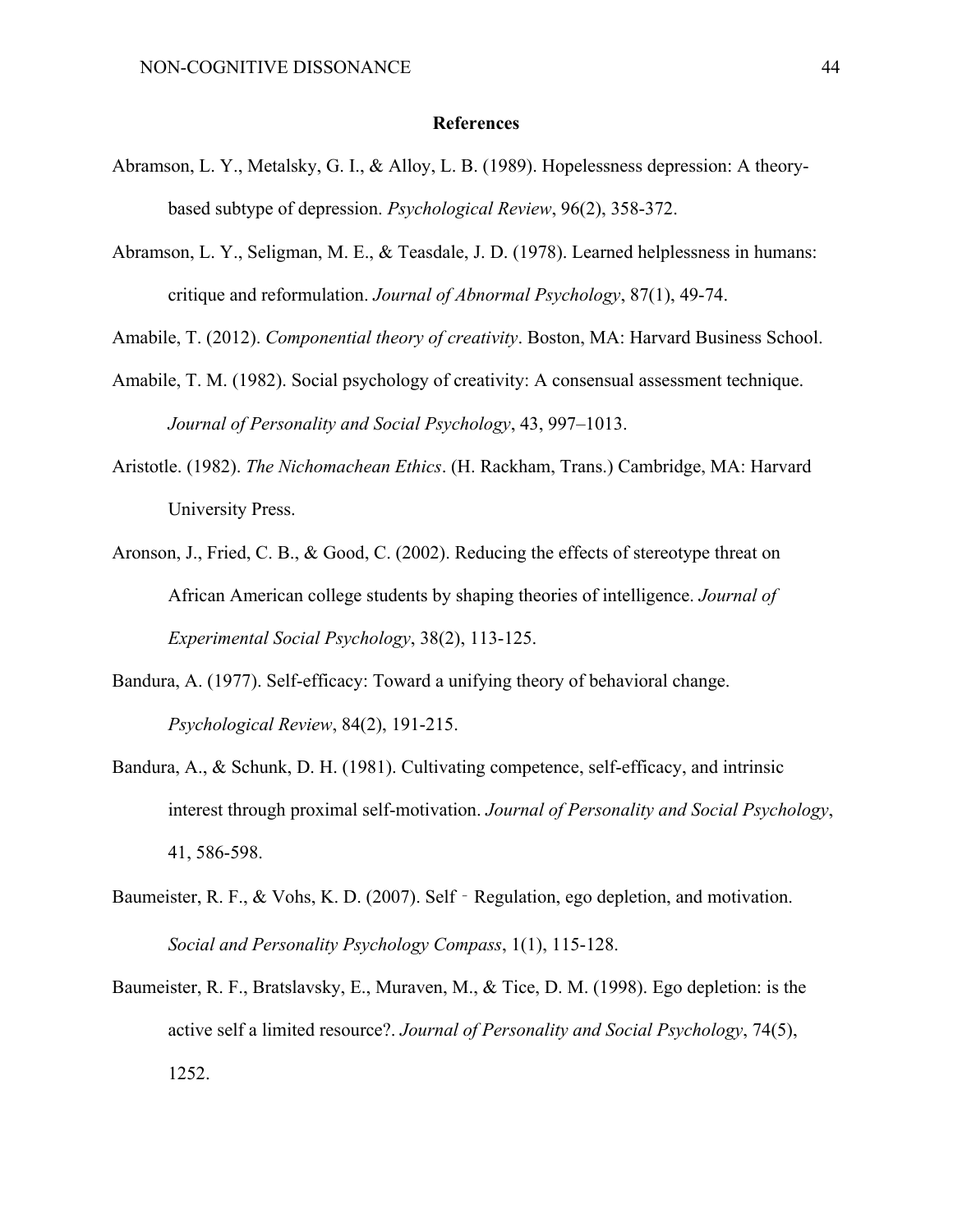- Baumeister, R. F., Campbell, J. D., Krueger, J. I., & Vohs, K. D. (2005). Exploding the selfesteem myth. *Scientific American*. January.
- Baumeister, R. F., Gailliot, M., DeWall, C. N., & Oaten, M. (2006). Self-regulation and personality: How interventions increase regulatory success, and how depletion moderates the effects of traits on behavior. *Journal of Personality*, 74(6), 1773-1801.
- Baumeister, R. F., Heatherton, T. F., & Tice, D. M. (1994). *Losing control: How and why people fail at self-regulation.* Academic press.
- Biswas-Diener, R., Kashdan, T. B., & Minhas, G. (2011). A dynamic approach to psychological strength development and intervention. *Journal of Positive Psychology*, 6(2), 106-118.
- Blackwell, L. S., Trzesniewski, K. H., & Dweck, C. S. (2007). Implicit theories of intelligence predict achievement across an adolescent transition: A longitudinal study and an intervention. *Child Development*, 78(1), 246-263.
- Boaler, J. (2013, March). Ability and mathematics: the mindset revolution that is reshaping education. In *Forum* (Vol. 55, No. 1, pp. 143-152). *Symposium Journals*.
- Borghans, L., Duckworth, A. L., Heckman, J. J., & Ter Weel, B. (2008). The economics and psychology of personality traits. *Journal of Human Resources*, 43(4), 972-1059.
- Borkowski, J., Carr, M., & Pressely, M. (1987). "Spontaneous" strategy use: Perspectives from metacognitive theory. *Intelligence*, 11, 61–75.
- Bransford, J. D., Brown, A., & Cocking, R. (2000). How people learn: Mind, brain, experience and school, expanded edition. *DC: National Academy Press*, Washington.
- Brekelmans, M. (1989). Interpersonal teacher behavior in the classroom. *Utrecht*, The Netherlands: WCC.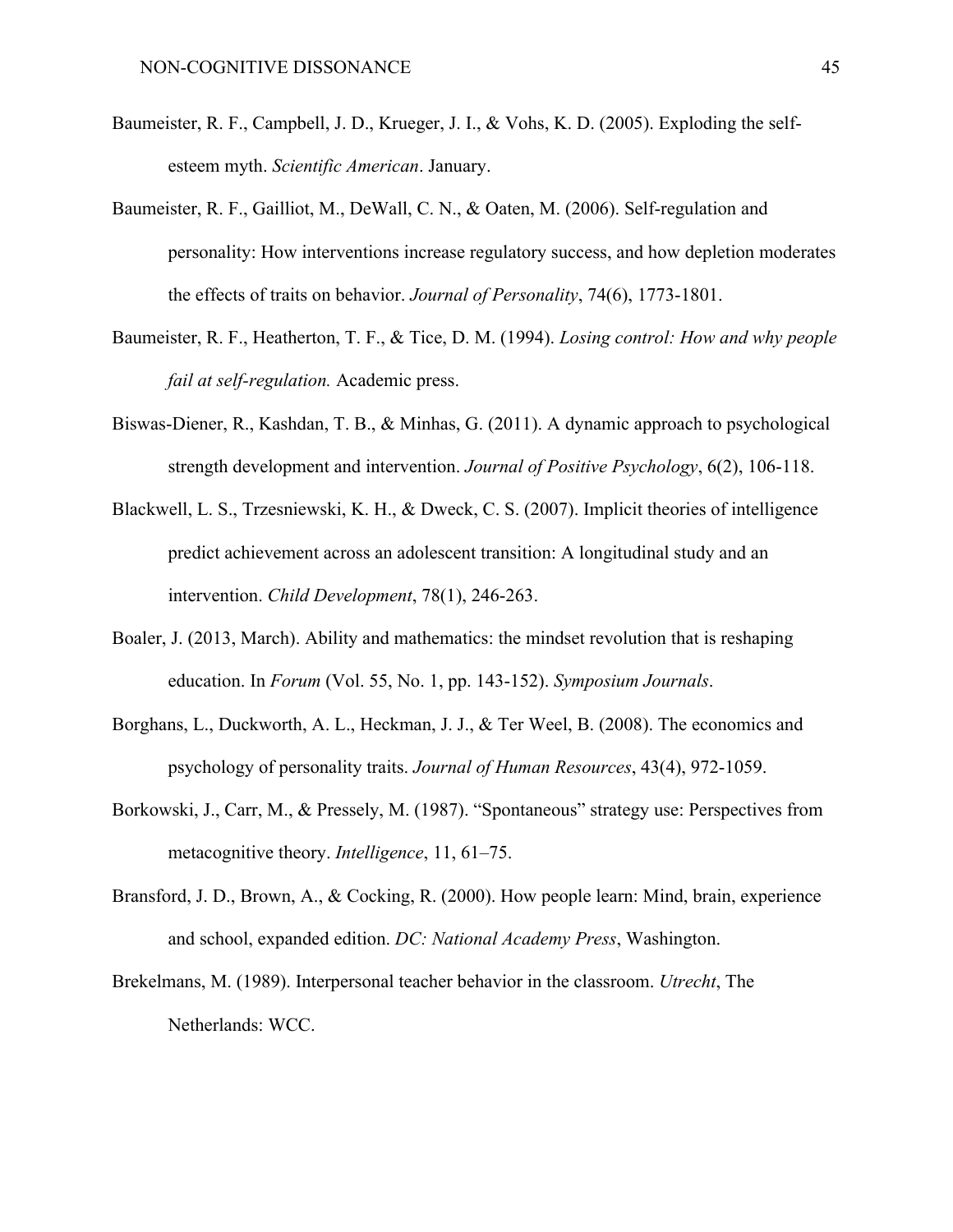- Bridgeland, J. M., DiIulio Jr, J. J., & Morison, K. B. (2006). The silent epidemic: Perspectives of high school dropouts. *Civic Enterprises*.
- Bridgeland, J., Bruce, M., & Hariharan, A. (2013). The Missing Piece: A National Teacher Survey on How Social and Emotional Learning Can Empower Children and Transform Schools. A Report for CASEL. *Civic Enterprises*.
- Brunwasser, S. M., Gillham, J. E., & Kim, E. S. (2009). A meta-analytic review of the Penn Resiliency Program's effect on depressive symptoms. *Journal of Consulting and Clinical Psychology*, 77(6), 1042.
- Bushaw, W. J., & Calderon, V. J. (2014). Try it again, Uncle Sam The 46th Annual PDK/Gallup Poll of the Public's Attitudes Toward the Public Schools. *Phi Delta Kappan*, 96(1), 8-20.
- Center on the Social and Emotional Foundations for Early Learning. (2016, June). *How to choose a social-emotional curriculum*. Retrieved June 22, 2016, from http://csefel.vanderbilt.edu/
- Claxton, G. (2007). Expanding young people's capacity to learn. *British Journal of Educational Studies*, 55(2), 115-134.
- Cohen, J. (2006). Social, emotional, ethical, and academic education: Creating a climate for learning, participation in democracy, and well-being. *Harvard Educational Review*, 76(2), 201-237.
- Collaborative for Academic, Social, and Emotional Learning. (2003). *Safe and sound: An education leader's guide to evidence-based social and emotional learning (SEL) programs*. Chicago: Author.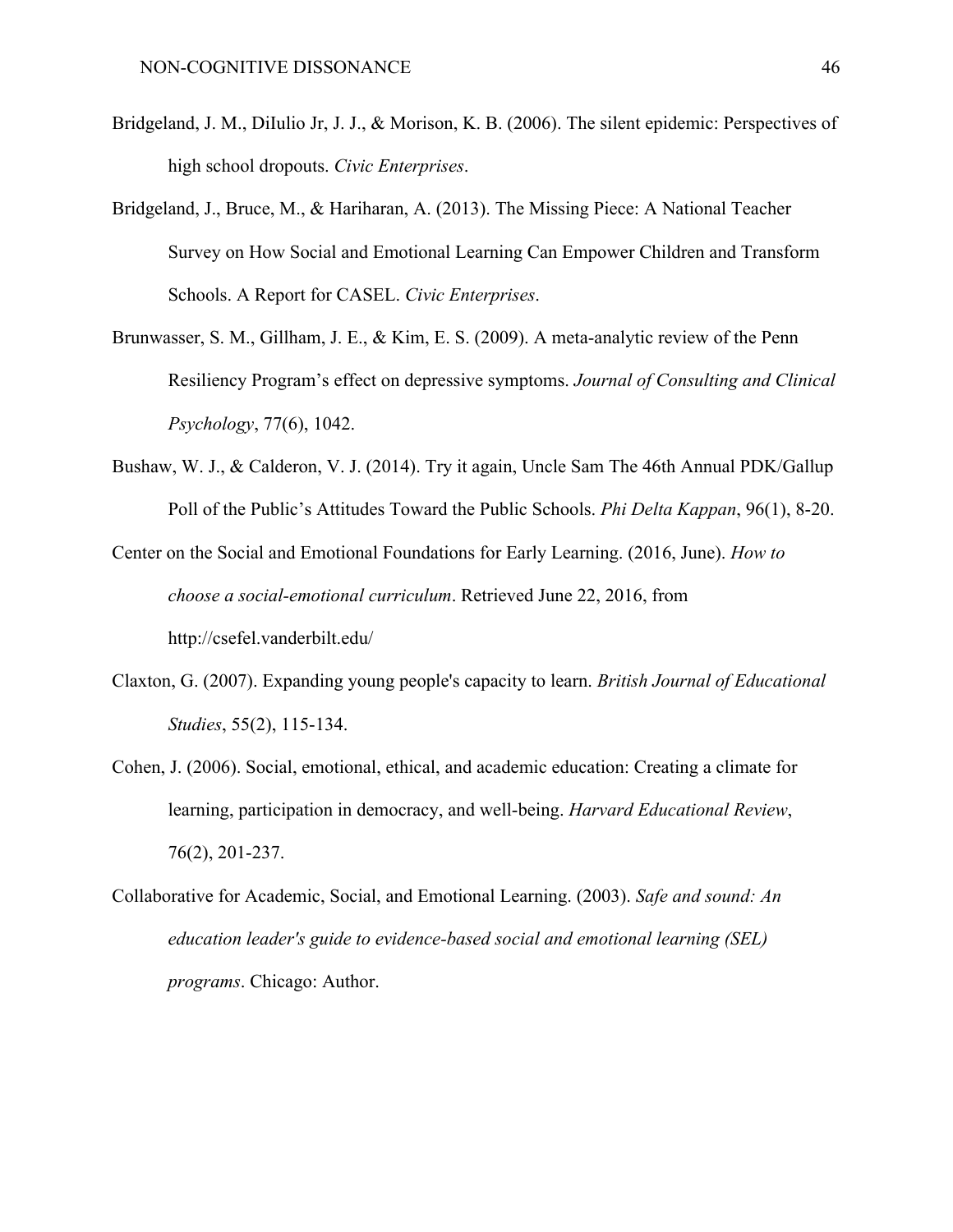- Collaborative for Academic, Social, and Emotional Learning. (2016, June). *Social and emotional learning competencies*. Retrieved June 22, 2016, from http://www.casel.org/social-andemotional-learning/core-competencies/
- Committee on Increasing High School Students' Engagement and Motivation to Learn. (2002). *Engaging schools: Fostering high school students' motivation to learn*. Washington, DC: National Academies Press.
- Common Core State Standards Initiative. (2010). *Common core state standards for English language arts and literacy in history/social studies, science, and technical subjects*. Washington, DC: National Governors Association Center for Best Practices & Council of Chief State School Officers.
- Conduct Problems Prevention Research Group. (1992). A developmental and clinical model for the prevention of conduct disorders. *Development and Psychopathology*, 4, 509-527.
- Csikszentmihalyi, M. (1990). *Flow: The psychology of optimal performance*. NY: Cambridge University Press.
- Csikszentmihalyi, M. (1999). 16 implications of a systems perspective for the study of creativity. In *Handbook of Creativity* (pp. 313-335). Cambridge University Press.
- Dane, A. V., & Schneider, B. H. (1998). Program integrity in primary and early secondary prevention: Are implementation effects out of control? *Clinical Psychology Review*, 18, 23-45.
- Deci, E. L., & Ryan, R. M. (1985). Intrinsic motivation and self- determination in human behavior. New York: Plenum Press.
- Dewey, J. (1975). *Moral principles in education*. Carbondale, IL: Southern Illinois University Press. (Original work published 1909)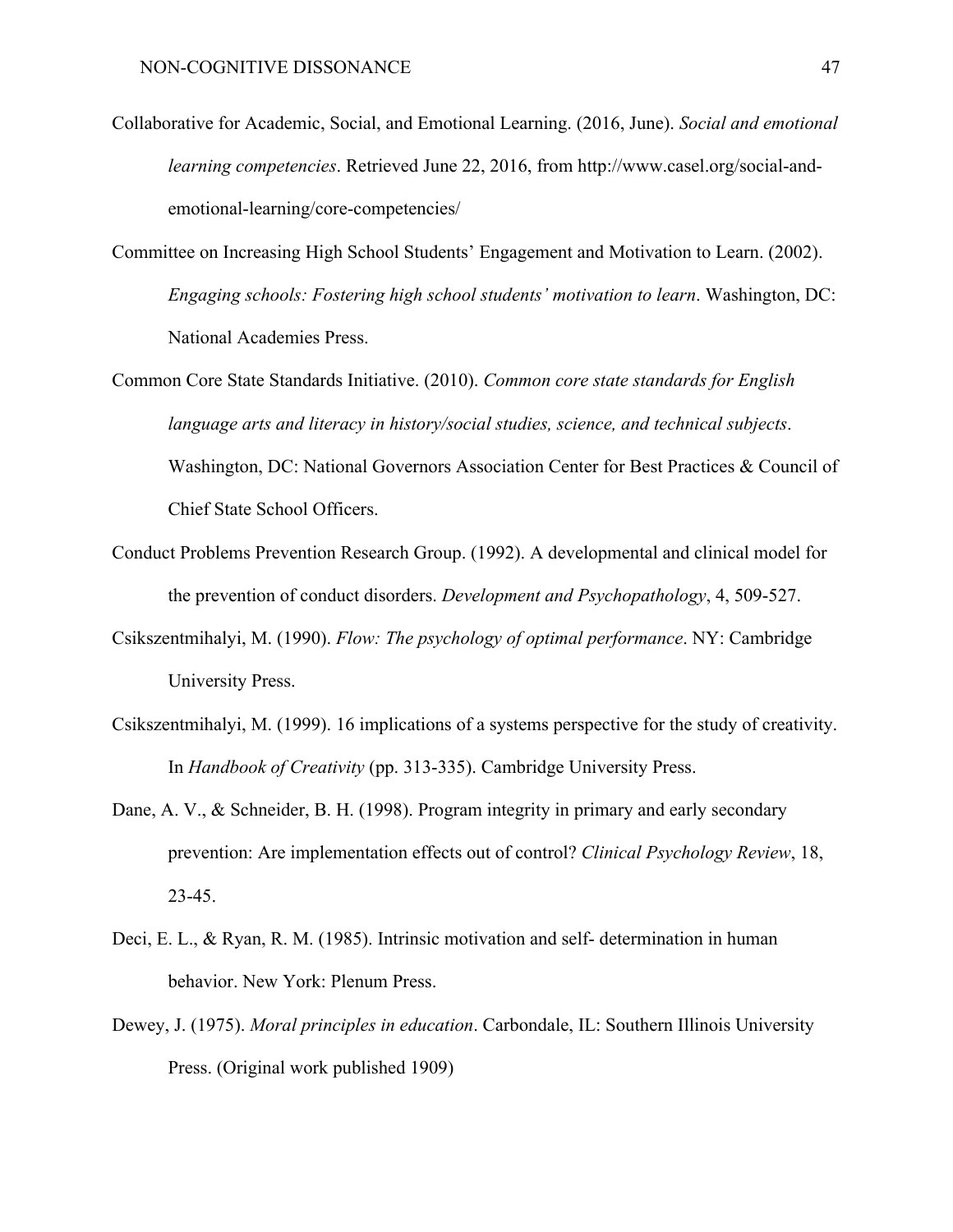- Diamond, A. (2013). Executive functions. *Annual Review of Psychology*, 64, 135.
- Diener, E. (2000). Subjective well-being: The science of happiness and a proposal for a national index. *American Psychologist*, 55(1), 34.
- Dignath, C., Büttner, G., & Langfeldt, H. P. (2008). How can primary school students learn selfregulated learning strategies most effectively? A meta-analysis on self-regulation training programs. *Educational Research Review*, 3(2), 101-129.
- Domitrovich, C, & Greenberg, M. T. (2000). The study of implementation: Current findings from effective programs that prevent mental disorders in school-aged children. *Journal of Educational & Psychological Consultation*, 11, 193-221.
- Duckworth, A. (2016). *Grit: The power of passion and perseverance*. Simon and Schuster.
- Duckworth, A. L. (2011). The significance of self-control. *Proceedings of the National Academy of Sciences*, 108(7), 2639-2640.
- Duckworth, A. L., Peterson, C., Matthews, M. D., & Kelly, D. R. (2007). Grit: perseverance and passion for long-term goals. *Journal of personality and social psychology*, 92(6), 1087.
- Duckworth, A., & Gross, J. J. (2014). Self-control and grit related but separable determinants of success. *Current Directions in Psychological Science*, 23(5), 319-325.
- Duncan, G. J., Dowsett, C. J., Claessens, A., Magnuson, K., Huston, A. C., Klebanov, P., et al. (2007). School readiness and later achievement. *Developmental Psychology*, 43(6), 1428.
- Durlak, J. A., Weissberg, R. P., Dymnicki, A. B., Taylor, R. D., & Schellinger, K. B. (2011). The impact of enhancing students' social and emotional learning: A meta-analysis of schoolbased universal interventions. *Child Development*, 82(1), 405-432.
- Dweck, C. (2006). *Mindset: The new psychology of success*. Random House.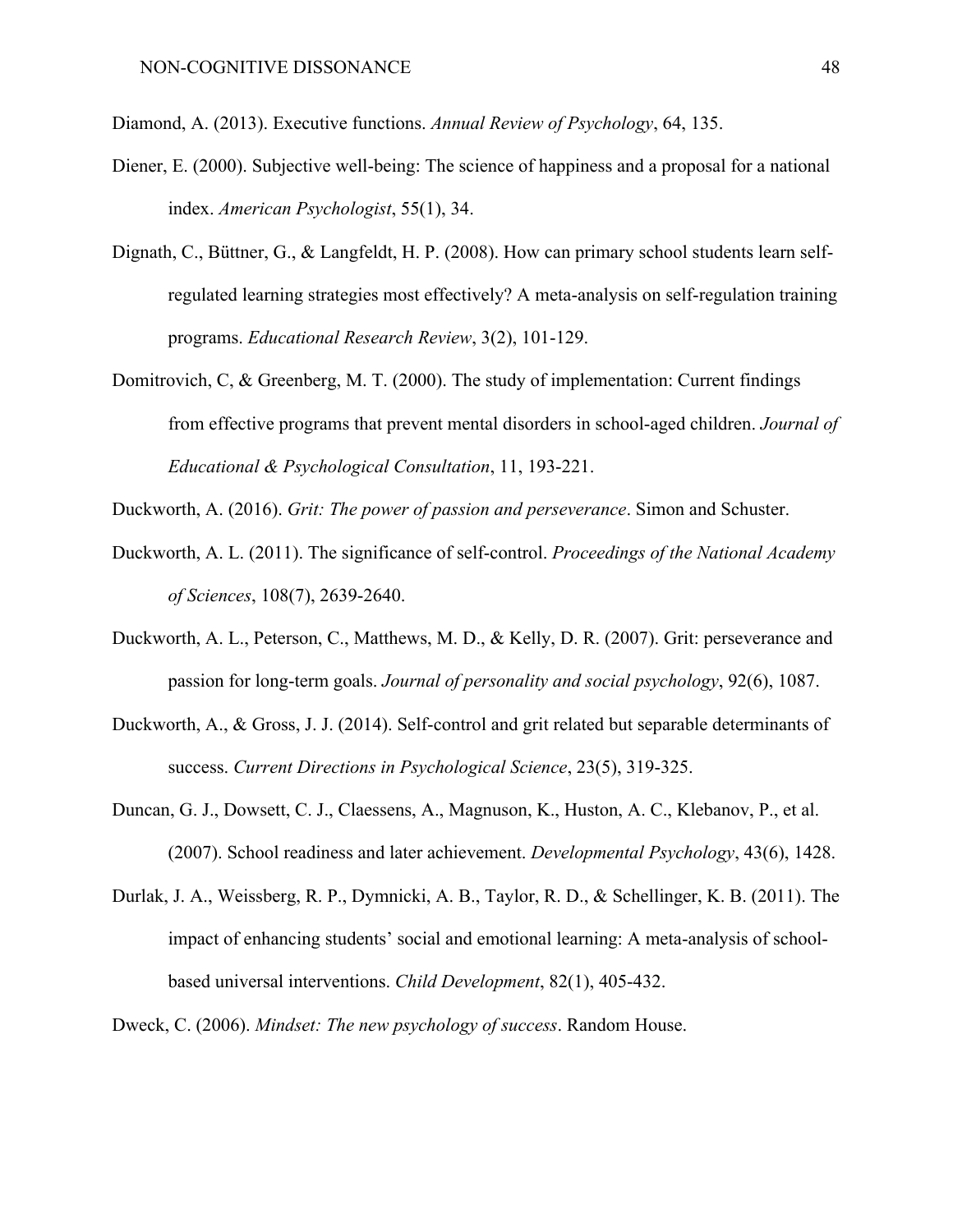- Dweck, C. S., & Leggett, E. L. (1988). A social-cognitive approach to motivation and personalit*y. Psychological Review*, 95, 256–273.
- Dweck, C. S., Walton, G. M., & Cohen, G. L. (2011). Academic tenacity: Mindsets and skills that promote long-term learning. *Gates Foundation. Seattle, WA: Bill & Melinda Gates Foundation.*
- Elias, M. J., Gara, M. A., Schuyler, T. F., Branden-Muller, L. R., & Sayette, M. A. (1991). The promotion of social competence: Longitudinal study of a preventive school-based program. *American Journal of Orthopsychiatry*, 61, 409–417.
- Elias, M. J., Zins, J. E., Weissberg, R. P., Frey, K. S., Greenberg, M. T., Haynes, N. M., Kessler, R., Schwab-Stone, M. E., & Shriver, T., P. (1997) Promoting social and emotional learning: Guidelines for educators. Alexandria, VA: Association for Supervision and Curriculum Development.
- Wechsler, D. (1997). *WAIS-IH: Wechsler Adult Intelligence Scale* (Third ed.). San Antonio, TX: The Psychological Corporation.
- Farrington, C. A., Roderick, M., Allensworth, E., Nagaoka, J., Keyes, T. S., Johnson, D. W., & Beechum, N. O. (2012). *Teaching adolescents to become learners: The role of noncognitive factors in shaping school performance - A critical literature review*. Consortium on Chicago School Research. 1313 East 60th Street, Chicago, IL 60637.
- Fickel, L. (2015, May). What's in a terrible name? Education experts are right to promote noncognitive skills, but they need to call them something else. *US News and World Report*. Retrieved from http://www.usnews.com/opinion/knowledge-bank/2015/05/01/noncognitive-skills-are-important-but-have-a-terrible-name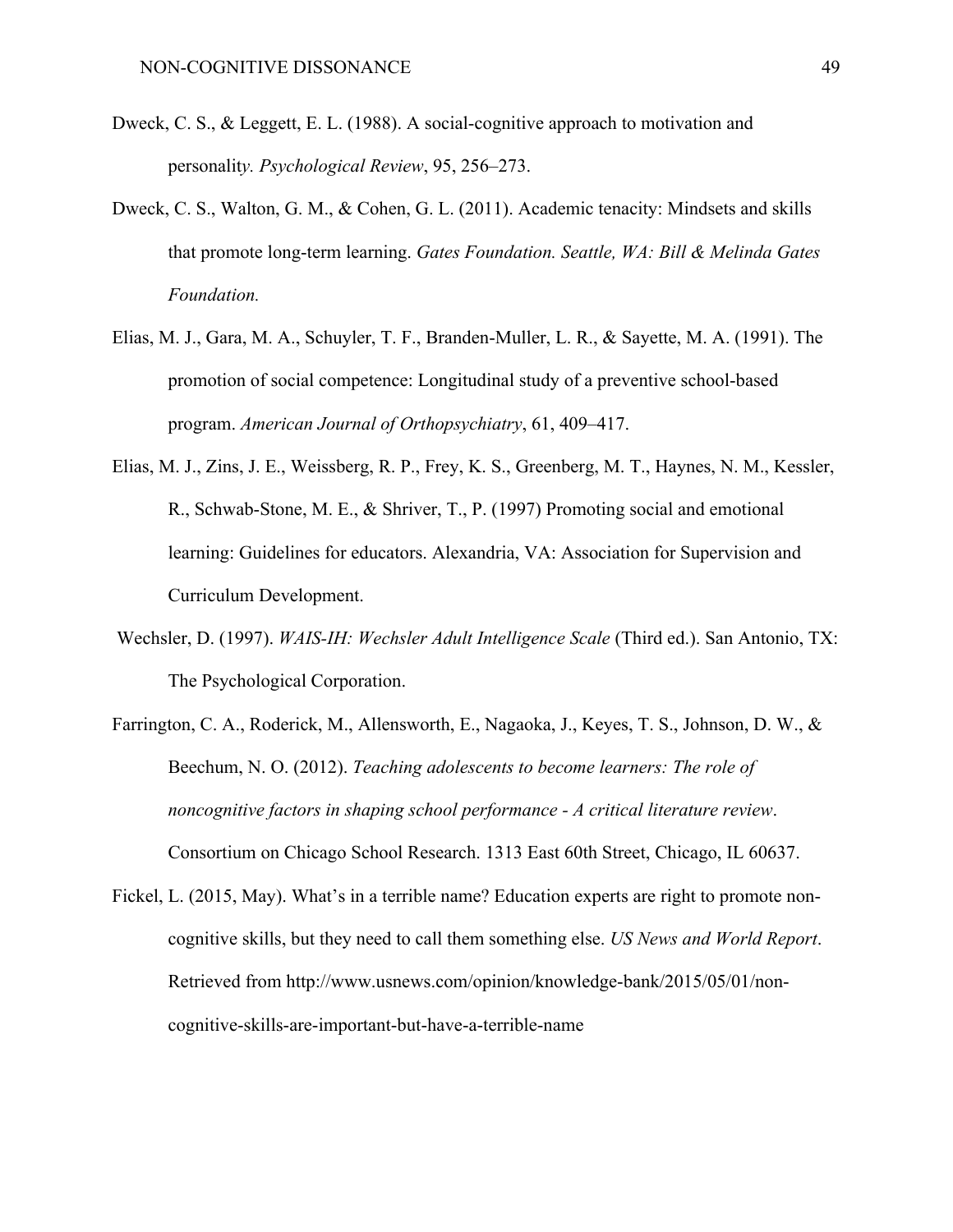- Flavell, J. H. (1979). Metacognition and cognitive monitoring: A new area of cognitive– developmental inquiry. *American Psychologist*, 34(10), 906.
- Freund, P. A., & Holling, H. (2008). Creativity in the classroom: A multilevel analysis investigating the impact of creativity and reasoning ability on GPA. *Creativity Research Journal*, 20(3), 309-318.
- Galton, F. (1892). *Finger prints*. Macmillan and Company.
- Garaigordobil, M., & Echebarría, A. (1995). Assessment of a peer-helping game program on children's development. *Journal of Research in Childhood Education*, 10, 63–69.
- Gardner, H. (1983). *Frames of mind: The theory of multiple intelligences*. Basic books.
- Gillham, J. E., Brunwasser, S. M., & Freres, D. R. (2008). Preventing depression in early adolescence (pp. 309-322). Guilford Press: New York, NY, USA.
- Gillham, J. E., Jaycox, L. H., Reivich, K. J., Seligman, M. E. P., & Silver, T. (1990). The Penn Resiliency Program. *Unpublished manual, University of Pennsylvania, Philadelphia.*
- Gillham, J. E., Shatté, A. J., Reivich, K. J., & Seligman, M. E. (2001). Optimism, pessimism, and explanatory style. In E. C. Chang (Ed.), Optimism  $\&$  pessimism: Implications for theory, research, and practice, (pp. 53-75). Washington, DC: American Psychological Association.
- Goleman, D. (1995). *Emotional intelligence*. New York: Bantam.
- Good, C., Aronson, J., & Inzlicht, M. (2003). Improving adolescents' standardized test performance: An intervention to reduce the effects of stereotype threat. *Journal of Applied Developmental Psychology*, 24(6), 645-662.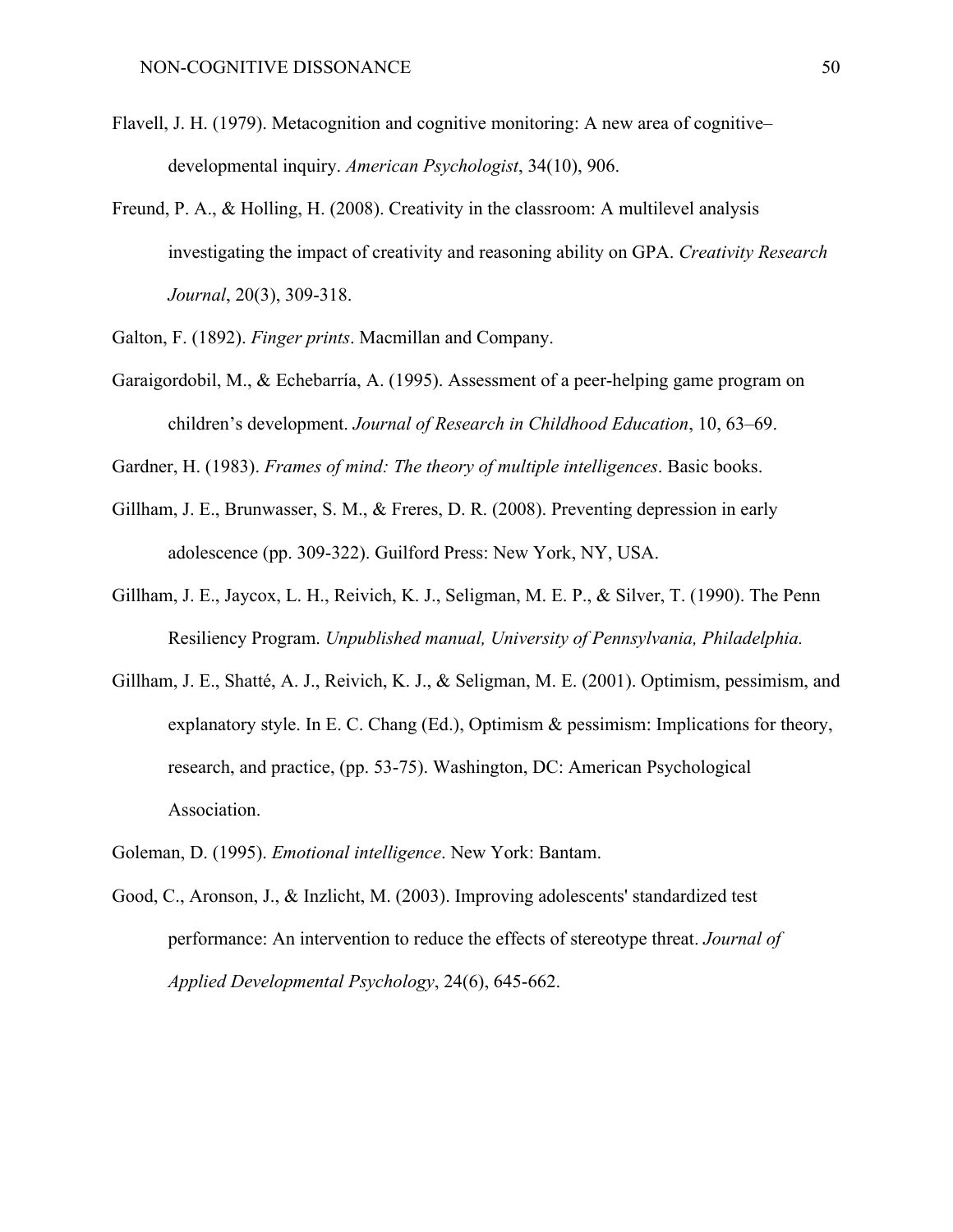- Greenberg, M. T., & Kusche<sup>'</sup>, C. A. (1998). *Blueprints for violence prevention: The PATHS Projec*t (Vol. 10). Boulder, CO: Institute of Behavioral Science, Regents of the University of Colorado.
- Greenberg, M. T., Weissberg, R. P., O'Brien, M. U., Zins, J. E., Fredericks, L., Resnik, H., et al. (2003). Enhancing school-based prevention and youth development through coordinated social, emotional, and academic learning. *American Psychologist*, 58, 466-474.

Guilford, J. P. (1950). *Creativity*. American Psychologist, 5, 444–454.

- Hanh, T. N. (1991). *Old path white clouds: Walking in the footsteps of the Buddha*. Berkeley, CA: Parallax Press.
- Haertel, G. D., Walberg, H. J., & Weinstein, T. (1983). Psychological models of educational performance: A theoretical synthesis of constructs. *Review of Educational Research*, 53(1), 75-91.
- Heckman, J. J. (2000). Policies to foster human capital. *Research in Economics*, 54(1), 3-56.
- Higgins, S., Hall, E., Baumfield, V. & Moseley, D. (2005) A meta-analysis of the impact of the implementation of thinking skills approaches on pupils. In *Research Evidence in Education Library*. London: EPPI-Centre, Social Science Research Unit, Institute of Education.
- Howard, R. W., Berkowitz, M. W., & Schaeffer, E. F. (2004). Politics of character education. *Educational Policy*, 18(1), 188–215.
- Huppert, F. A., & So, T. T. (2013). Flourishing across Europe: Application of a new conceptual framework for defining well-being. *Social Indicators Research*, 110(3), 837-861.

Jahoda, M. (1958). *Current concepts of positive mental health*. New York: Basic Books.

James, W. (1892). Selections from *Principles of Psychology: Briefer Course*.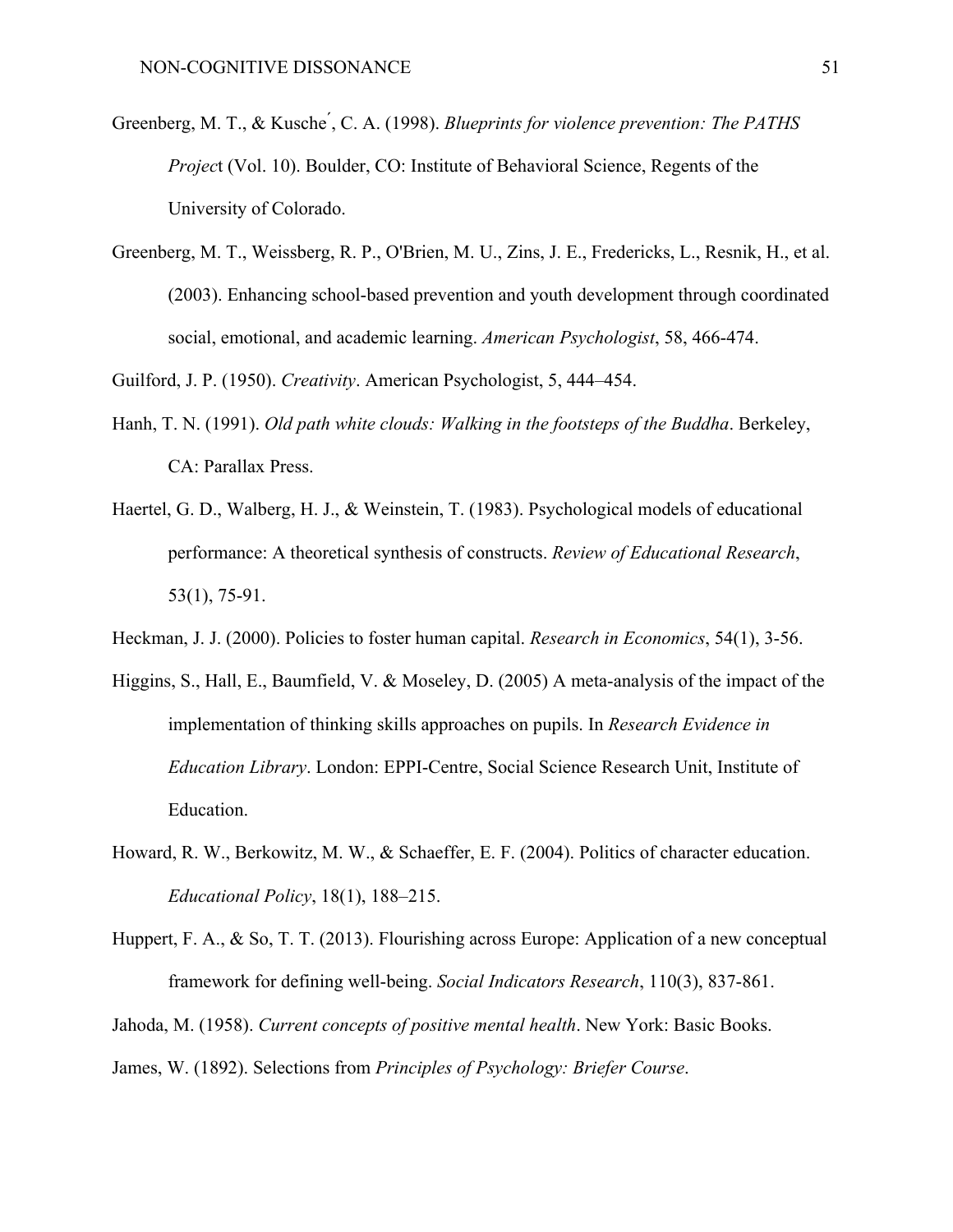- Jennings, P. A., & Greenberg, M. T. (2009). The prosocial classroom: Teacher social and emotional competence in relation to student and classroom outcomes. *Review of Educational Research*, 79(1), 491-525.
- Judge, T. A., Erez, A., Bono, J. E., & Thoresen, C. J. (2002). Are measures of self-esteem, neuroticism, locus of control, and generalized self-efficacy indicators of a common core construct? *Journal of Personality and Social Psychology*, 83(3), 693-710.
- Kamen, L. P., & Seligman, M. E. (1987). Explanatory style and health. *Current Psychology*, 6(3), 207-218.
- Keyes, C. L. M. (1998). Social well-being. *Social Psychology Quarterly*, 121-140.
- Kim, K. H. (2011). The creativity crisis: The decrease in creative thinking scores on the Torrance Tests of Creative Thinking. *Creativity Research Journal*, 23(4), 285-295.
- KIPP Public Charter Schools. (2016, June). *Character counts.* Retrieved June 15, 2016, from http://www.kipp.org/our-approach/character
- Knuver, A. W., & Brandsma, H. P. (1993). Cognitive and affective outcomes in school effectiveness research. *School Effectiveness and School Improvement*, 4(3), 189-204.
- Kohut, M. L., Cooper, M. M., Nickolaus, M. S., Russell, D. R., & Cunnick, J. E. (2002). Exercise and psychosocial factors modulate immunity to influenza vaccine in elderly individuals. *The Journals of Gerontology Series A: Biological Sciences and Medical Sciences,* 57(9), M557-M562.
- Kuhn, D. (1999). A developmental model of critical thinking. *Educational Researcher*, 28(2), 16-46.
- Langdon, C.A. (1996). The third annual Phi Delta Kappan poll of teachers: Attitudes Toward the public schools. *Phi Delta Kappan*, 78(30), 244-250.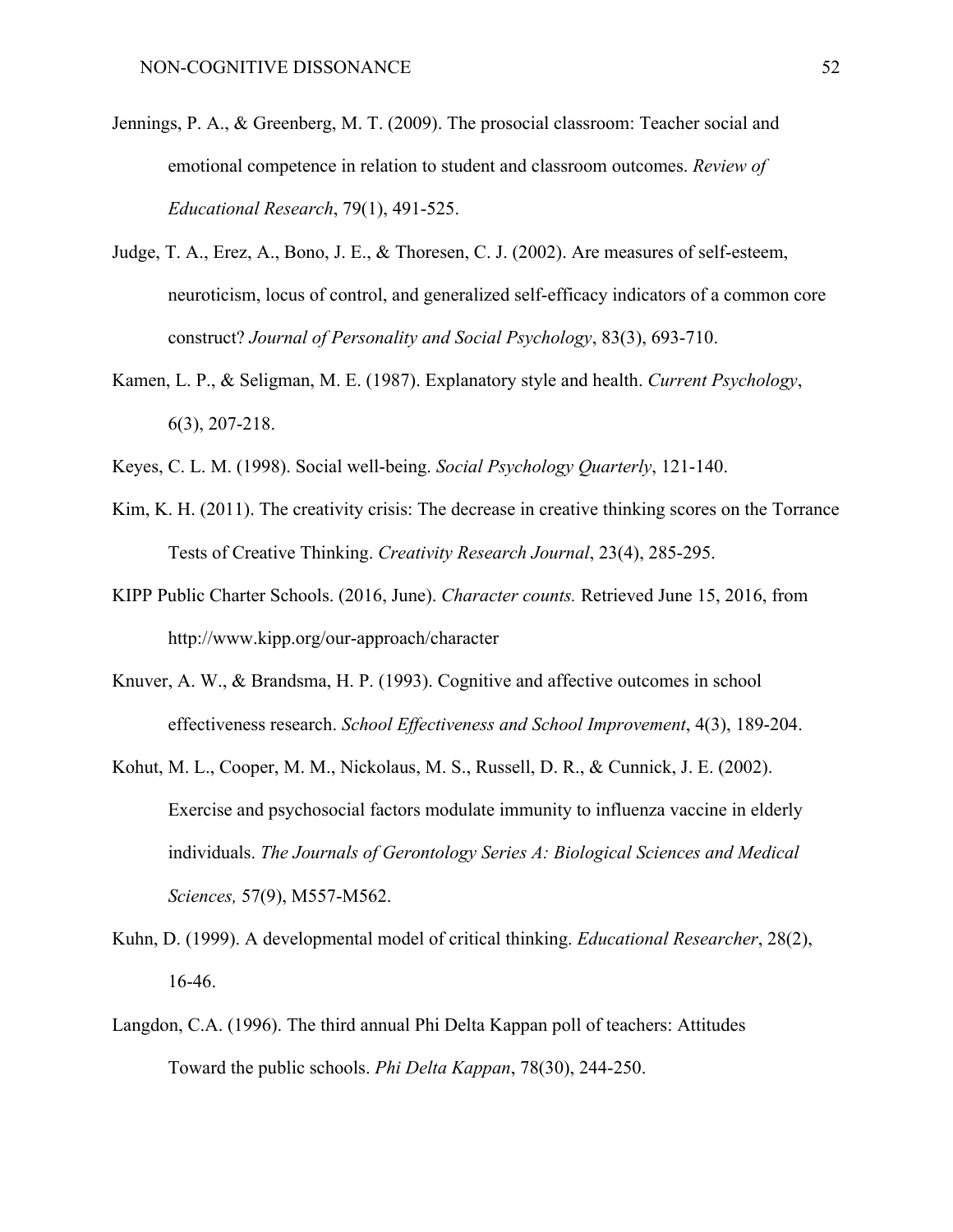- Lickona, T. (1989). *Educating for character: How our schools can teach respect and responsibility*. New York: Bantam.
- Linley, P. A., Nielsen, K. M., Gillett, R., & Biswas-Diener, R. (2010). Using signature strengths in pursuit of goals: Effects on goal progress, need satisfaction, and well-being, and implications for coaching psychologists. International Coaching Psychology Review, 5(1), 6-15.
- Lopez, S. J., Edwards, L. M., Teramoto-Pedrotti, J., Ito, A., & Rasmussen, H. N. (2002). Culture counts: Examinations of recent applications of the Penn Resiliency Program or, toward a rubric for examining cultural appropriateness of prevention programming. *Prevention & Treatment*, 5(1), doi:10.1037/1522-3736.5.1.512c
- Maruta, T., Colligan, R. C., Malinchoc, M., & Offord, K. P. (2000, February). Optimists vs pessimists: survival rate among medical patients over a 30-year period. In *Mayo Clinic Proceedings* (Vol. 75, No. 2, pp. 140-143). Elsevier.
- Masten, A. S. (2001). Ordinary magic: Resilience processes in development. *American Psychologist*, 56(3) 227-238.
- Masten, A. S., Cutuli, J. J., Herbers, J. E., & Reed, M. J. (2009). Resilience in development. In S. J. Lopez & C. R. Snyder (Eds.), *Oxford handbook of positive psychology* (pp. 117-131). New York, NY: Oxford University Press, Inc.
- Mayer, J. D., Salovey, P., & Caruso, D. R. (2004). Emotional intelligence: Theory, findings, and implications". *Psychological Inquiry*, 15(3), 197-215.
- Metlife. (2002). *The Metlife survey of the American teacher 2002 - Student life: School home, and community*. New York: Author.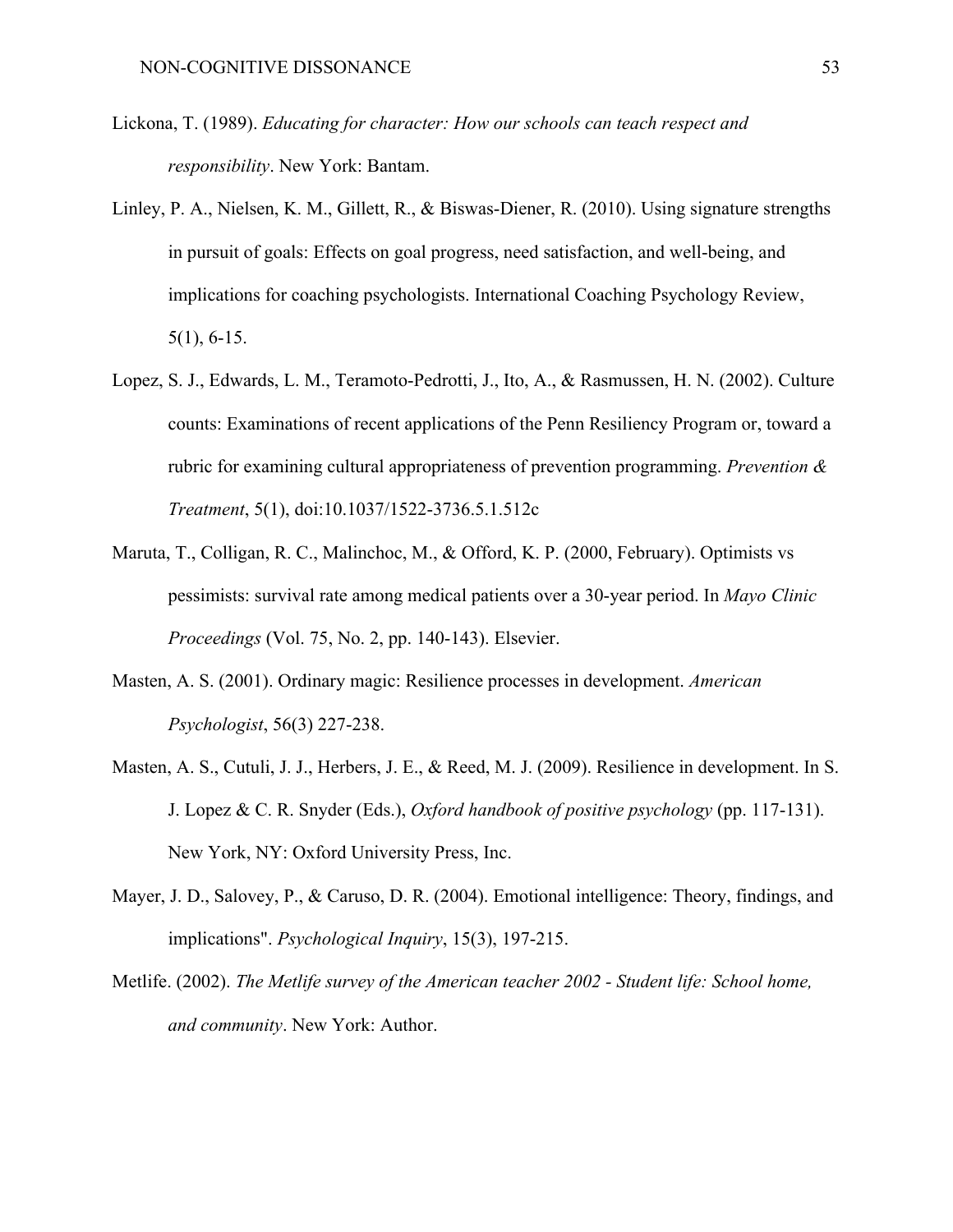- Milgram, R. M., & Hong, E. (1993). Creative thinking and creative performance in adolescents as predictors of creative attainments in adults: A follow-up study after 18 years. *Roeper Review*, 15, 135–139.
- Mindset Works. (2016, June). Evidence of impact: Brainology and mindset works schoolkit. Retrieved June 24, 2016, from http://www.buncombe.k12.nc.us/cms/lib5/NC01000308/ Centricity/Domain/4716/Growth\_Mindset\_Inpact\_Summary\_Report.pdf
- Moffitt, T. E., Arseneault, L., Belsky, D., Dickson, N., Hancox, R. J., Harrington, H., & Sears, M. R. (2011). A gradient of childhood self-control predicts health, wealth, and public safety. *Proceedings of the National Academy of Sciences*, 108(7), 2693-2698.
- Mueller, C. M., & Dweck, C. S. (1998). Praise for intelligence can undermine children's motivation and performance. *Journal of personality and social psychology*, 75(1), 33.
- Mumford, M. D. (2003). Where have we been, where are we going? Taking stock in creativity research. *Creativity Research Journal*, 15, 107–120.
- Muñoz, R. F., Penilla, C., & Urizar, G. (2002). Expanding depression prevention research with children of diverse cultures. *Prevention & Treatment*, 5(1), doi:10.1037/1522- 3736.5.1.513c
- National Center for Education Statistics. (2000). Digest of education statistics: 2000. Washington, DC: U.S. Department of Education.
- National Center for Education Statistics. (2001). The condition of education. (Rep. No. NCES 2001-072). Washington, DC: U.S. Department of Education.
- National Research Council. (2000) *How people learn: Brain, mind, experience, and school, Expanded edition*. J. D. Bransford, A. L., Brown, and R. R. Cocking (Eds.), Committee on Developments in the Science of Learning, Committee on Learning Research and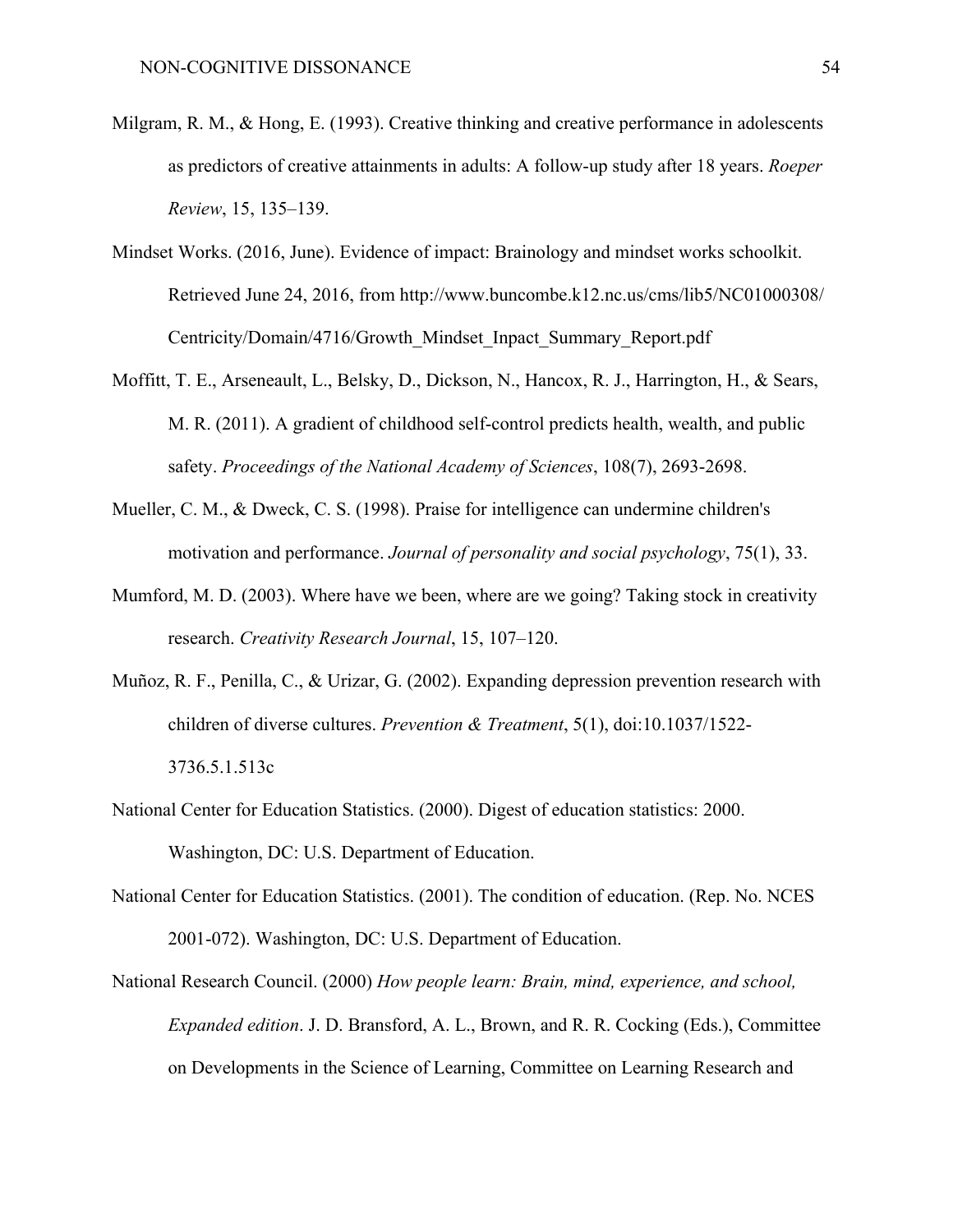Educational Practice, Commission on Behavioral and Social Sciences and Education. Washington, DC: National Academy Press.

- Niemiec, R. M. (2013). VIA character strengths: Research and practice (The first 10 years). In H. H. Knoop & A. Delle Fave (Eds.), *Well-being and cultures: Perspectives on positive psychology* (pp. 11-30). New York: Springer.
- Nietfeld, J. L., & Shraw, G. (2002). The effect of knowledge and strategy explanation on monitoring accuracy. *Journal of Educational Research*, 95, 131–142.
- Office of Educational Technology. (2016, June). *Engaging and empowering learning through technology*. Retrieved June 25, 2016, from http://tech.ed.gov/netp/learning/
- Park, N., & Peterson, C. (2008). Positive psychology and character strengths: Application to strengths-based school counseling. *Professional School Counseling*, 12(2), 85-92.
- Park, N., & Peterson, C. (2009). Character strengths: Research and practice. *Journal of College and* Character, 10(4), np.
- Paunesku, D., Goldman, D., & Dweck, C. S. (2011). *Preliminary report: East Renfrewshire growth mindset study.* The Project for Education Research That Scales.
- Perkins-Gough, D. (2013). The significance of grit: A conversation with Angela Lee Duckworth. *Educational Leadership*, 71(1), 14-20.
- Peterson, C. (1991). The meaning and measurement of explanatory style. *Psychological Inquiry*, 2, 1-10.
- Peterson, C. & Villanova, P. (1988). "An expanded Attributional Style Questionnaire". *Journal of Abnormal Psychology*, 97 (1): 87–89.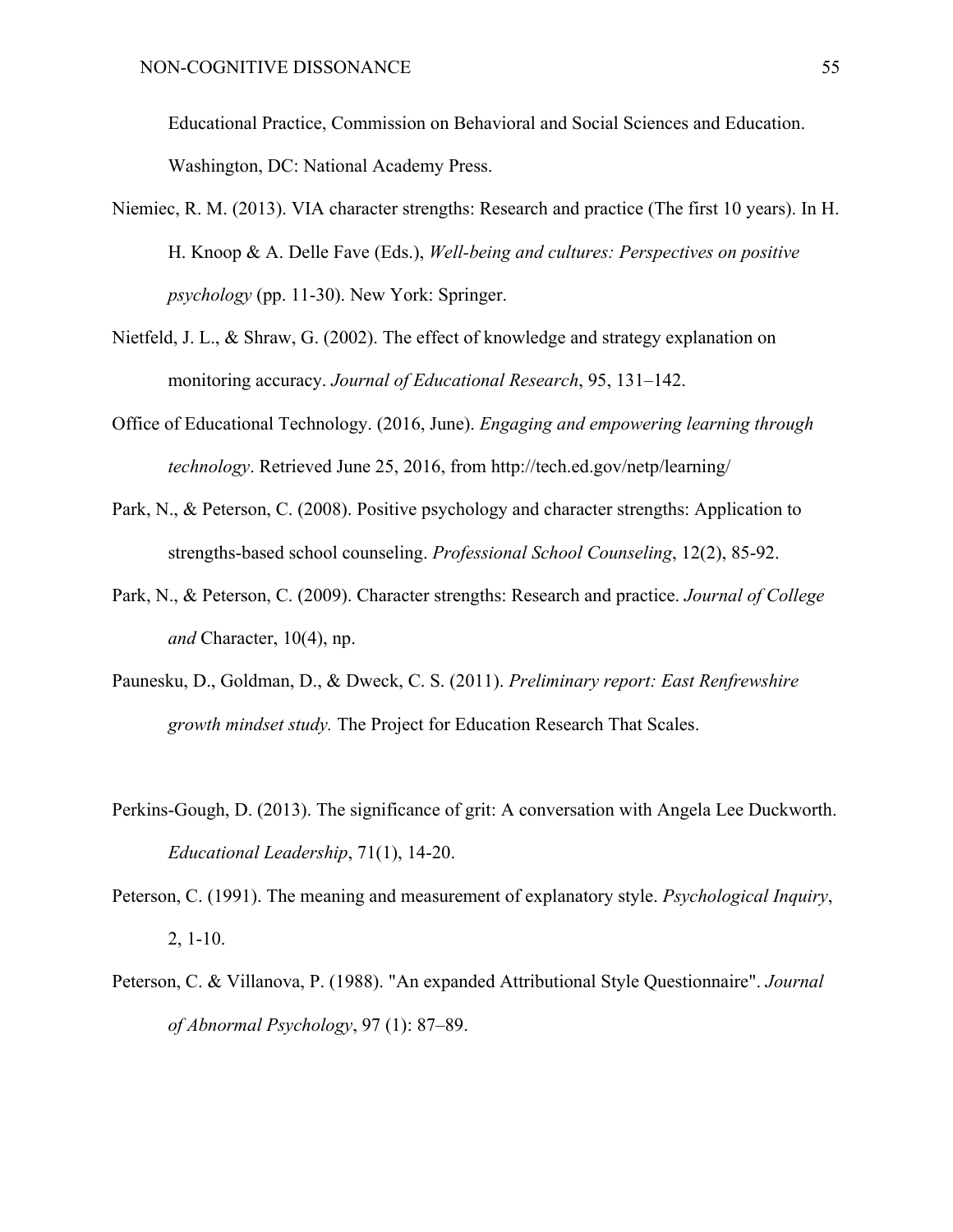- Peterson, C., & Seligman, M. (eds.). (2004). *Character strengths and virtues: A handbook and classification*. New York: Oxford University Press.
- Peterson, C., & Seligman, M. E. P. (2004). *Character strengths and virtues: A handbook and classification.* New York: Oxford University Press/Washington, DC: American Psychological Association.
- Peterson, C., Park, N., & Seligman, M. E. P. (2005). Orientation to happiness and life satisfaction: the full life versus the empty life. *Journal of Happiness Studies,* 6(1), 25–41.
- Petrides, K. V., & Furnham, A. (2001). Trait emotional intelligence: Psychometric investigation with reference to established trait taxonomies. *European Journal of Personality*, 15(6), 425-448.
- Pintrich, P. R. (2002). The role of metacognitive knowledge in learning, teaching, and assessing. *Theory into Practice*, 41(4), 219-225.
- Pintrich, P. R., Smith, D. A. F., Garcia, T., & McKeachie, W. J. (1993). Reliability and predictive validity of the Motivated Strategies for Learning Questionnaire (MSLQ). *Educational and Psychological Measurement*, 53(3), 801–813.
- Piquero, A. R., Jennings, W. G. and Farrington, D. P. (2010) *Self-Control Interventions for Children Under age 10 for Improving Self-Control and Delinquency and Problem Behaviors*. Campbell Systematic Reviews 2010:2.
- Pope, D. C. (2001). *Doing school: How we are creating a generation of stressed out, materialistic, and miseducated students*. Yale University Press.
- Prilleltensky, I., Dietz, S., Prilleltensky, O., Myers, N. D., Rubenstein, C. L., Jin, Y., & McMahon, A. (2015). Assessing multidimensional wellbeing: Development and validation of the ICOPPE Scale. *Journal of Community Psychology*, 43(2), 199-226.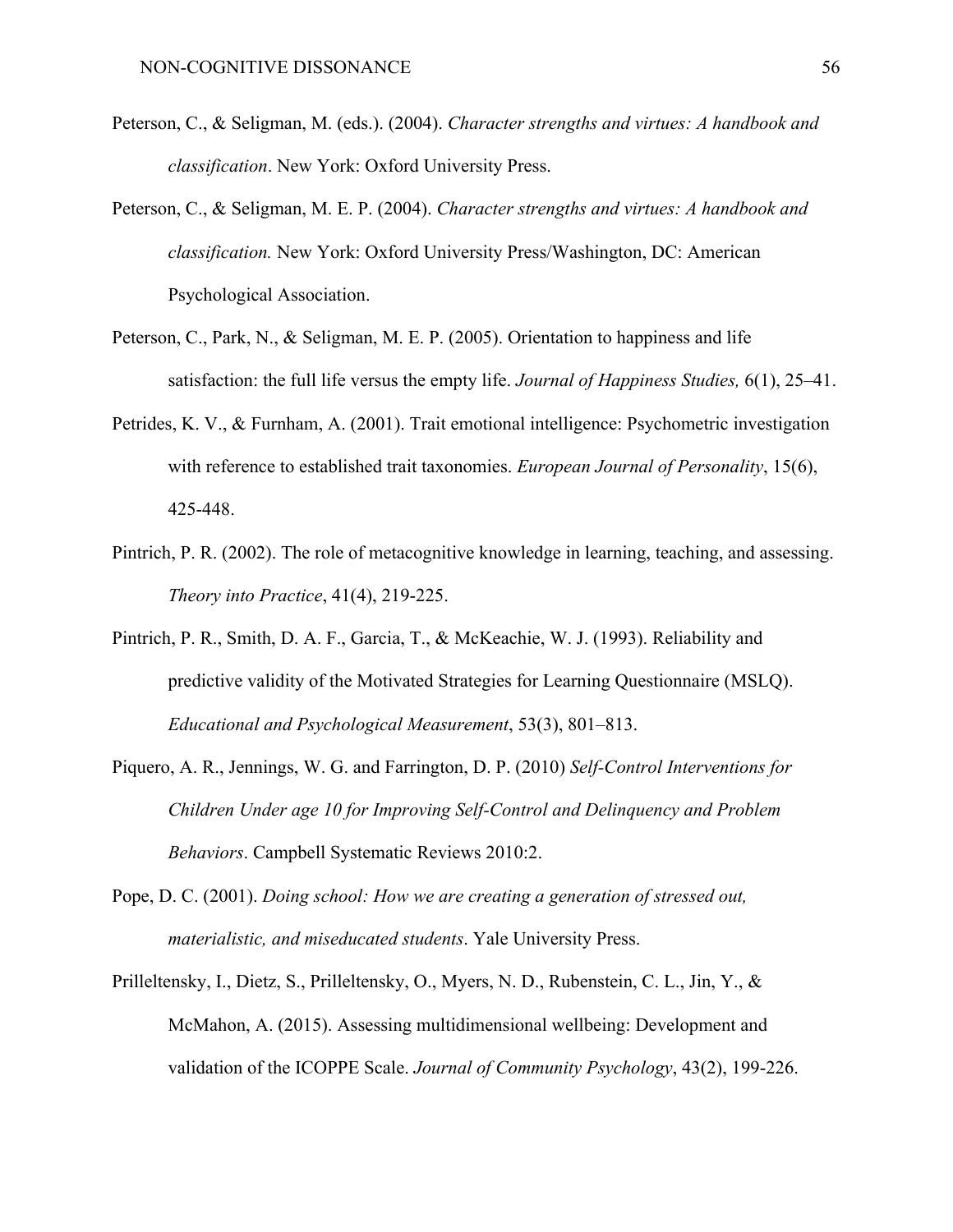- Public Agenda. (1994). *First things first: What Americans expect from the public schools. New York:* Author.
- Public Agenda. (1997). *Getting by: What American teenagers really think about their schools*. New York: Author.
- Public Agenda. (2002). A lot easier said than done: Parents talk about raising children in today 's America. New York: Author.
- Rath, T. (2015). *Are You Fully Charged?: The 3 Keys to Energizing Your Work and Life.* Silicon Guild.
- Reivich, K. & Shatté, A. (2002). *The resilience factor: 7 Essential skills for overcoming life's inevitable obstacles*. New York, NY: Broadway Books.
- Reivich, K. J., Seligman, M. E. P., & McBride, S. (2011). Master resilience training in the U.S. Army. *American Psychologist*, 66, 25–34.
- Reivich, K., & Gillham, J. (2010). Building Resilience in Youth: The Penn Resiliency Program. *Communique*, 38(6).
- Reivich, K., Seligman, M. E. P., Gillham, J. E., Linkins, M., Peterson, C., Duckworth, A., & Geraghty, T. (2003). Positive psychology program for high school students: Lessons for the pleasant life, the good life and the meaningful life. *Unpublished manuscript*.
- Richardson, M., Abraham, C., & Bond, R. (2012). Psychological correlates of university students' academic performance: a systematic review and meta-analysis. *Psychological Bulletin*, 138(2), 353.
- Riggs, N. R., Greenberg, M. T., Kusche, C. A., & Pentz, M. A. (2006). The mediational role of neurocognition in the behavioral outcomes of a social-emotional prevention program in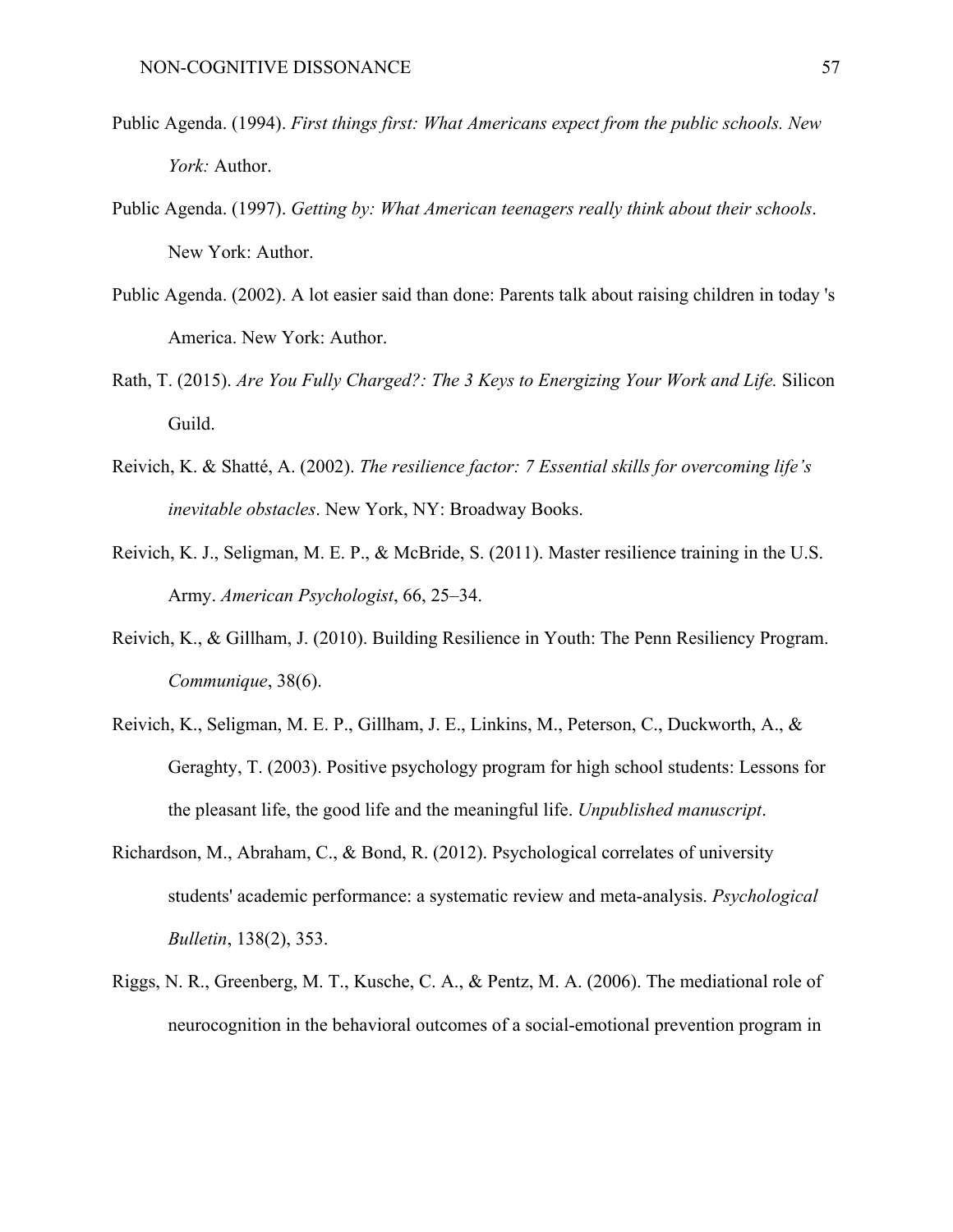elementary schools students: Effects of the PATHS curriculum. *Prevention Science*, 7(1), 91–102.

- Roberts, B. W., Walton, K. E., & Viechtbauer, W. (2006). Patterns of mean-level change in personality traits across the life course: a meta-analysis of longitudinal studies. *Psychological Bulletin*, 132(1), 1.
- Rotter, J. B. (1966). Generalized expectancies for internal versus external control of reinforcement. *Psychological Monographs: General and Applied*, 80(1), 1.
- Runco, M. A., & Sakamoto, S. O. (1999). Four experimental studies of creativity. *Handbook of Creativity,* 62.
- Ryan, R. M., & Deci, E. L. (2000). Self-determination theory and the facilitation of intrinsic motivation, social development, and well-being. *American Psychologist*, 55, 68–78.
- Ryff, C. D., & Singer, B. (1996). Psychological well-being: Meaning, measurement, and implications for psychotherapy research. *Psychotherapy and Psychosomatics*, 65(1), 14- 23.
- Salovey, P., & Mayer, J. D. (1990). Emotional intelligence. *Imagination, Cognition, and Personality*, 9, 185-211.
- Samdal, O., Wold, B., & Bronis, M. (1999). Relationship between students' perceptions of school environment, their satisfaction with school and perceived academic achievement: An international study. *School Effectiveness and School Improvement*, 10(3), 296-320.
- Sartre, J. P. (1958). *No Exit: A play in one act*. New York: Samuel French.
- Seligman, M. E. P. (1990). *Learned optimism: How to change your mind and your life*. Vintage.
- Seligman, M. E. P. (2011). *Flourish: A visionary new understanding of happiness and wellbeing*. New York: Free Press.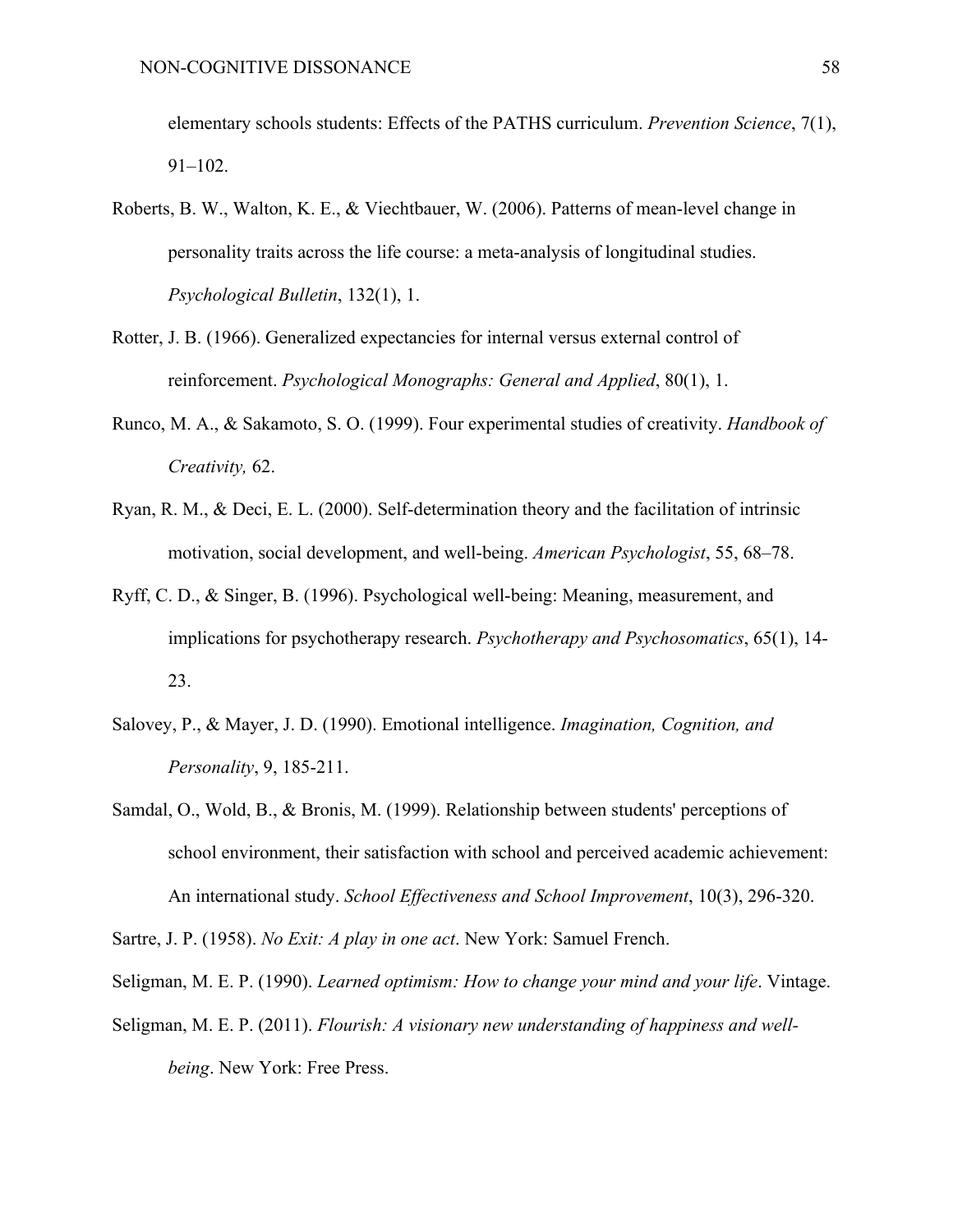- Seligman, M. E. P., & Csikszentmihalyi, M. (2014). *Positive psychology: An introduction* (pp. 279-298). Springer Netherlands.
- Seligman, M. E. P., Ernst, R. M., Gillham, J. E., Reivich, K., & Linkins, M. (2009). Positive education: Positive psychology and classroom interventions. *Oxford Review of Education*, 35(3), 293-311.
- Seligman, M. E. P., Peterson, C., Kaslow, N. J., Tanenbaum, R. L., Alloy, L. B., & Abramson, L. Y. (1984). Explanatory style and depressive symptoms among school children. *Journal of Abnormal Psychology*, 93, 235-238.
- Seligman, M. E. P., & Schulman, P. (1986). Explanatory style as a predictor of productivity and quitting among life insurance sales agents. *Journal of Personality and Social Psychology*, 50, 832–838.
- Seligman, M. E. P., Steen, T. A., Park, N., & Peterson, C. (2005). Positive psychology progress: empirical validation of interventions. *American Psychologist*, 60(5), 410.
- Shakespeare, W. (1992). *Hamlet*. New York: Simon and Schuster.
- Shatté, A. J., Reivich, K., Gillham, J. E., & Seligman, M. E. P. (1999). *Learned optimism in children. Coping: The psychology of what works,* 165-181.
- Six Seconds: The Emotional Intelligence Network. (2016, June). *Education*. Retrieved June 24, 2016, from http://www.6seconds.org/education/
- Solomon, D., Battistich, V., Watson, M., Schaps, E., & Lewis, C. (2000). A six-district study of educational change: Direct and mediated effects of the Child Development Project. *Social Psychology of Education*, 4(1), 3-51.
- Sparks, S. D. (2013). Growth mindset gaining traction as school improvement strategy. *Education Week*, 33(3), 1-21.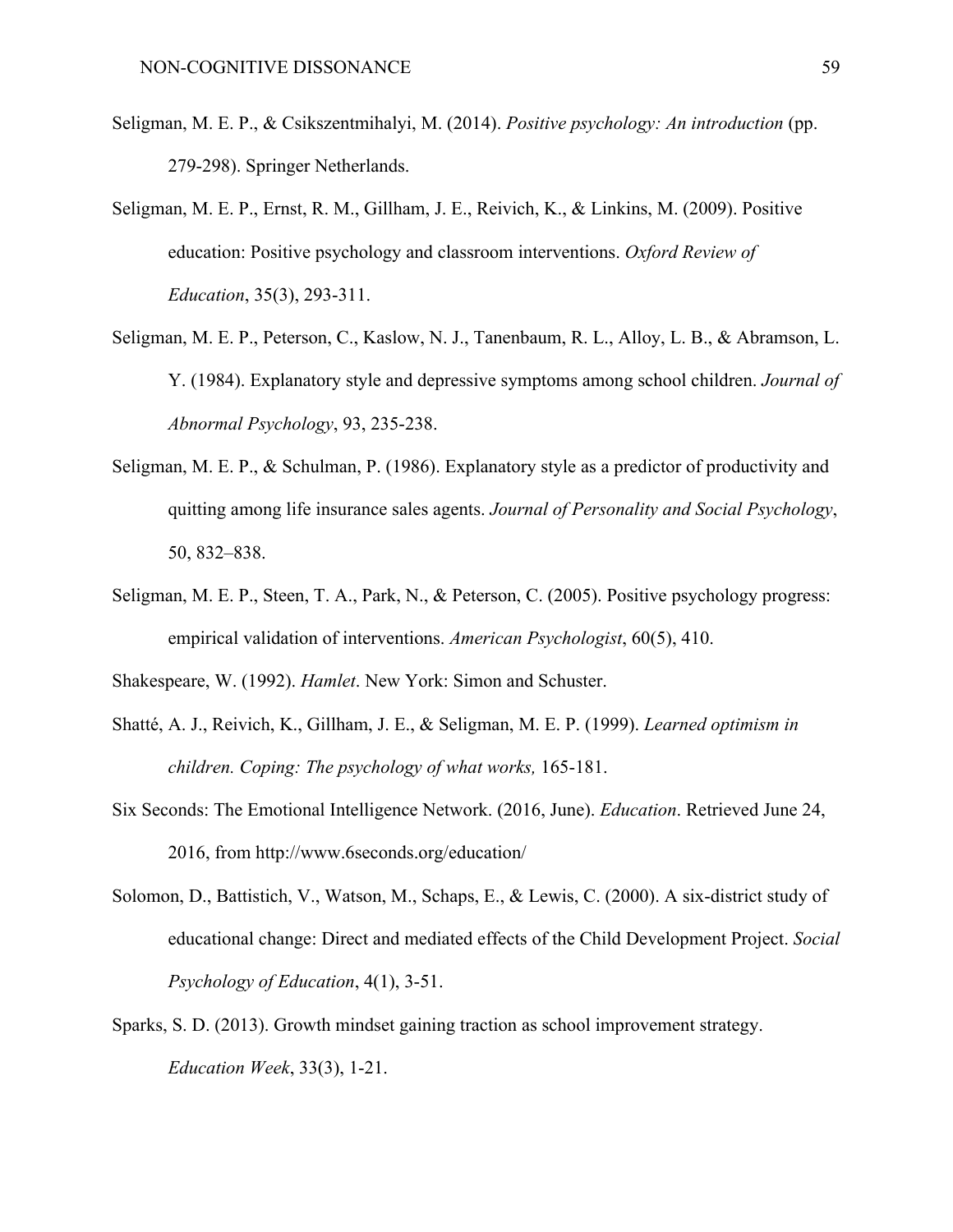- Sternberg, R. J. (2006). The nature of creativity. *Creativity Research Journal*, 18(1), 8.
- Sternberg, R. J. and Lubart, T. I. (1991). An investment theory of creativity and its development, *Human Development*, 34, 1-32.
- Sternberg, R. J., & Detterman, D. R. (1986). *What is intelligence*. Norwood, NJ: Ablex.
- Taylor, P., Parker, K., Morin, R., Patten, E., & Brown, A. (2014). Millennials in Adulthood. *Pew Research*. March, 7.
- Terman, L. M. (1921). II. Intelligence and its measurement: A symposium. *Journal of Educational Psychology*, 12, 127-133.
- Tindle, H. A., Chang, Y. F., Kuller, L. H., Manson, J. E., Robinson, J. G., Rosal, M. C., & Matthews, K. A. (2009). Optimism, cynical hostility, and incident coronary heart disease and mortality in the Women's Health Initiative. *Circulation*, 120(8), 656-662.
- Torrance, E. P. (1962). *Guiding creative talent*. Englewood Cliffs, NJ: Prentice Hall.
- Torrance, E. P. (1966). *The Torrance Tests of Creative Thinking– Norms: Technical Manual Research Edition—Verbal Tests, Forms A and B— Figural Tests, Forms A and B*. Princeton, NJ: Personnel Press.
- Tough, P. (2013). *How children succeed*: *Grit, curiosity, and the hidden power of character*. Random House.
- Langdon, C.A. (1996). The third annual Phi Delta Kappan poll of teachers: Attitudes Toward the public schools. *Phi Delta Kappan*, 78(30), 244-250.
- Tuttle, C. C., Gleason, P., Knechtel, V., Nichols-Barrer, I., Booker, K., Chojnacki, G., Coen, T., & Goble, L. (2015). Understanding the Effect of KIPP as It Scales: Volume I, Impacts on Achievement and Other Outcomes. Final Report of KIPP's" Investing in Innovation Grant Evaluation". *Mathematica Policy Research, Inc.*